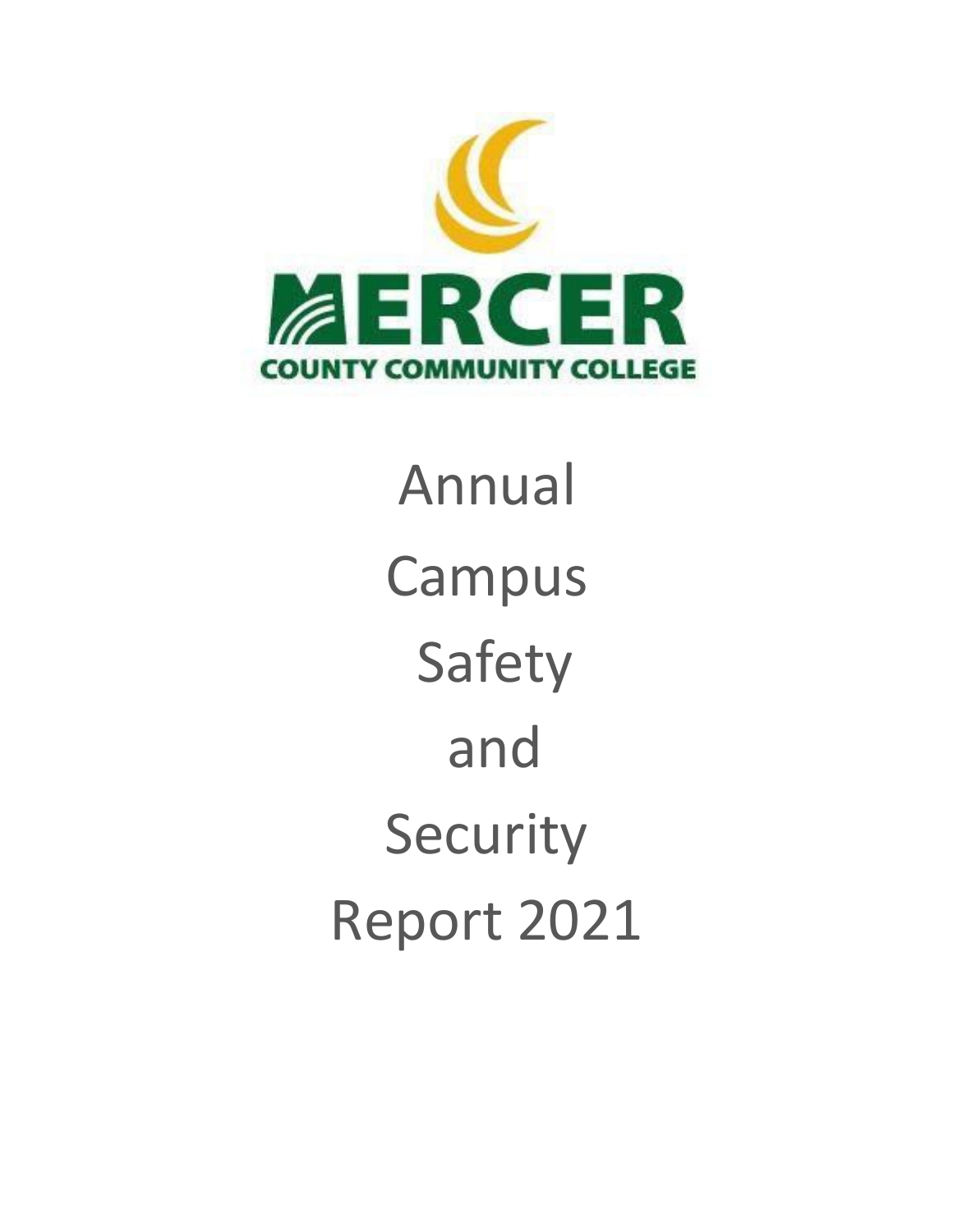This report is the Annual Campus Safety and Security Report for the West Windsor and James Kerney Campuses of Mercer County Community College. It has been produced in compliance with the Jeanne Clery Disclosure of Campus Security Policy and campus Crime Statistics (also known as the Clery Act or Campus Security Act), codified at 20 U.S.C. 1092(f) as part of the Higher Education Act of 1965 (HEA). This report is distributed annually via Internet to all students and employees. A hard copy of this report is made available to all students and employees upon request.

Further information about Mercer County Community College's policies, regulations and security services are available in the Student handbook or on line at<http://www.mccc.edu/pdf/handbook.pdf>

Employees may obtain further information from the Office of Human Resources or the Office of College Safety and Security.

# **COLLEGE SAFETY AND SECURITY**

24 hour/7 days a Week College Safety and Security Telephone Line: 609-570-3503

West Windsor Campus 1200 Old Trenton Road

West Windsor, New Jersey 08550 On-Campus dial extension 3200 609-570-3503

www.mccc.edu

James Kerney Campus 102 N. Broad Street Trenton, New Jersey 08608

> On-Campus dial extension 3175 609-570-3175 www.mccc.edu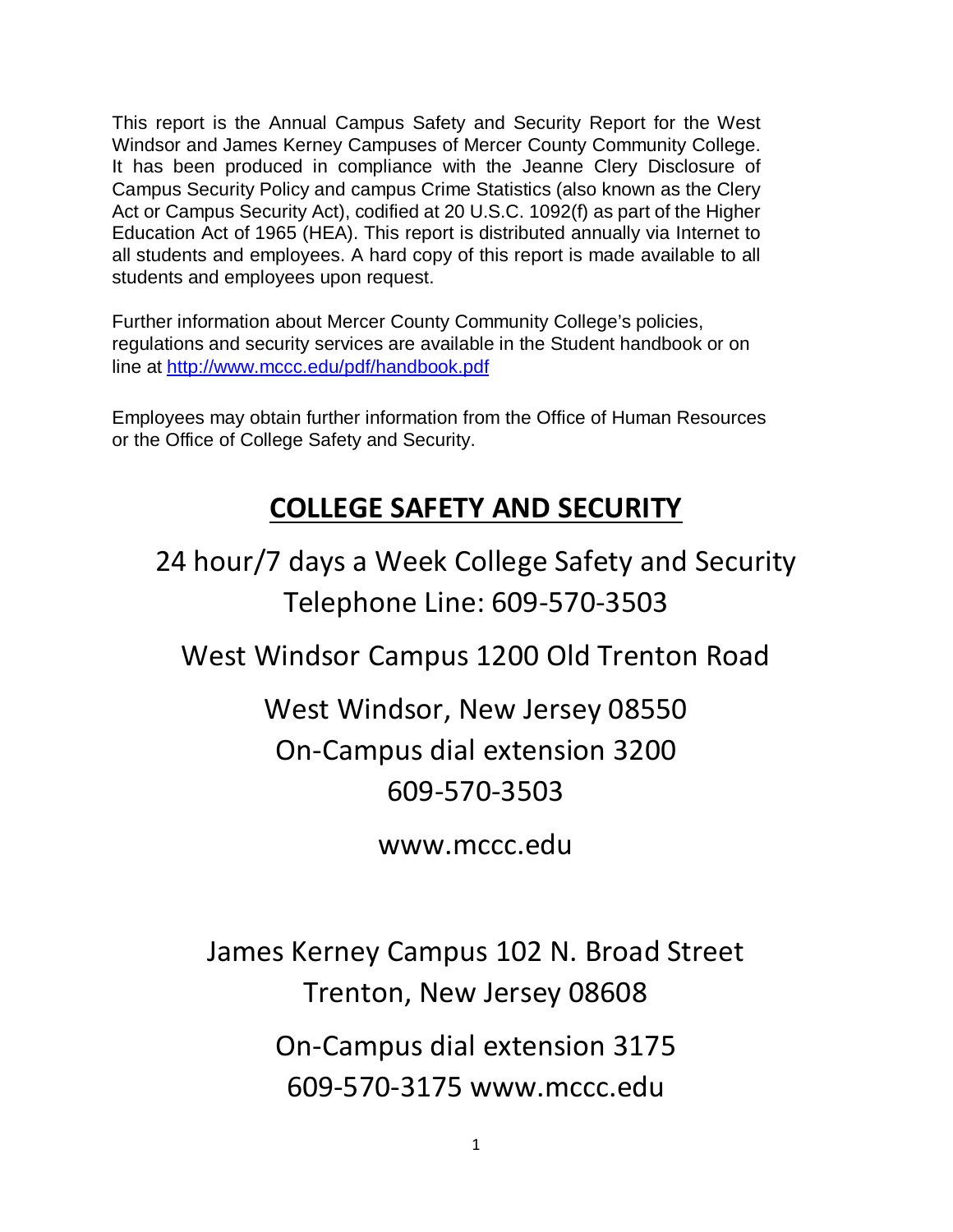#### **What is an Annual Security Report?**

The Office of College Safety and Security at Mercer County Community College assists in the preparation and distribution of the Annual Campus Security Report as per the Campus Security Act. The Campus Security Act requires colleges and universities to publish a report by October 1 of each year that contains three years of campus crime statistics and certain campus security policy statements.

The Office of College Safety and Security works closely with several other college departments as well as the local police departments in compiling this report each year. The Office of College Safety and Security encourages members of the Mercer County Community to use this report as a guide for safe practices both on and off campus.

#### **Mercer County Community College Office of College Safety and Security:**

The mission of the Office of College Safety and Security is to provide Mercer County Community College with a safe and pleasant environment in which to live, work, and learn. This involves the protection of life and property, the enforcement of College policies, the prevention and detection of on-campus crimes and other violations, emergency response management, and other safety services. The Office of College Safety and Security's jurisdiction consists of on campus property and grounds.

The Office of College Safety and Security has two locations to serve our community. We have an office located in Welcome Center of our main campus at 1200 Old Trenton Road, West Windsor, New Jersey and at the main entrance of the James Kerney Campus locate at 102 North Broad Street, Trenton NJ.

The Office of College Safety and Security is staffed by an executive director, commanding officer, lieutenant commanders, and college safety officers who patrol the campuses on foot, in vehicles, golf carts and on bicycle 24 hours a day, 365 days a year.

The Office of College Safety and Security is available at all times to assist members of the college community. The West Windsor Office can be contacted at 609-570-3503 (non-emergencies) or by dialing extension 3200 or extension 3503 via campus phone. The James Kerney Campus can be contacted at 609-570-3175 (non-emergencies) or by dialing extension 3175 via campus phones located on the James Kerney Campus.

The communications officer receiving calls will dispatch the appropriate College Safety Officer to the scene. In addition, there are 12 code-blue emergency phones on the West Windsor Campus and numerous in house emergency phones and call boxes through all campuses that provide direct connection to the communications officer.

College Safety Officers are non-sworn college employees who do not have police powers. Officers are required to complete a training program in security procedures as required by the New Jersey State Police Security Officer Registration Act. College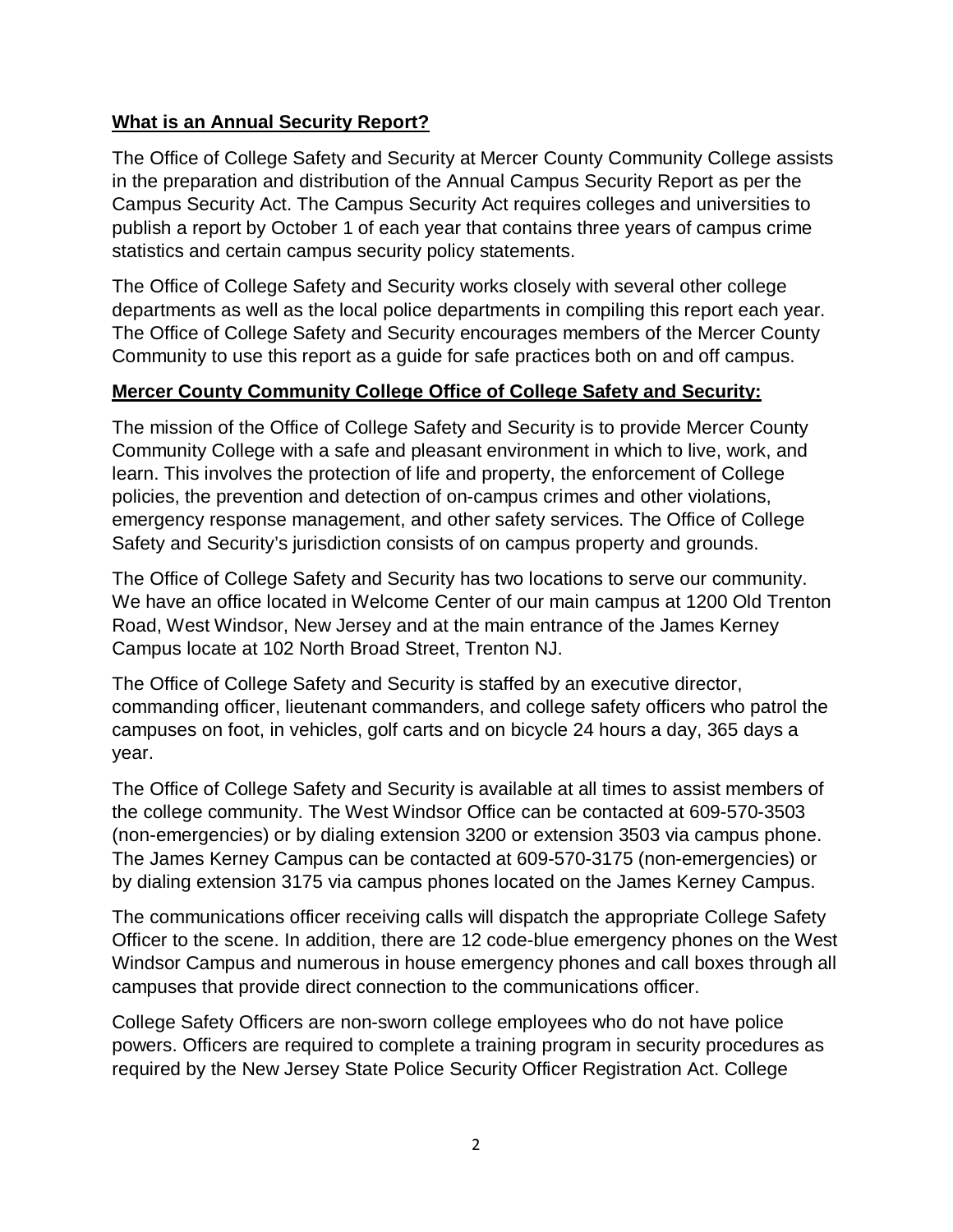Safety Officers are qualified in first aid, CPR-AED for the Health Care Provider, fire response and participate in ongoing training throughout the year.

The Communications Desk is staffed with trained communications officers who answer calls for service, dispatch officers and other emergency services, register motor vehicles on campus, issue college identification cards, and monitor intrusion detection and fire alarm systems.

#### **Campus Policing and Security Policies:**

The Office of College Safety and Security maintains excellent working relationships with the West Windsor Police Department, Trenton Police Department, Hamilton Police Department, Ewing Police Department and the Lawrence Township Police, as well as county and state police agencies. Information is disseminated between these agencies and the Office of College Safety and Security in an on-going effort to maintain safe campus environments. The local police departments and Mercer County Community College have agreed to cooperate in the investigation of possible criminal activity or conduct.

Serious matters are promptly reported to local police. In addition, the Office of College Safety and Security assists victims, upon request, in contacting the police. The Office of College Safety reviews all reported incidents and coordinates with local police in classifying and compiling reportable offenses as defined in The Handbook for Campus Crime Reporting.

In addition, mutual aid agreements have been established with a variety of local agencies and institutions, Mercer County Office of Emergency Management, Mercer County Sheriff's Office, and area schools.

## **Reporting and Responding to Incidents, Criminal Actions and Emergencies:**

The Office of College Safety and Security encourages prompt and accurate reporting of violations of criminal law, the college's Student Code of Social Conduct, and the Anti-Harassment and Non-Discrimination Policy. The Office of College Safety and Security also encourages prompt and accurate reporting of all crimes to the appropriate police agencies when the victim of a crime elects to, or is unable to, make such a report. College Safety officers respond to on-campus locations as appropriate and are available to take reports at the office.

Campus Security Authorities who are notified of crimes or other serious incidents are required to notify the Office of College Safety and Security. Campus Security Authorities are defined as an official of an institution who has significant responsibility for student and campus activities, including, but not limited to, student housing, student discipline and campus judicial proceedings. An official is defined as any person who has the authority and the duty to take action or respond to particular issues on behalf of the institution. Pastoral and professional counselors, if and when they deem appropriate, may inform individuals whom they are counseling of appropriate procedures to report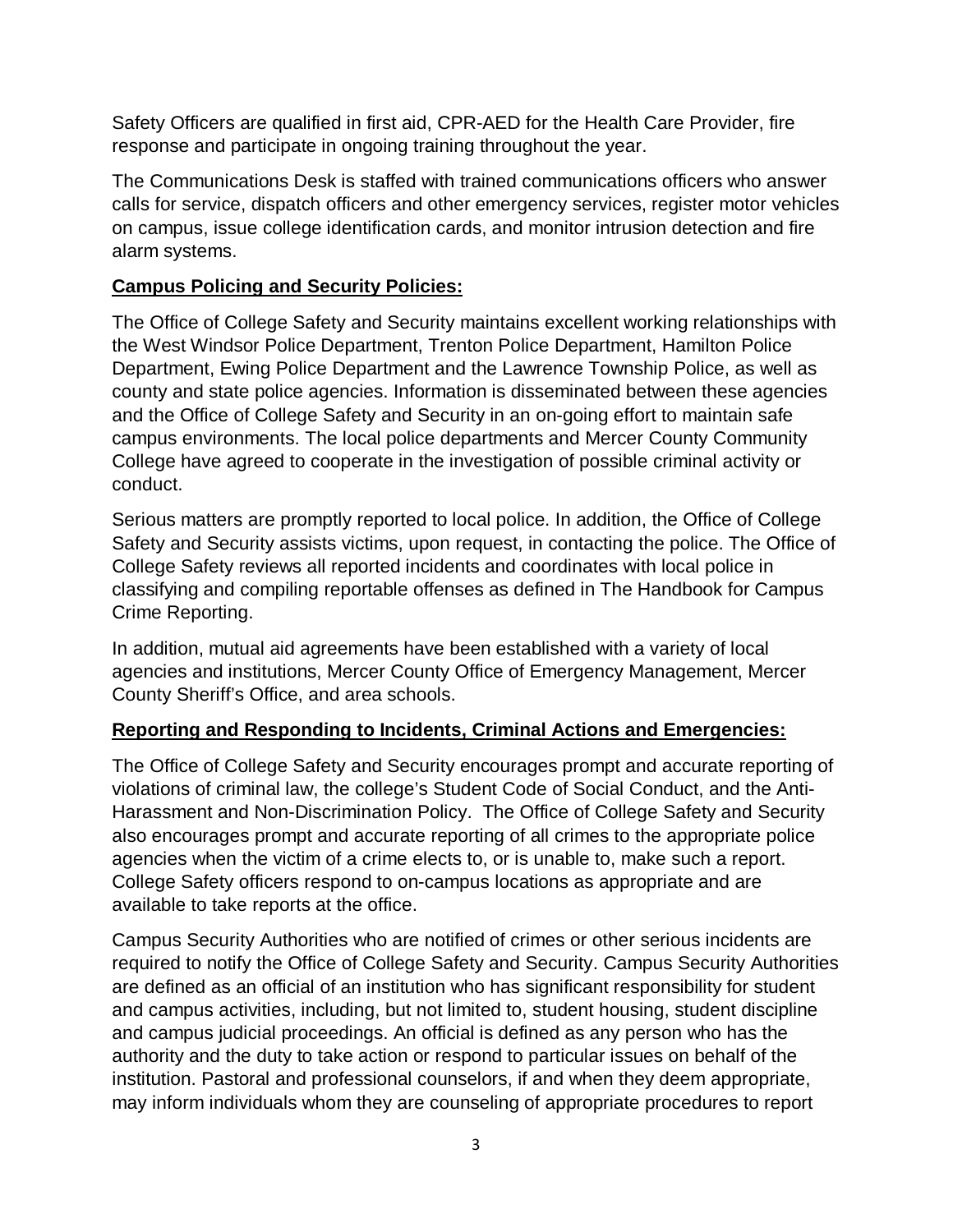crimes on a voluntary, confidential basis. Pastoral and professional counselors who act outside of their primary role would then be required to adhere to the same reporting requirements as a Campus Security Authority.

#### **Monitoring and Recording Criminal Activity at Off-campus:**

(Non-campus) Locations

Mercer County Community College works closely with local law enforcement agencies regarding off-campus (non-campus) crimes and other serious incidents involving Mercer County Community College students or student organizations.

The Student Code of Conduct may apply to any student conduct that occurs on college premises, at college sponsored activities, and also to off-campus (non-campus) conduct that adversely affects the college community or the pursuit of its objectives, including, but not limited to, any off-campus (non-campus) conduct that constitutes a violation of any law or municipal ordinance or any off campus conduct that poses a threat to the health, safety or welfare of any members of the college community or any residents of the neighboring communities. Timely warning notices may also be issued as appropriate.

## **Immediate Emergency Response and Evacuation Procedures:**

Mercer County Community College develops, reviews, and revises campus policies regarding emergency preparedness, emergency response and evacuation procedures, and campus community notifications. These policies are contained within the College's Emergency Operations Plan and are maintained in various offices to include the Office of College Safety and Security, Facilities Management, and the President's Office. In addition, copies of the Emergency Operations Plan have been provided to the local police agencies and the Mercer County Office of Emergency Management.

## **Emergency Notification(s):**

There may be incidents in which Mercer County Community College immediately notifies the campus community and the appropriate law enforcement agency, as warranted, upon the confirmation of a significant emergency or dangerous situation involving an immediate threat to the health or safety of students or employees occurring on campus and/or the surrounding community. Mercer County Community College senior officials may need to consult with internal and/or external resources to confirm that there is a significant emergency or dangerous situation. This will be done in a timely fashion.

Upon confirmation of a significant emergency or dangerous situation, The Presidents Leadership Team and/or their designee will determine the content of the notification and the appropriate segment(s) of the college community to receive a notification. They will then initiate the notification, unless issuing a notification will, in the professional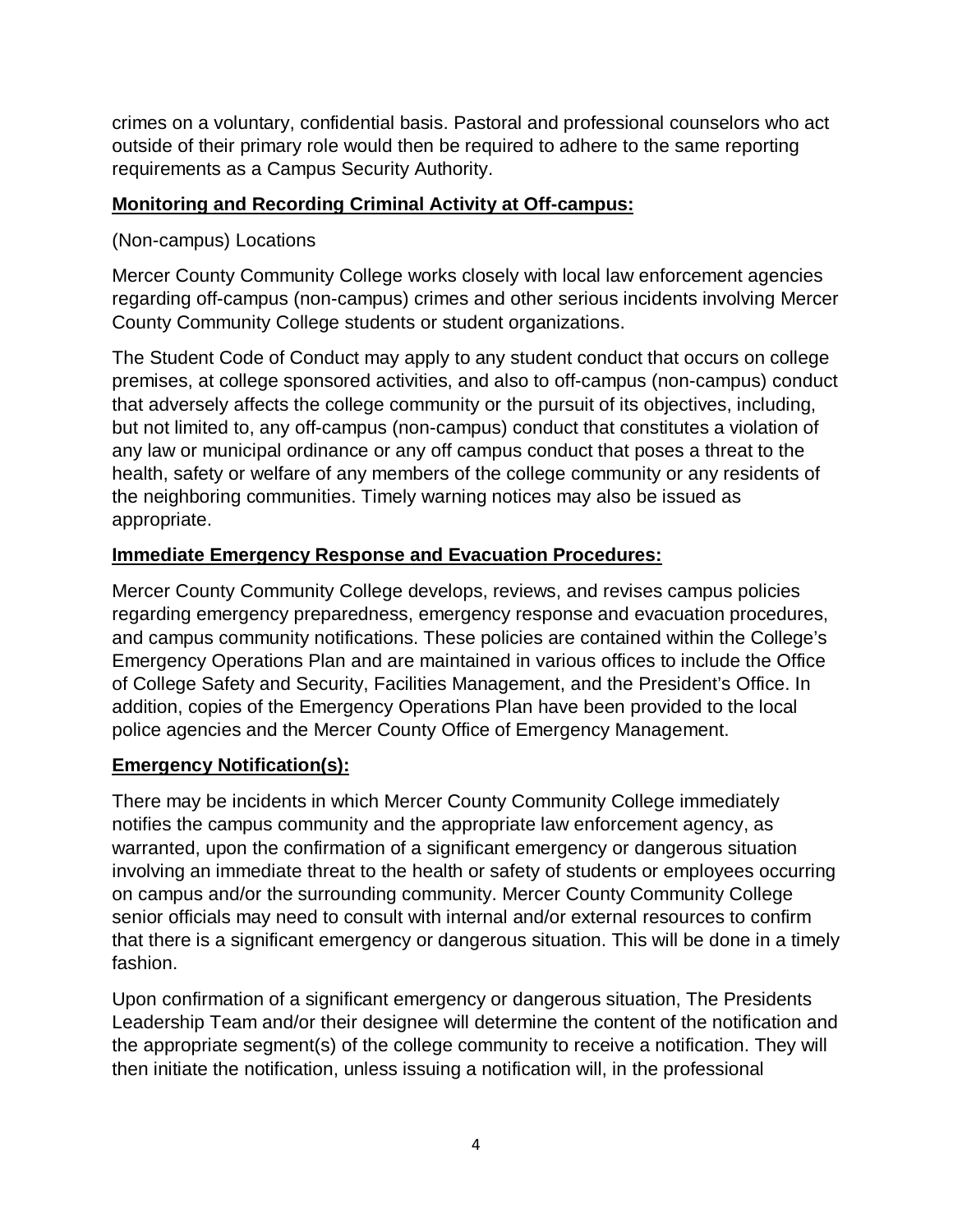judgment of responsible authorities, compromise efforts to assist a victim or to contain, respond to, or otherwise mitigate the emergency.

Notifications are issued in a variety of ways, depending on the nature of the situation or emergency. This is discussed in greater detail in the section below entitled Disseminating Information.

## **Timely Warning Notices:**

Mercer County Community College firmly believes in the use of timely warning notices to notify the College community of Clery Act crimes committed on campus or in the surrounding area that pose a serious or continuing threat to students and employees. Timely warning notices are issued in a timely fashion to aid in the prevention of similar crimes. Members of the Mercer community are encouraged to immediately report crimes and other serious incidents to the Office of College Safety and Security so that a timely warning notice can be issued when appropriate.

The Presidents Leadership Team and/or their designee will determine when and how to issue a timely warning notice and are responsible for writing and initiating the notification.

Notifications can be made several ways, depending on the nature and timing of the incident(s) involved. This is discussed in greater detail in the section that follows entitled Disseminating Information. Timely warnings will withhold the names and other personally identifying information or personal information of victims as confidential, but a suspect's personally identifying information could be released.

#### **Security Alerts:**

In the event that criminal or hazardous activity requires timely public notice to alert community members of potentially dangerous situations, the Office of College Safety and Security prepares and distributes security alerts via M Alert. M Alert is designed to send out messages in email, text messaging and voice. Messages are also posted on the College's web site.

Mercer County Community College also utilizes the ALERTUS Unified Mass Notification System to alert all or select individuals throughout our campus. The system sends emergency notification messages to College Safety and security personnel and is shared between computers registered on the Mercer County Community College network system.

#### **Disseminating Information:**

Emergency notifications and timely warnings are issued primarily via M Alert, the College's electronic notification system which is available to students, faculty and staff. M Alert utilizes cellphone calling, texting and email. The College's website may be updated with appropriate information and building signage may also be deployed depending on the nature of the situation.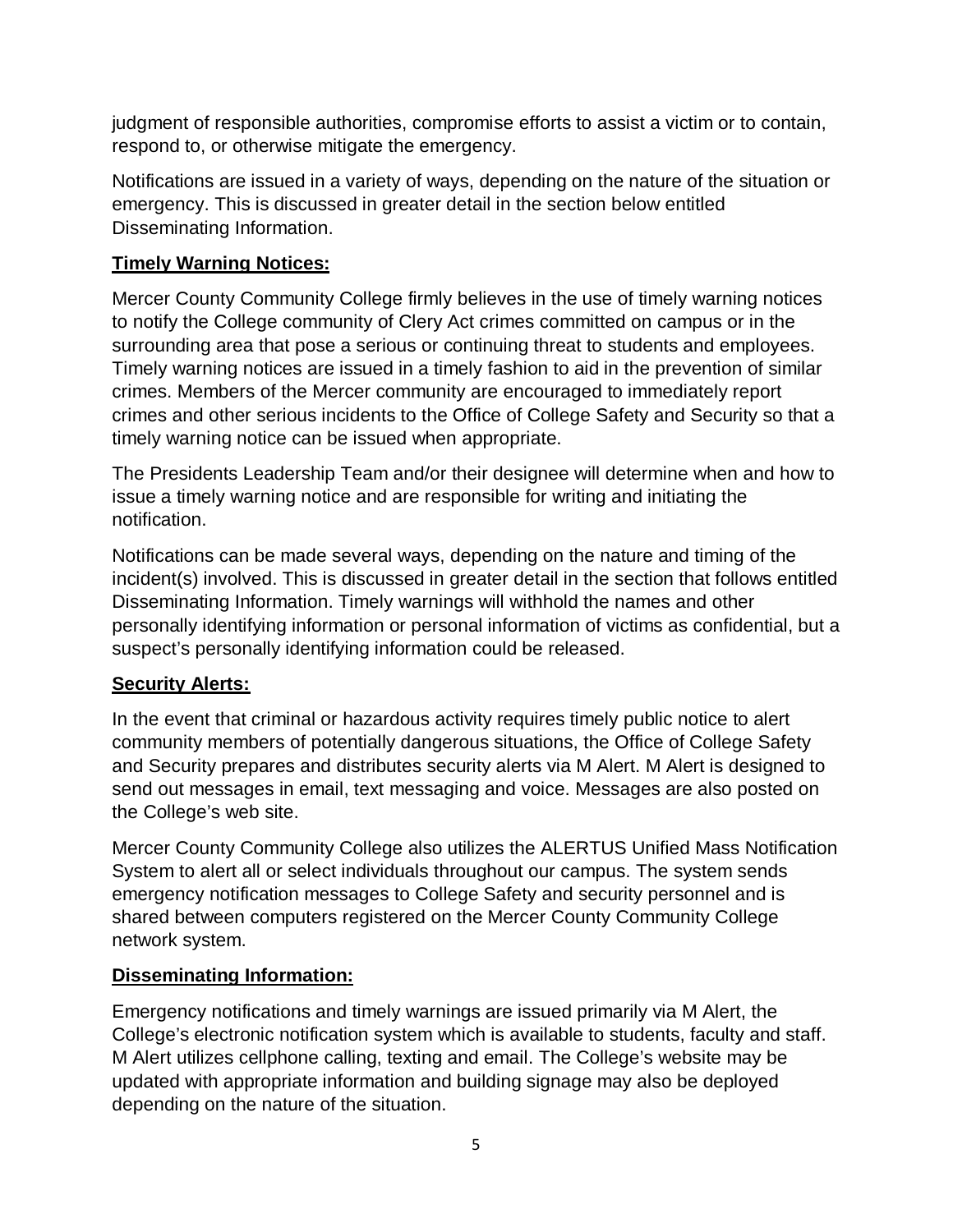Mercer County Community College is committed to ensuring that appropriate information is disseminated as quickly and accurately as possible in an emergency situation. To that extent, communication systems are tested on a regular basis. In addition, annual tests are conducted through scheduled drills or exercises designed for assessment and evaluation of emergency plans and capabilities.

#### **Daily Crime Log:**

The Office of College Safety and Security maintains a written, easily understood Daily Crime Log as required by the Campus Security Act.

The Daily Crime Log records, by the date the crime was reported, any crime that occurred on campus or within the college's jurisdiction, in public areas immediately adjacent to or running through campus, and in certain non-campus facilities and remote classrooms. The log includes the nature, date, time, and general location of each crime reported to the Office of College Safety and Security as well as the disposition of the complaint, if known at the time the log is written. The Office of College Safety and Security makes an entry or an addition to an entry to the Daily Crime Log within two business days of receiving a report, except in certain circumstances as prescribed by the Campus Security Act.

Mercer's Daily Crime Log is available for public inspection and contains the most recent 60 day period. Any portion of the Daily Crime Log older than 60 days will be made available within two business days of a request for public inspection.

#### **Facilities Access and Security Maintenance:**

College Safety officers conduct routine building checks during their patrols. Buildings are locked by an officer every night. Surveillance cameras record activity throughout a majority of campus. Exterior doors are controlled by a system of keys and electronic card readers. Swipe cards are issued to faculty and staff as required for entry. The Facilities and Operations Manager is responsible for maintenance of non-electrical campus key locking system. The Facilities and Operations Manager should be contacted in the event of key or lock problem. During non-business hours the Office of College Safety and Security can be contacted.

The Office of College Safety and Security also works closely with Facilities Management in an on-going effort to help ensure the safety of all other buildings. LED lighting is designed to enhance visibility illumination in all parking areas, buildings, and walkways. The Office of College Safety and Security conducts routine campus lighting surveys which are forwarded to Facilities and Operations Manager for needed repairs/replacement. Members of the college community are encouraged to report any lighting deficiencies to the Facilities and Operations Manager at 609-570-3536. In addition, the Department maintains an on-call list of Facilities Management personnel in the event of any facilities related emergencies that occur after normal business hours.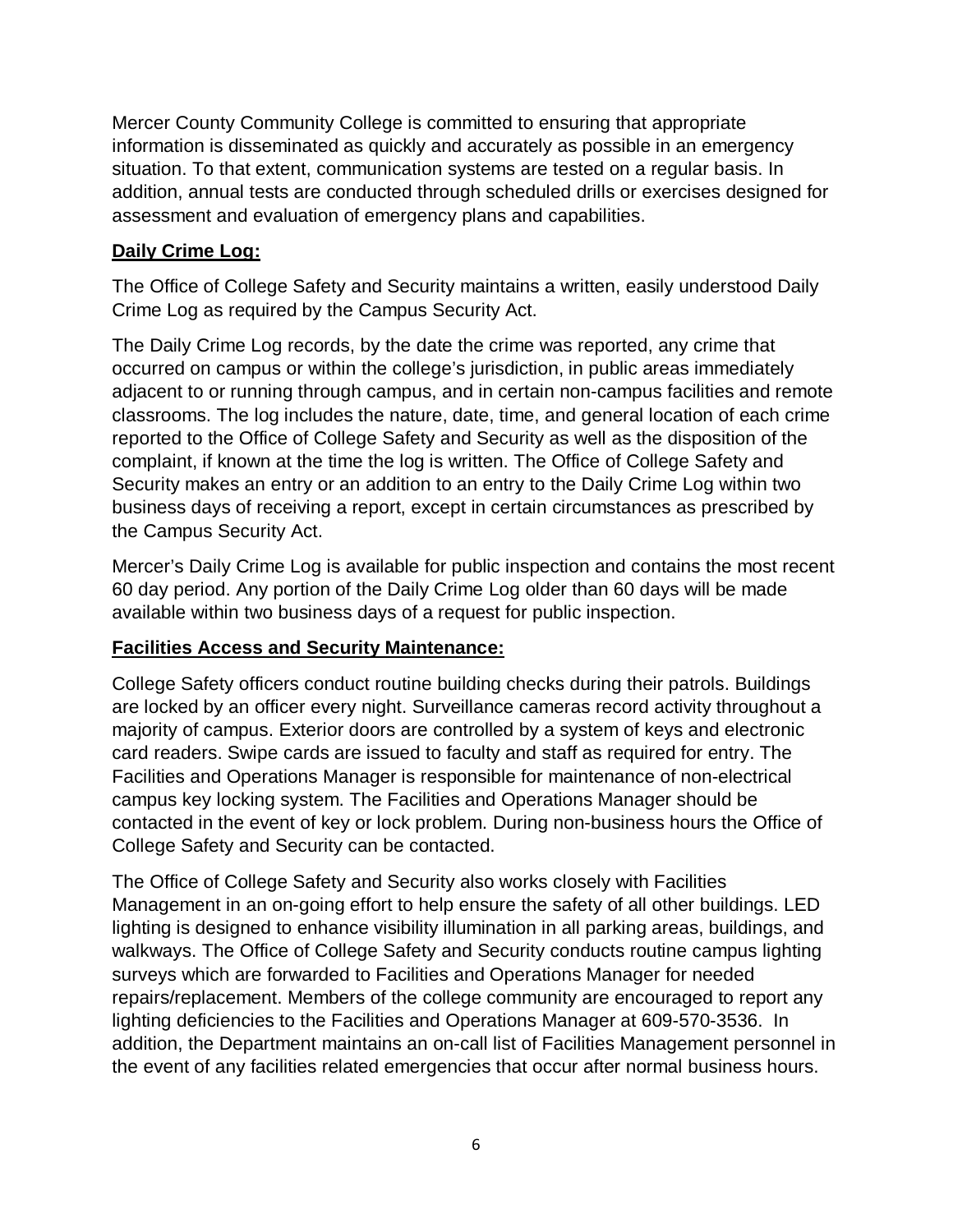## **Crime Prevention Education and Awareness:**

Crime prevention is a high priority for the Office of College Safety and Security and the entire College. The Office of College Safety and Security encourages community members to be aware of their surroundings, both on and off campus, and to take responsibility for their own safety and security and that of others. Toward that end, the Office of College Safety and Security Department offers several crime prevention and education programs and services. They include the following:

1. Security surveys and vulnerability assessments: The Office of College Safety and Security routinely conducts security surveys and vulnerability assessments to identify areas of campus that present vulnerabilities to the safety of the College community. The office works with appropriate offices, including Facilities Management, in addressing concerns.

2. Park, Walk and Talk Program: Establishing personal contact with members of the college community in a non-crisis situation helps foster communication and recognition between the communities. The Office of College Safety and Security officers routinely meets with students and staff to discussion and exchange of ideas.

3. Crime Prevention Brochures: A series of brochures is available from the Office of College Safety and Security free of charge and are made available to new students and employees during orientation. Topics include home and office security, personal safety and security, operation identification, and credit card safety.

4. New Student Orientation: Upon Request College Safety officers will meet with new students and their parents during orientation to provide an overview of the offices programs and services and basic safety tips.

5. New Employee Orientation: Upon Request College Safety officers will meet with new employees to provide an overview of the office's programs and services as well as fire safety and other basic safety tips.

## **Blue Light and Red Emergency Phones:**

Emergency call boxes and phones are strategically located through-out the campus. This provides a direct line to the Office of College Safety and Security, 24 hours a day, 7 days a week, with just the touch of a button. These phones are connected directly to the Office of Safety and Security.

No dialing is required. When a phone is activated, the College Safety and Security Officer is reached immediately and will dispatch an Officer to the location of the calls origination if the call goes unanswered.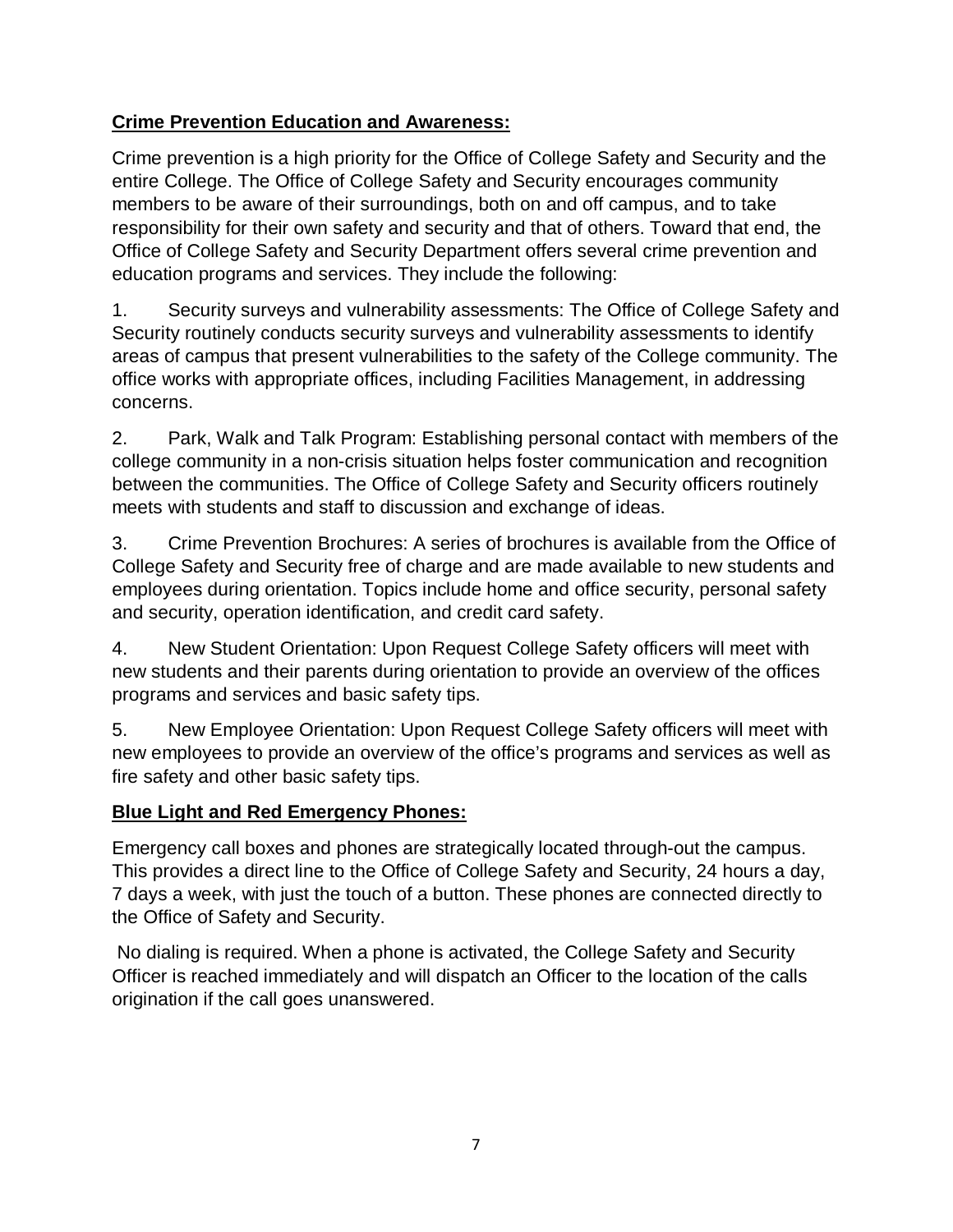### **Environmental Safety:**

Shrubbery, trees, and other vegetation on campus are groomed, maintained and in some instances removed, in order to minimize areas of concealment and maximize the current lighting across campus and in parking lot areas.

#### **Campus Lighting:**

Lighting fixtures on campus are monitored for malfunctions and work orders are submitted to repair any lighting issues. Facilities and College Safety personnel conduct a light maintenance program every month for all exterior lights.

#### **Amnesty for Alcohol or Other Drug Use:**

Mercer County Community College seeks to remove any barriers to reporting. In accordance with [New Jersey's "Good Samaritan" drug overdose law, s](http://www.ncsl.org/research/civil-and-criminal-justice/drug-overdose-immunity-good-samaritan-laws.aspx)igned into law by Governor Chris Christie on May 2, 2013, individuals are encouraged to call 911 for drug overdoses by giving them immunity from prosecution. An individual who reports sexual harassment or misconduct, either as a complainant or a third party, will not be subject to disciplinary action by the College for their own personal consumption of alcohol or drugs at or near the time of the incident, provided that any such violations did not and do not place the health or safety of any other person at risk. The college may, however, initiate an educational discussion or pursue other educational or therapeutic remedies regarding alcohol or other drugs for those individuals.

#### **Shuttle Service:**

Mercer County Community College provides free shuttle services for students, faculty and staff between the main campus located in West Windsor and the James Kerney Campus located in Trenton, New Jersey. Additional shuttle services are provided from the West Windsor Campus to various locations throughout the local community.

#### **New Student Orientation:**

Campus Safety information is presented at new student orientation. Students are informed of and/or provided with additional resources regarding the Annual Campus Safety and Security Report, Student Code of Conduct Handbook and Title IX policy and procedures.

#### **New Employee Orientation/Onboarding:**

New employees are informed of and/or provided with campus safety and security information, as well as access to Mercer County Community College's Annual Campus Safety and Security Report and Title IX policy and procedures.

#### **Event Security:**

The Office of College Safety and Security works with event organizers to ensure that every event being held is safe for participants.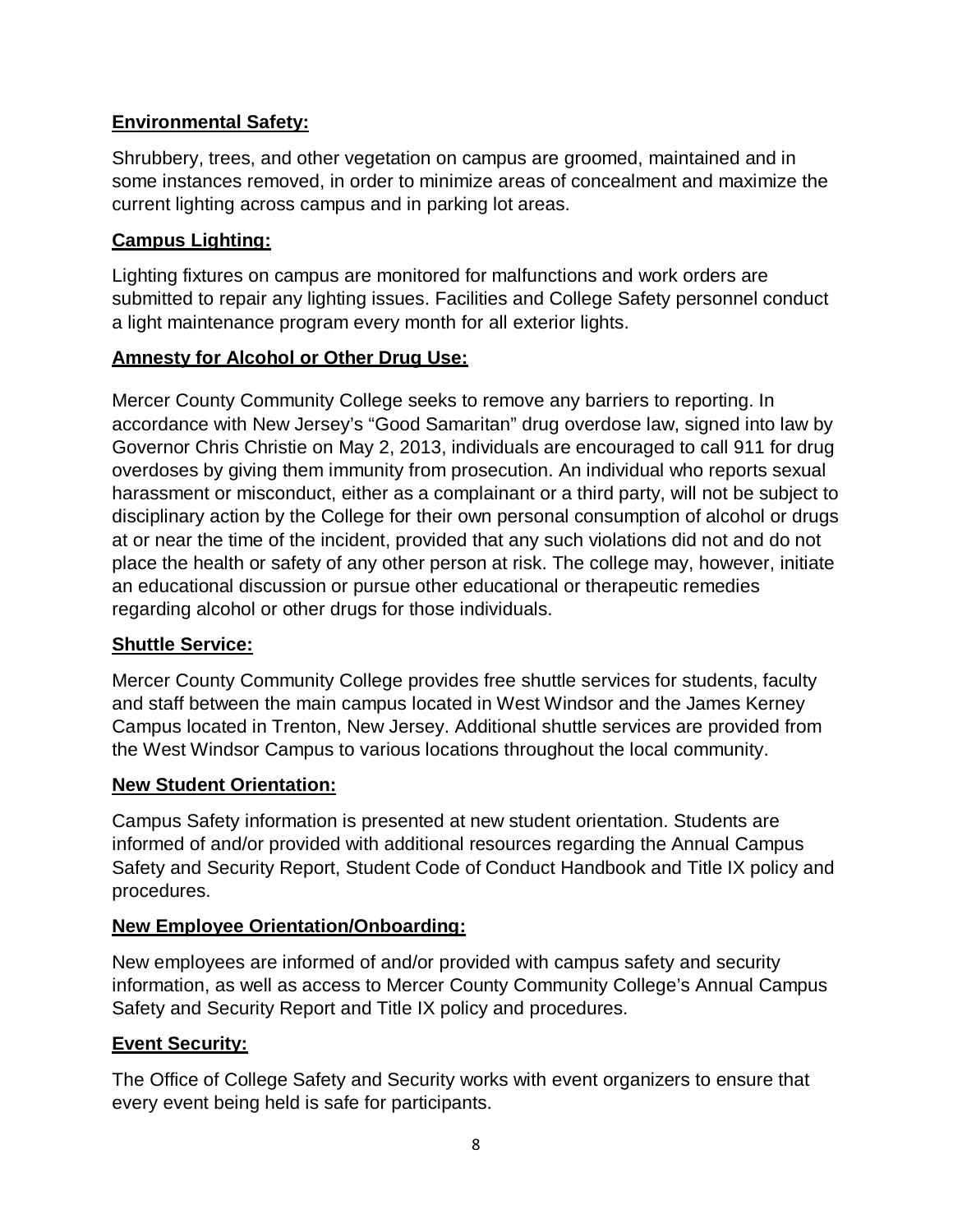#### **Building Security and Fire Alarms:**

All buildings on campus are monitored for fire, smoke and other alarm related issues.

#### **Substance Abuse:**

Mercer County Community College believes that individual responsibility is extremely important in social choices. Substance abuse often hinders community members' ability to lead lives of productive work, enlightened living, and community involvement. The College's policy regarding alcohol and other drugs provides penalties for abuses but places major responsibility on the student for responsible decision making.

The College's Policies and Student Code of Conduct governing the use of alcohol and other drugs apply to all Mercer students and their guests. The primary responsibility for knowing and abiding by the provisions of the College policies rests with the individual student.

## **Alcohol:**

Mercer County Community College seeks to maintain safe and healthy campus environments that are conducive to the academic and social activities of its students. Mercer's alcohol policy fosters this safe and healthy environment and reflects the need for mutual respect and personal responsibility among the members of the Mercer community, all of whom are expected to be acquainted with, and to abide by, the College policies, federal and state laws, and local ordinances related to the sale and consumption of alcohol.

The primary law enforcement agencies that enforce violations of these laws are the West Windsor and Trenton Police Departments as well as the Office of College Safety and Security. The State of New Jersey prohibits the consumption, possession, and/or purchase of alcoholic beverages by any person under 21 years of age.

Sanctions for violations of the alcohol policy may include, among others, fines, probation, suspension, and/or dismissal from the College. Mercer's alcohol policy is published in the student handbook on the website at

http://www.mccc.edu/pdf/handbook.pdf and in the Operating Manual of the Board (OMB) Policy 651 Alcohol on Campus.

## **Drug-Free Schools and Communities Act:**

In response to former President George H. W. Bush's national drug control strategy, Congress passed legislation to require schools, colleges, and universities to implement and enforce drug prevention programs and policies as a condition of eligibility to receive federal financial assistance.

On December 12, 1989, President Bush signed the Drug-Free Schools and Communities Act Amendments of 1989- Public Law 101-226. Section 22 of the amendments amends provisions for the Drug-Free Schools and Communities Act of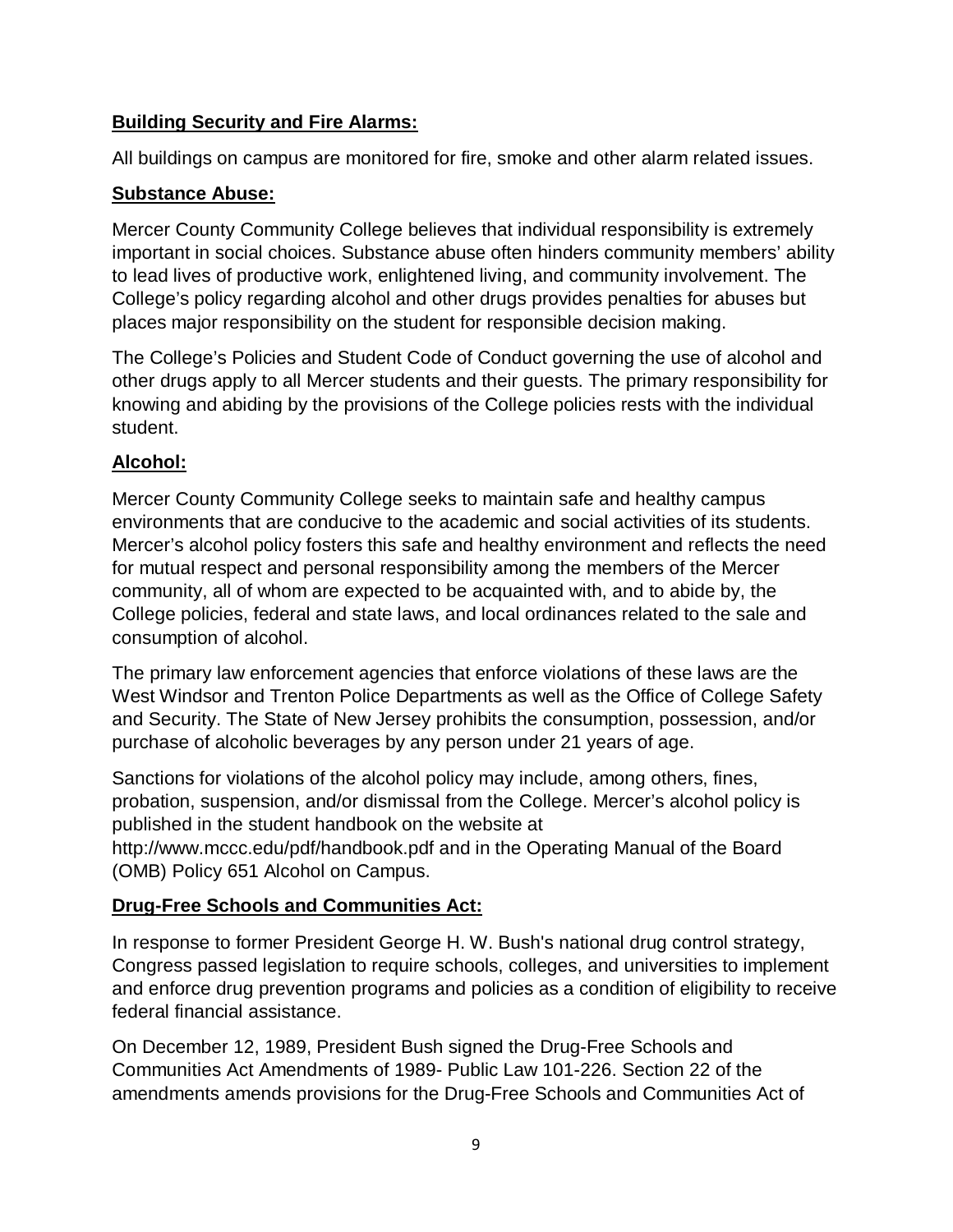1986 and the Higher Education Act of 1965 to require that, as a condition of receiving funds or any other form of financial assistance under any federal program after Oct. 1, 1990, a university or college must submit certification that it has adopted and implemented a drug prevention program.

As set forth in the above referenced statute, Mercer County Community College is required to provide at a minimum, an annual distribution in writing to each employee and student the following information.

1. Standards of conduct that clearly prohibit, at a minimum, the unlawful possession, use, or distribution of illicit drugs and alcohol by employees and students on its property or as part of its activities;

2. A description of applicable legal sanctions under local, state, or federal law for the unlawful possession or distribution of illicit drugs and alcohol;

3. A description of health risks associated with the use of illicit drugs and the abuse of alcohol;

4. A description of available drug or alcohol counseling, treatment, or rehabilitation or reentry programs;

5. A clear statement of the disciplinary sanctions that Mercer County Community College will impose on employees and students and a description of termination of employment and referral for prosecution for the unlawful possession, use, or distribution of illicit drugs and alcohol. Disciplinary sanctions may also include completing an appropriate rehabilitation program; and

6. A biennial review by Mercer County Community College of its program to determine the effectiveness, implement needed changes, and ensure that disciplinary sanctions are consistently enforced.

## **Drug Policy:**

Mercer County Community College does not tolerate the use or possession of any illegal substance on its campuses. The making, growing, distributing, sharing, selling and/or possession of illegal substances as defined by New Jersey statutes are violations of Mercer's Student Code of Conduct. Additional violations related to possession of drug paraphernalia, being in the presence of illegal substances, and/or being under the influence of illegal substances. The College recognizes the right of law enforcement agencies to enforce statutes pertaining to illegal substances on its campuses, including executing search and arrest warrants. Sanctions for violations of the drug policy include, among others, probation, suspension, and/or dismissal from the College.

Mercer's drug policy is published in the student handbook on the website at http://www.mccc.edu/pdf/handbook.pdf and in the Operating Manual of the Board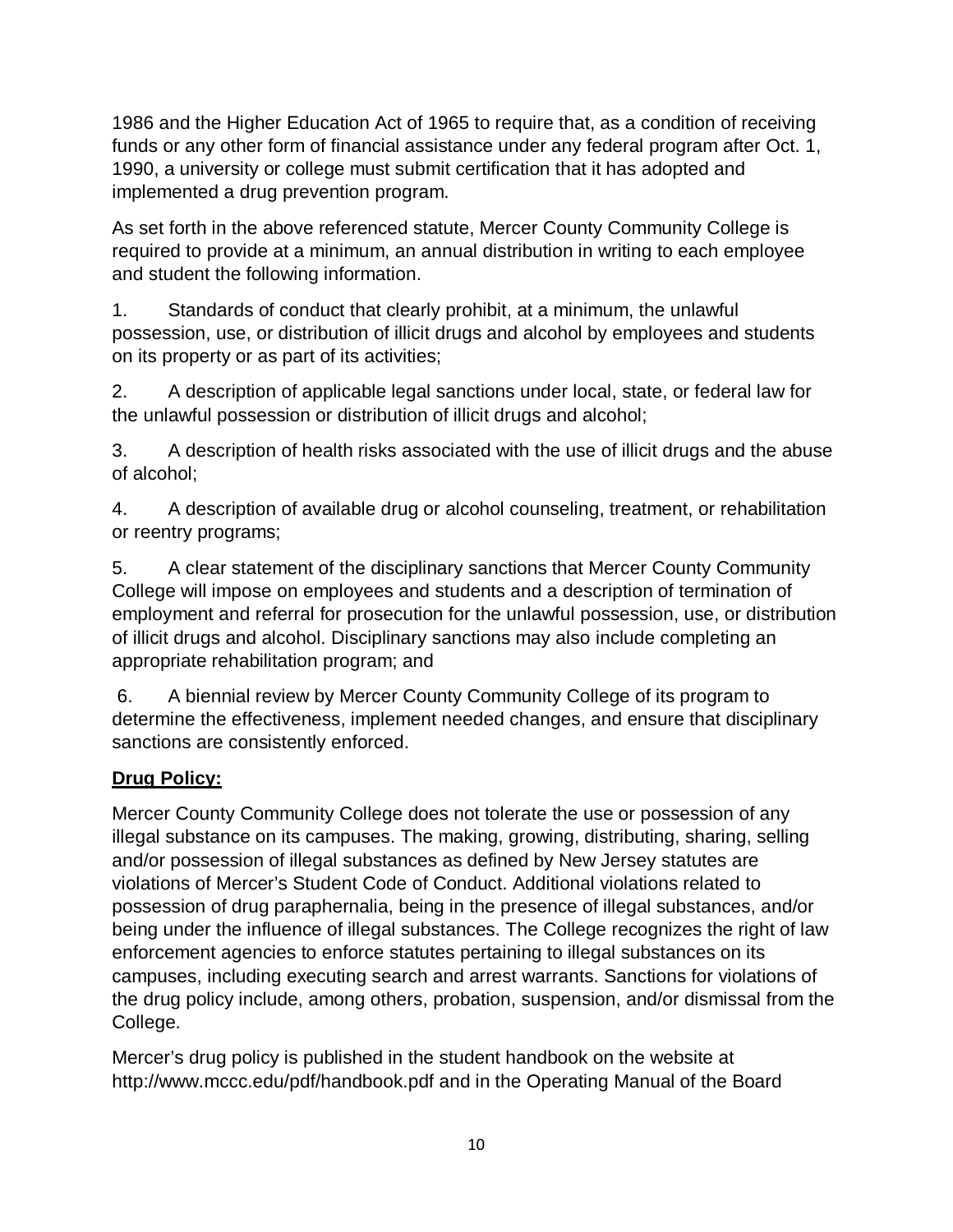(OMB) Policy 651 Alcohol on Campus. The Operating Manual of the Board (OMB) is available through the College's M-Link website.

## **Missing Student/Persons Notification:**

Under the legislation and law enforcement practices known as "Patricia's law (New Jersey P.L. 2007, Chapter 279), Law Enforcement are required to accept without delay any report of a missing person. In keeping with these requirements and best practices protocol, Mercer Community College's Office of College Safety will immediately act on any report of a missing person by contacting the appropriate Law Enforcement agency.

Any student believed to be missing should be reported to the Office of College Safety and Security or to the Interim Executive Dean of Student Support Services. Students have the option to designate a person or persons that are to serve as their "emergency and authorized contact" at time of enrollment. This information is handled in a confidential manner, accessible only to authorized campus and law enforcement officials, and may not be disclosed outside of a missing person investigation.

Upon receipt of an official missing person report, the Office of College Safety and Security will take the steps necessary to:

1. Immediately make notification to the Unit Commander/Lt. Commander, the Director of Facilities and College Safety and the Interim Executive Dean of Student Support Services or their respective designees;

2. Immediately notify the Law Enforcement agency having jurisdiction over the location;

3. Assist in providing Law Enforcement with the information and resources necessary to notify the parent/guardian and any other designated "emergency contact" person(s);

4. Provide the resources requested and/or necessary to facilitate the investigation;

5. Maintain confidences to the degree reasonably necessary under the immediate circumstances as presented; and,

6. Maintain comprehensive reporting and records to the degree possible and practical through the MCCC incident reporting system.

## **New Jersey Campus Sexual Assault Victim's Bill of Rights:**

Mercer County Community College recognizes that the impact of violence on victims and the surrounding community can be severe and long lasting. The College supports the New Jersey Statutes that articulate requirements for policies, procedures and services designated to ensure that the needs of victims are met and that all colleges and universities create and maintain communities that support human dignity.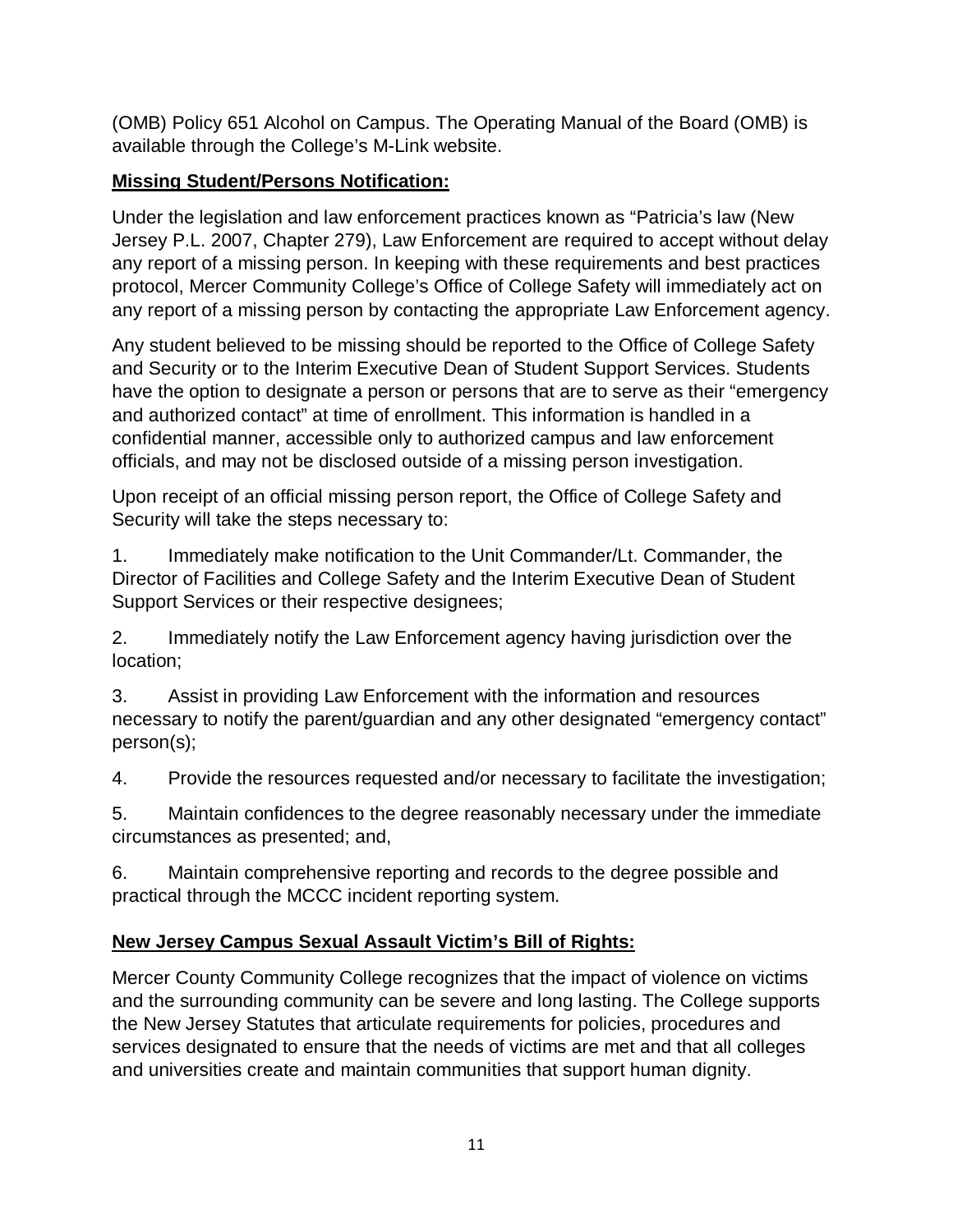The New Jersey Campus Sexual Assault Victim's Bill of Rights is available in its entirety as part of the College's Title IX Sex/Gender Harassment Discrimination and Misconduct Procedure and is and posted on Mercer County College's Web site (http://www.mccc.edu/pdf/title-ix.pdf). As per the Bill of Rights, it is the victim's right to decide whether or not to pursue the matter with law enforcement authorities.

#### **Prohibition Against Harassment and Prohibition Against Discrimination Policy:**

As a community of educators and learners, Mercer County Community College is committed to fostering an environment dedicated to learning and mutual respect as reflected in the College's Student Handbook and college policies Prohibition Against Harassment and Prohibition Against Discrimination. All faculty, students and staff at the College have the right to expect an environment that allows them to enjoy the full benefits of their work or learning experience.

The College, therefore, does not condone violations of the college's policies Prohibition Against Harassment and Prohibition Against Discrimination and treats all allegations about violations very seriously. As outlined in the policies, Mercer County Community College prohibits all forms of discrimination, harassment, sexual assault, sexual misconduct, sexual harassment, dating violence, domestic violence and stalking.

The College's policies Prohibition Against Harassment and Prohibition Against Discrimination governs the treatment of harassment and discrimination cases at Mercer County Community College including sexual harassment, sexual misconduct, sexual assault, domestic violence, dating violence and stalking. The policies apply to all students and employees, and to third- parties on College premises or at College sponsored activities.

#### **Reporting and Responding To Sexual Assaults:**

Please refer to the College's Title IX Sex/Gender Harassment Discrimination and Misconduct Procedure posted on Mercer County College's Web site (http://www.mccc.edu/pdf/title-ix.pdf for information regarding reporting complaints of harassment, discrimination, sexual harassment, sexual misconduct, sexual assault, domestic violence, dating violence and stalking. Contact information is provided for reporting complaints along with detailed information regarding responsible employees, requesting confidentiality from the college, on and off-campus resources and assistance, protective measures and accommodations and informal and formal procedures the College follows for responding to and resolving student and employee complaints of policy violations.

Also, included in the Policy is more detailed information regarding the College prevention and awareness programs for new and continuing students and employees regarding sexual assault, domestic violence, dating violence and stalking.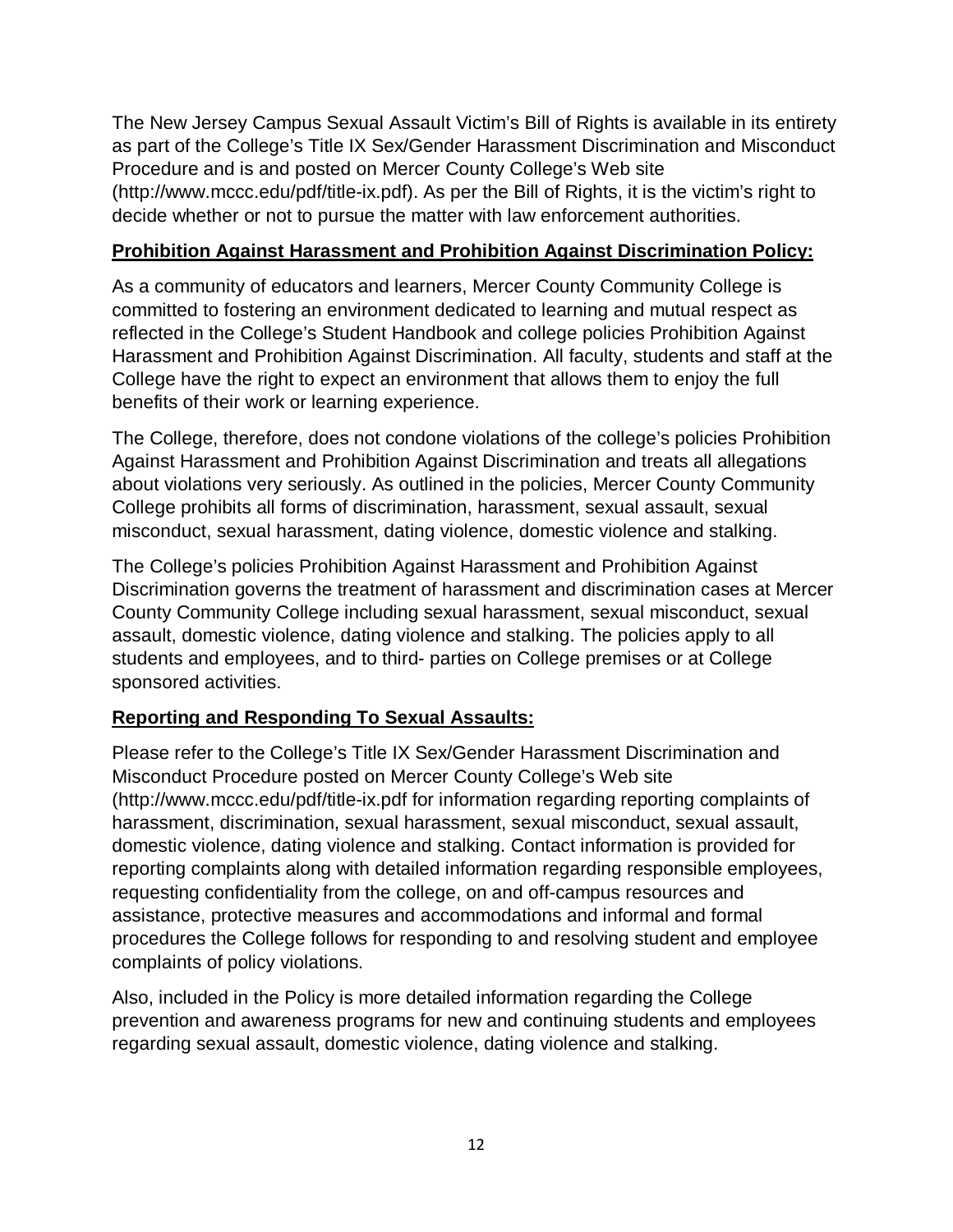## **What to Do if Someone You Know Has Been Sexually Assaulted:**

The terms sexual assault, rape, acquaintance rape and date rape are often used interchangeably. Sexual assault is a general term that describes all forms of unwanted sexual activity. It includes, but is not limited to, rape or attempted rape.

Assailants can be strangers, acquaintances, friends or family members. Assailants may commit sexual assault by way of violence, threats, coercion, manipulation, pressure or tricks.

Sexual assault in any form is a crime and a violation of the College's Prohibition Against Harassment Policy and Prohibition Against Discrimination Policy, which is included in its entirety at the back of this booklet. Victims of sexual assault are encouraged to talk to someone about what happened so that they can get the help and support they need and the College can respond appropriately.

#### **IMMEDIATELY following a Sexual assault:**

1. Get to a safe place.

2. Call someone you trust. No matter how late it is, you should not be alone.

3. Call a friend, a family member or someone else you trust and ask them to stay with you.

4. Get immediate medical attention for possible injuries, sexually transmitted diseases, and pregnancy. Even if you think that you do not have any physical injuries, you should still have a medical examination and discuss the possibility of sexually transmitted infections with a medical provider. You can prevent pregnancy by taking emergency contraceptive pills within 72 hours of the assault.

5. Contact the Office of College Safety and Security (609-570-3503) if you would like to be transported to a hospital for examination.

6. Do not wash or clean up. It may be difficult to keep from cleaning yourself up, but if you do, you may destroy physical evidence that could be useful should you decide to report the assault to the police.

7. Preserve all physical evidence. Do not bathe, shower, douche, eat, drink, smoke, or urinate, if possible. Save all of the clothing you were wearing at the time of the assault. Place each item of clothing in a separate paper bag. Do not use plastic bags. Do not disturb anything in the area where the assault occurred. Evidence can be collected at an emergency room and you can decide later whether or not you want to report the incident to the police. If the crime happened in your room or apartment, do not clean or straighten up until all evidence has been collected. Even if you are not sure about reporting the assault, it makes sense to preserve the option of reporting until you make a final decision.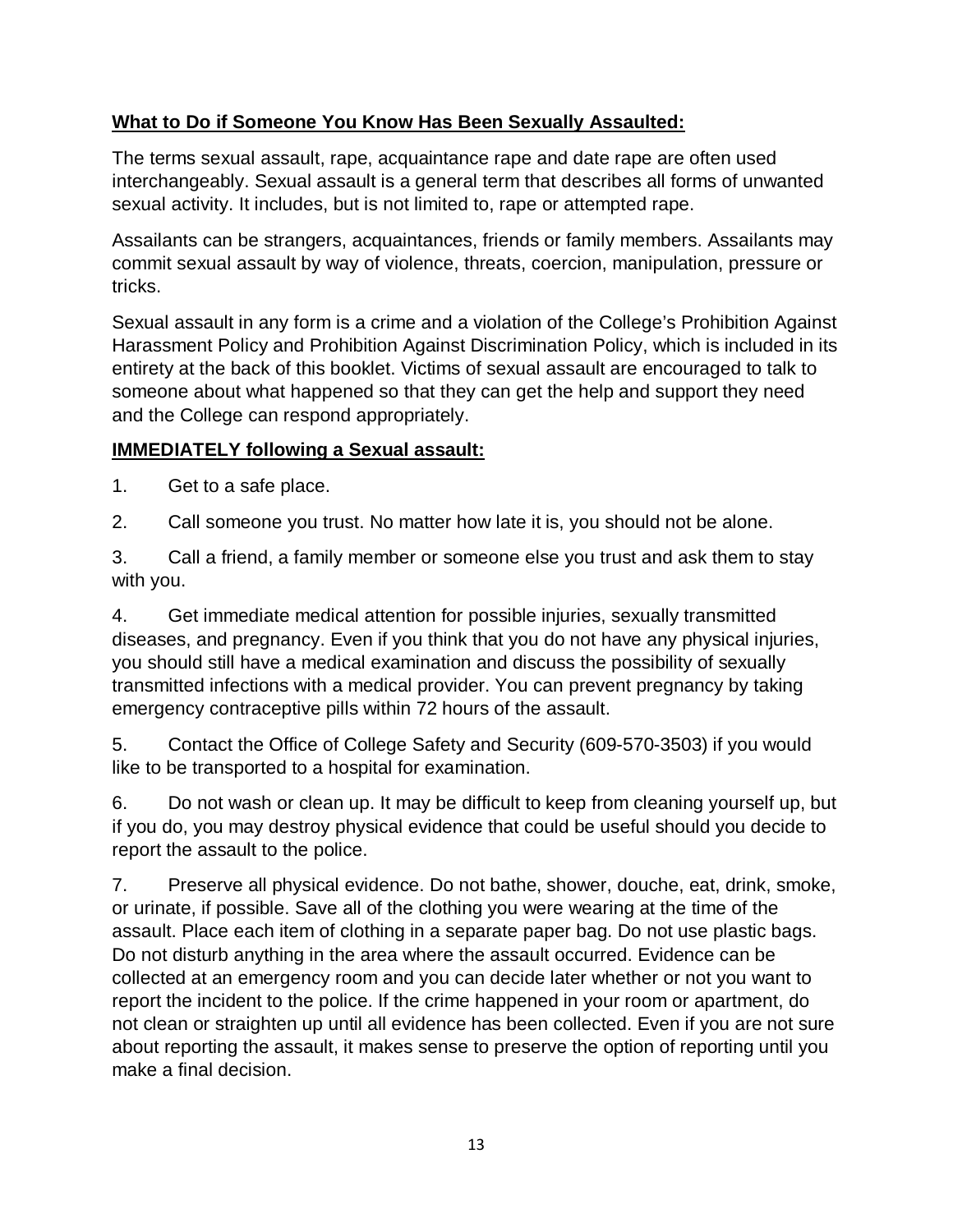8. Write down as much as you can remember about the circumstances of the assault, including a description of the assailant, his or her identity if you know it, and the use of threats or force.

9. Consider reporting the assault to the Office of College Safety and Security and/or the local law enforcement authorities.

Reporting a sexual assault may be an important step in the recovery process and may help to prevent another assault. Reporting an incident to a College official does not mean you must also report the incident to law enforcement authorities. As per the New Jersey Campus Sexual Assault Victim's Bill of Rights, it is the victim's choice whether or not to report the matter to law enforcement authorities.

Reports to the Title IX Coordinator can be made via email, phone, in person, and anonymously at the contact information below. Or at http://www.mccc.edu/communication\_form.shtml

Interim Title IX Coordinator:

Elizabeth Mizerek, MSN, RN, FN-CSA, CNE, CEN, CPEN, FAEN 1200 Old Trenton Rd. – MS 125 West Windsor, NJ 08550 Mail to: PO Box 17202, Trenton NJ 08690 Voice Phone: (609) 570-3556

Email: mizerekl@mccc.edu

Call Womanspace at 609-394-9000 or 800-572-SAFE and speak to a Sexual Assault Support Service Counselor. You do not have to reveal your identity to the counselor. You can ask the counselor to activate the Mercer County Sexual Assault Response Team (SART) if you desire. The SART consists of a Sexual Assault Advocate and a Sexual Assault Nurse Examiner (SANE).

If the Sexual Assault Response Team (SART) is activated, an Advocate and the SANE will meet you at the Mercer County hospital of your choice. You also have the option of asking to have a police officer meet you at the hospital if you would like law enforcement to be notified. You DO NOT have to have law enforcement involved in order to have the advocate and SANE meet you at the hospital. If you do not want to have police involvement, the evidence kit will still be collected and kept, untested, for five years.

The following area hospitals are part of a program that allows SANEs to respond to and perform forensic exams after a sexual assault:

- Capital Health, Regional (Helene Fuld) 750 Brunswick Ave., Trenton NJ 08638; (609) 896-6000
- Capital Health 1 Capital Way, Pennington, NJ 08534; (609) 303-4000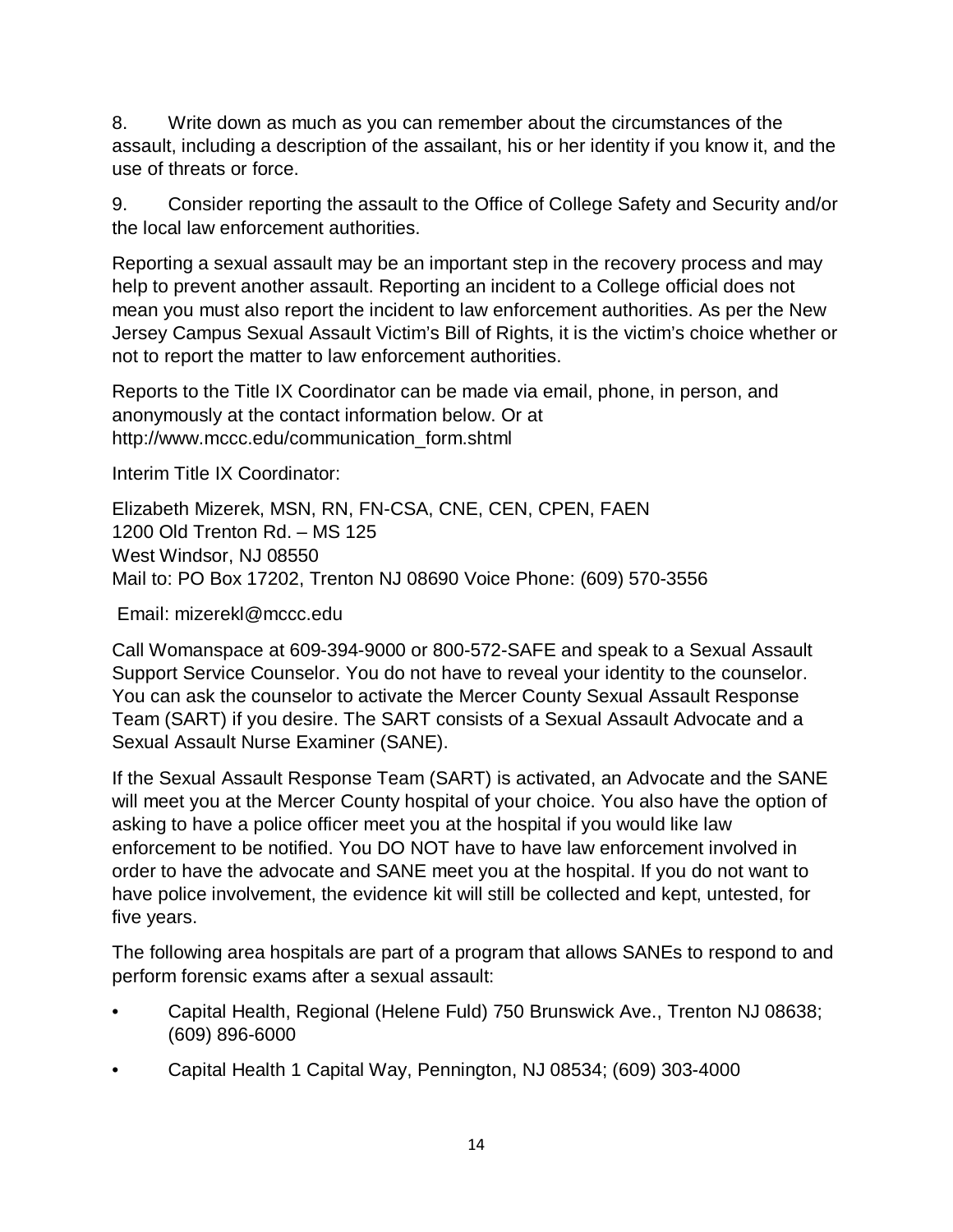- St. Francis Medical Center 601 Hamilton Avenue, Trenton, NJ 08629; (609) 599-5000
- Robert Wood Johnson University Hospital 1 Hamilton Health Place, Hamilton, NJ 08690; (609) 584-6666

Being examined at a hospital may be part of the process of dealing with a sexual assault. It is important to feel safe during this examination. Having someone trained to perform these particular examinations and who understands the trauma of rape can provide this sense of safety.

1. What is the role of a SANE? Sexual Assault Nurse Examiners (SANE) are Registered Nurses (RNs) who have completed specialized training to assist sexual assault victims. SANEs are also trained in identifying patterned injury, documenting injuries, maintaining chain-of-evidence, and providing expert witness testimony.

2. They perform a physical examination, may collect specimens from your body, recommend emergency contraception and medications for sexually transmitted infections and treat minor injuries in conjunction with hospital staff. They make referrals for community agencies and work cooperatively with law enforcement agencies and the courts.

3. SANEs strive to preserve their patients' dignity and ensure that survivors are not retraumatized by the evidence collection process.

## **Additional Services and Contact Information:**

Victims and their friends have the following options available to them:

The Office of College Safety and Security located on the West Windsor Campus is staffed 24 hours a day, every day. The emergency number is 609-570-3503. Officers provide support and assistance. They will prepare an incident report and assist in contacting the police if the victim chooses.

Counseling is available on the West Windsor Campus in the Student Support Services Division located on the 2nd floor of the Student Center or by calling 609-570-3354. Victims can make an appointment with a Professional Licensed Counselor for a private and confidential session.

The West Windsor Police Department is located at 20 Municipal Drive, Princeton Junction, NJ or by calling 609-799-1222 or 911 in an emergency. A police officer will meet with the victim. The police officer(s) will explain their role and how they can be of assistance.

The Trenton Police Department is located at 225 N Clinton Avenue, Trenton, NJ or by calling 609- 989-4170 or 911 in an emergency. A police officer(s) will meet with the victim. The police officer(s) will explain their role and how they can be of assistance.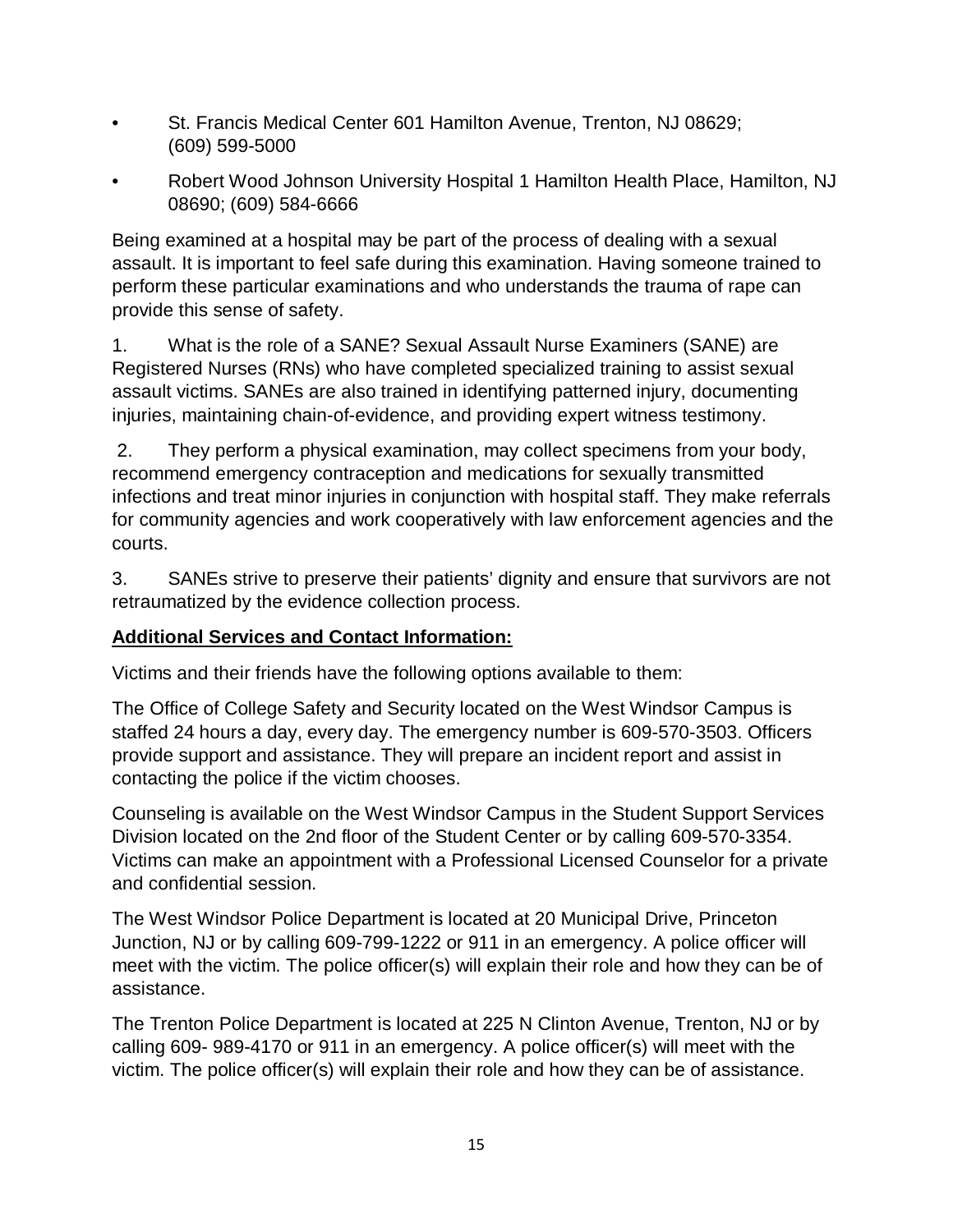Womanspace is a 24-hour crisis and information hotline available at (609) 394-9000. Trained and sensitive counselors and advocates are available on the phone and in person to help the victim through the process and, at the victim's request, will accompany the victim to the hospital, police station, or Public Safety office. All contact with Womanspace is confidential.

#### **Disclosures to Victims of Sexual Assault or Other Violence:**

Mercer County Community College will disclose to the victim(s) of sexual assault, dating violence, domestic violence, stalking and other violent crimes the results of any disciplinary hearing conducted by the College, as per either the Student Code of Conduct or the college policies Prohibition Against Harassment and Prohibition Against Discrimination against the student who is the alleged perpetrator of the crime or offense. If the victim is deceased as a result of the crime or offense, the College will provide the results of the disciplinary hearing to the victim's next of kin, if so requested.

## **Faculty and Staff Resources-Prevention and Education:**

All new employees are encouraged to attend New Employee Orientation. This training is conducted by members of the Office of Human Resources. New employees received instructions on a multitude of policies and procedures. Particular focus is centered on sex/gender harassment, discrimination and misconduct, examples of which can include acts of sexual violence, sexual harassment, domestic violence, dating violence, fondling and stalking.

Mercer County Community College has partnered with Campus Answers to provide Title IX trainings to students, staff and faculty. This online program helps to provide sexual assault prevention training across all campus communities. The program integrates scenarios and information that are relatable to these diverse populations, highlighting the broader implications of these important issues, providing critical education on sexual harassment, connecting individuals with support resources, and discussing factors that contribute to sexual and relationship violence to encourage leadership in prevention.

In-Service training, covering the Clery Act, Title IX, Violence Against Women Act, and Sexual Harassment in the form of a comprehensive prevention program for faculty and staff is offered during pre-class week activities. Subjects include but are not limited to:

- Sex/gender harassment,
- Factors that contribute to sexual and relationship violence,
- Responsible Employee--empowerment to become a leader in prevention, and support resources
- Bystander training
- Investigation of Sex Crimes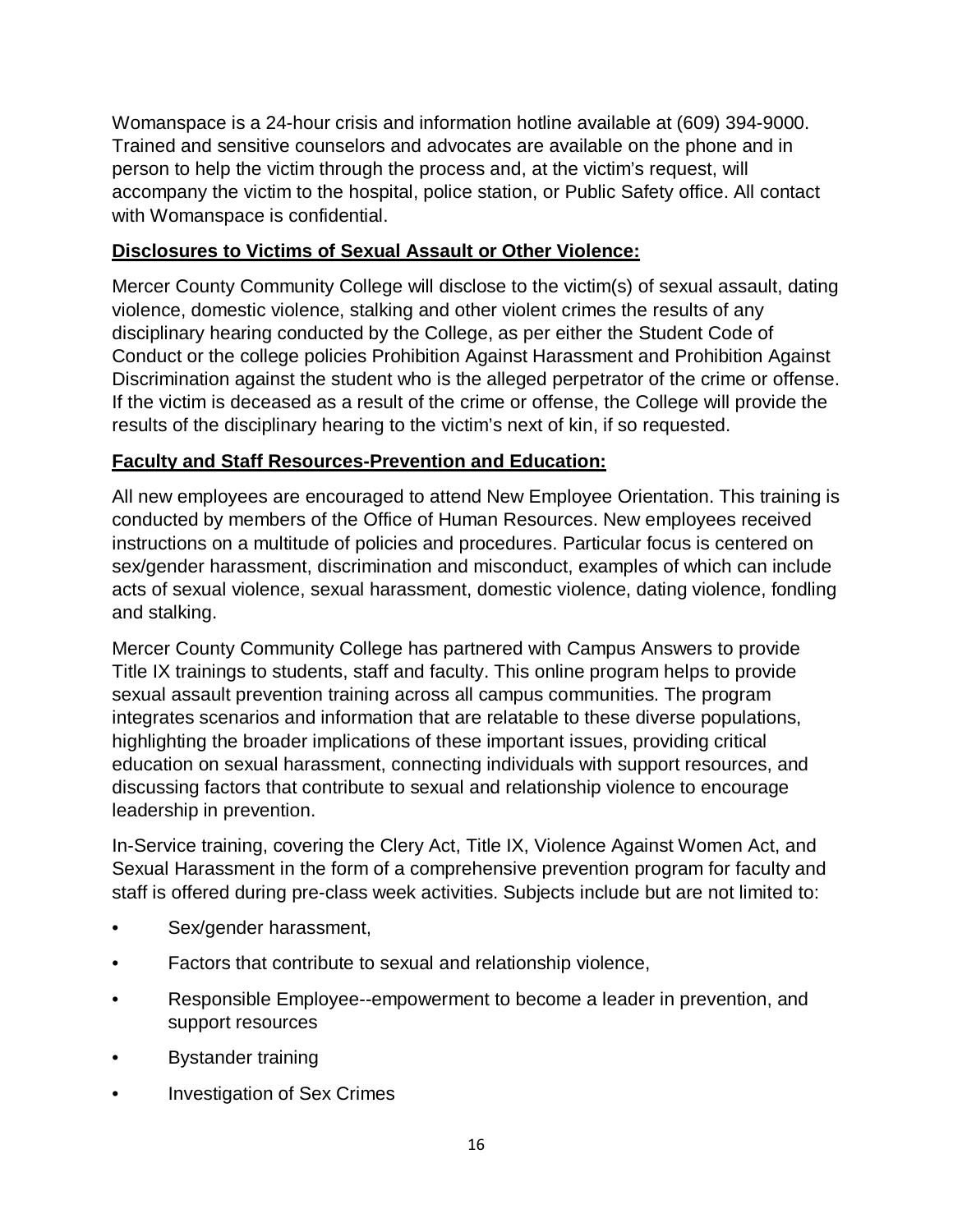- Civil rights investigations
- Complaint procedures and reporting
- Policy Development

#### **Student Prevention and Educational Resources:**

Students at Mercer County Community College are introduced to Title IX through the Student Handbook, the College Website and through the Title IX brochure. Students can access the student handbook http://www.mccc.edu/pdf/handbook.pdf

In addition, Mercer County Community College conducts new student orientation, at the beginning of each new semester. Orientation generally includes college information, campus tour, workshops on topics such as choosing a program, respecting the rights of others, study tips, and career opportunities.

Also included is an introduction and review of Mercer County College Title IX policy, the complaint form and the names of College contacts who can receive complaints and perform investigations. To make orientation more accessible, the College offers a webinar version of the orientation and within the webinar is Title IX information.

Additional information regarding Student Orientation, Advising and Registration "SOAR" can be accessed at: http://www.mccc.edu/admissions\_orientation.shtml. Mercer County Community College has partnered with Campus Answers to provide online Title IX training to students. The program integrates scenarios and information that are relatable to these diverse populations, highlighting the broader implications of these important issues, providing critical education on sexual harassment, connecting individuals with support resources, and discussing factors that contribute to sexual and relationship violence to encourage leadership in prevention.

You will need Internet access and audio capabilities. To avoid technical issues, please use any major web browser (e.g., Firefox, Internet Explorer, Google Chrome) released within the previous two years. You may take the course in multiple sittings. The course may include surveys to help personalize your experience and measure students' attitudes and behaviors. All survey responses are confidential; the school will only receive information about the student body as a whole and will never see individual students' answers. Should you experience problems, technical support is available 24/7 and can be accessed from the "Help" link within the course.

#### **Other Important Information Regarding Title IX:**

Title IX Policy and a complaint form that students can use to submit a Title IX complaint located at: http://www.mccc.edu/pdf/title-ix.pdf

Student workshops are conducted throughout the semester. Student Life and Leadership department offers workshops on Sexual Harassment and Title IX policies throughout the year and upon request.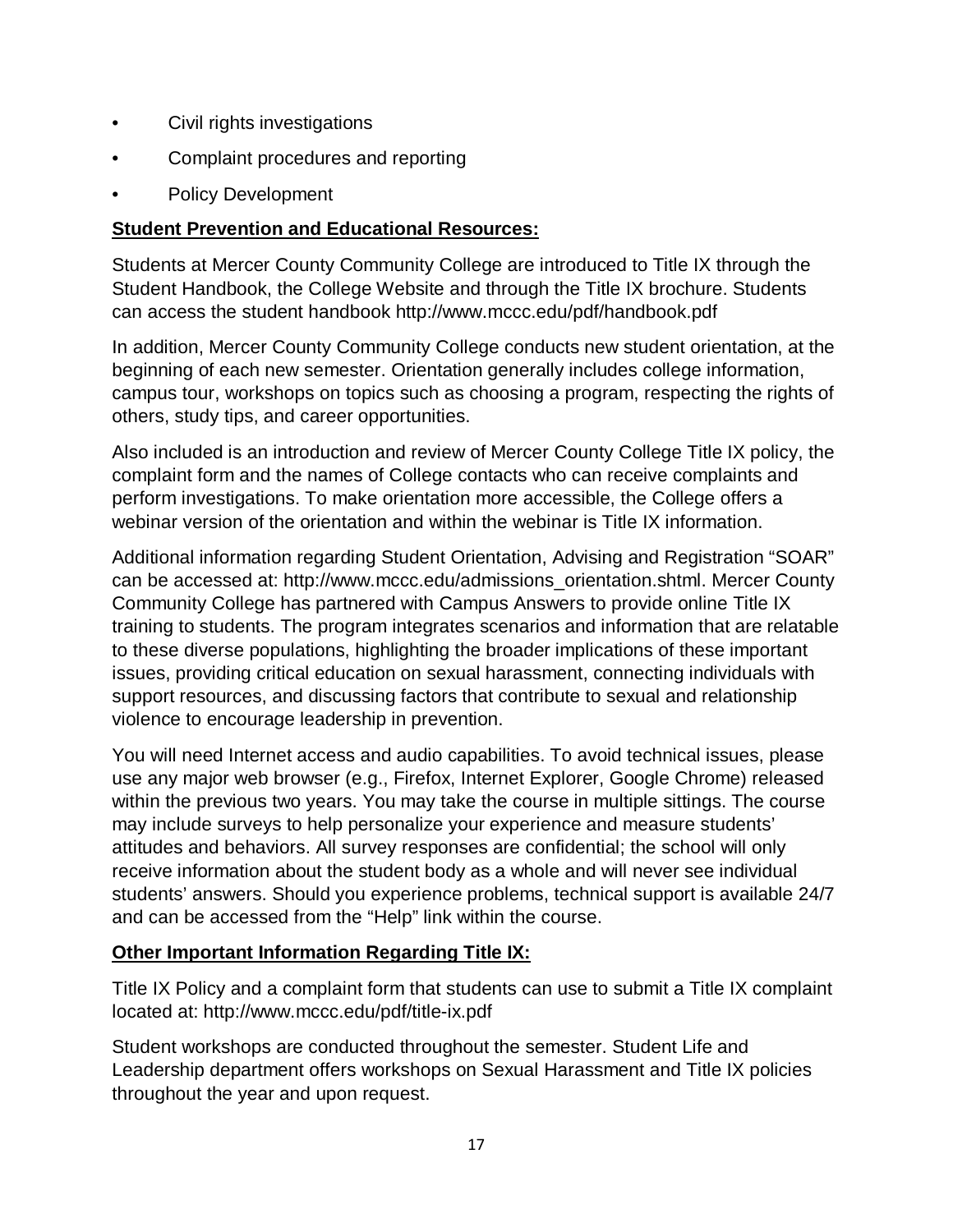Each October Student Life and Leadership works with the student body to promote domestic violence awareness and bullying on each campus in cooperation with Womanspace.

#### **Campus Security Statistics**

Crime Definitions from the Uniform Crime Reporting Handbook

The Campus Security Act requires that institutions provide definitions for the reportable offenses that occurred in their Geography. The definitions are provided under Uniform Crime Reporting (UCR) or National Incident Based Reporting System (NIBRS) as appropriate.

**Aggravated Assault**: An unlawful attack by one person upon another for the purpose of inflicting severe or aggravated bodily injury. This type of assault usually is accompanied by the use of a weapon or by means likely to produce death or great bodily harm. (It is not necessary that injury result from an aggravated assault when a gun, knife, or other weapon is used which could and probably would result in serious personal injury if the crime were successfully completed.) [Count one offense per victim]

**Arson**: Any willful or malicious burning or attempt to burn, with or without intent to defraud, a dwelling house, public building, motor vehicle or aircraft, personal property of another, etc. [Count one offense per each incident]

**Burglary:** The unlawful entry of a structure to commit a felony or a theft. For reporting purposes this definition includes: unlawful entry with intent to commit a larceny or felony; breaking and entering with intent to commit a larceny; housebreaking; safecracking; and all attempts to commit any of the aforementioned. [Count one offense per incident]

**Criminal Homicide-Manslaughter by Negligence**: The killing of another person through gross negligence. [Count one offense per victim]

**Criminal Homicide-Murder and Non-Negligent Manslaughter**: The willful (nonnegligent) killing of one human being by another. [Count one offense per victim]

**Dating Violence:** Violence committed by a person who is or has been in a social relationship of a romantic or intimate nature with the victim. The existence of such a relationship shall be determined based on the reporting party's statement and with consideration of the length of the relationship, the type of relationship, and the frequency of interaction between the persons involved in the relationship. [Count one offense per victim]

**Destruction, Damage, or Vandalism of Property:** To willfully or maliciously destroy, damage, deface, or otherwise injure real or personal property without the consent of the owner or the person having custody or control of it. [Count one offense per incident]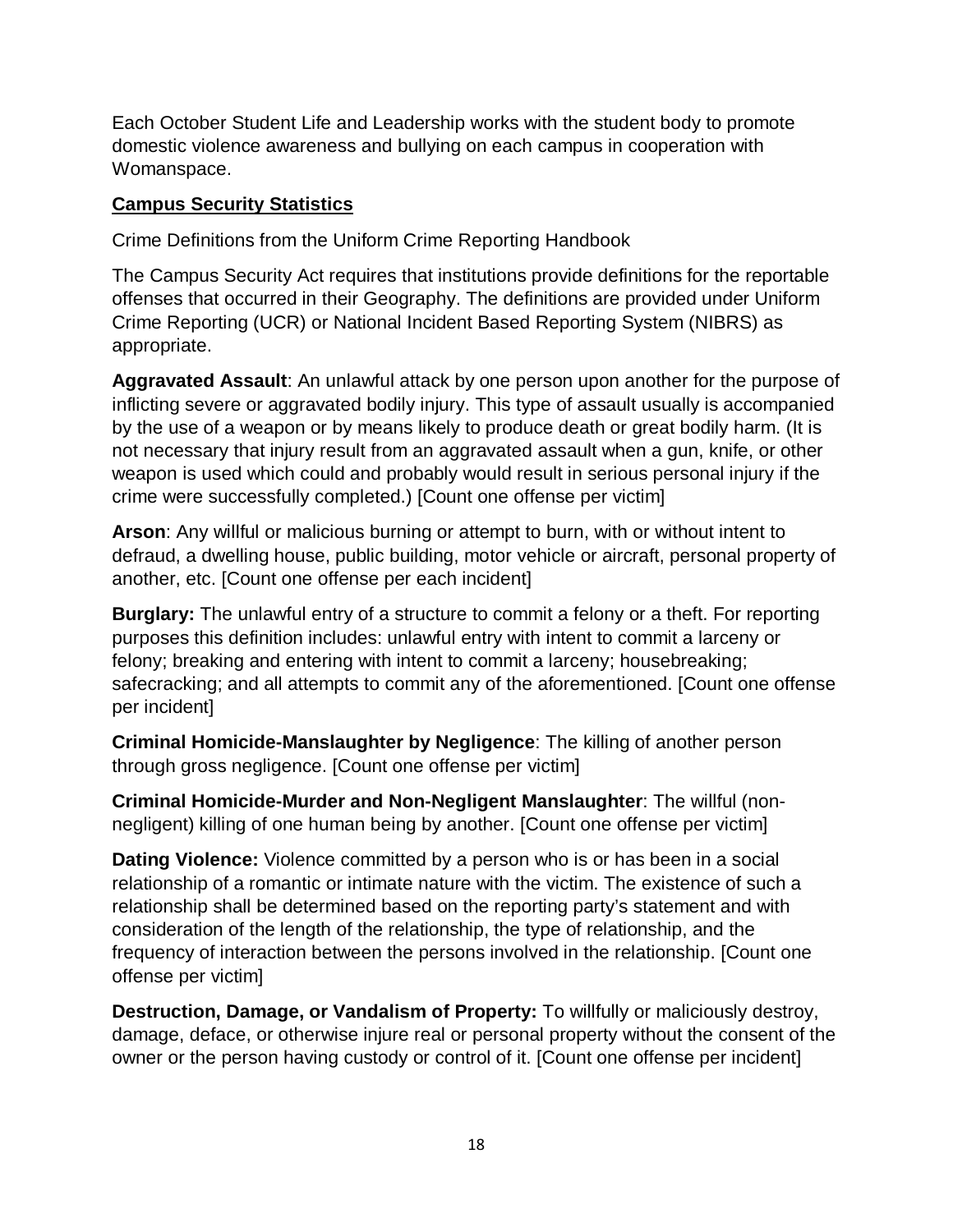**Domestic Violence:** A felony or misdemeanor crime of violence committed by a current or former spouse or intimate partner of the victim; by a person with whom the victim shares a child in common; by a person who is cohabitating with or has cohabited with the victim as a spouse or intimate partner; by a person similarly situated to a spouse of the victim under the domestic or family violence laws of the jurisdiction in which the crime of violence occurred or by any other person against an adult or youth victim who is protected from that person's acts under the domestic or family violence laws of the jurisdiction in which the crime of violence occurred. [Count one offense per victim]

**Drug Abuse Violations**: The violation of laws prohibiting the production, distribution, and/or use of certain controlled substances and the equipment or devices utilized in their preparation and/or use. The unlawful cultivation, manufacture, distribution, sale, purchase, use, possession, transportation, or importation of any controlled drug or narcotic substance. Arrests for violations of state and local laws, specifically those relating to the unlawful possession, sale, use, growing, manufacturing, and making of narcotic drugs. [Count the number of arrests \*]

**Intimidation (Hate Crime Handbook):** To unlawfully place another person in reasonable fear of bodily harm through the use of threatening words and/or other conduct, but without displaying a weapon or subjecting the victim to actual physical attack. [Count one offense per victim]

**Larceny Theft**: The unlawful taking, carrying, leading or riding away of property from the possession or constructive possession of another. Embezzlement, confidence games, forgery, worthless checks, etc., are excluded. [Count one offense per incident]

**Liquor Law Violations:** The violation of state or local laws or ordinances prohibiting the manufacture, sale, purchase, transportation, possession, or use of alcoholic beverages, not including driving under the influence and drunkenness. [Count the number of arrests\*]

**Motor Vehicle Theft:** The theft or attempted theft of a motor vehicle. [Classify as motor vehicle theft all cases where automobiles (including golf carts) are taken by persons not having lawful access even though the vehicles are later abandoned, including joyriding.] [Count one offense per each stolen vehicle]

**Robbery:** The taking or attempting to take anything of value from the care, custody, or control of a person or persons by force or threat of force or violence and/or by putting the victim in fear. [Count one offense per incident]

#### **Sex Offenses:**

Rape: The penetration, no matter how slight, of the vagina or anus with any body part or object, or oral penetration by a sex organ of another person, without the consent of the victim. [Count one offense per victim]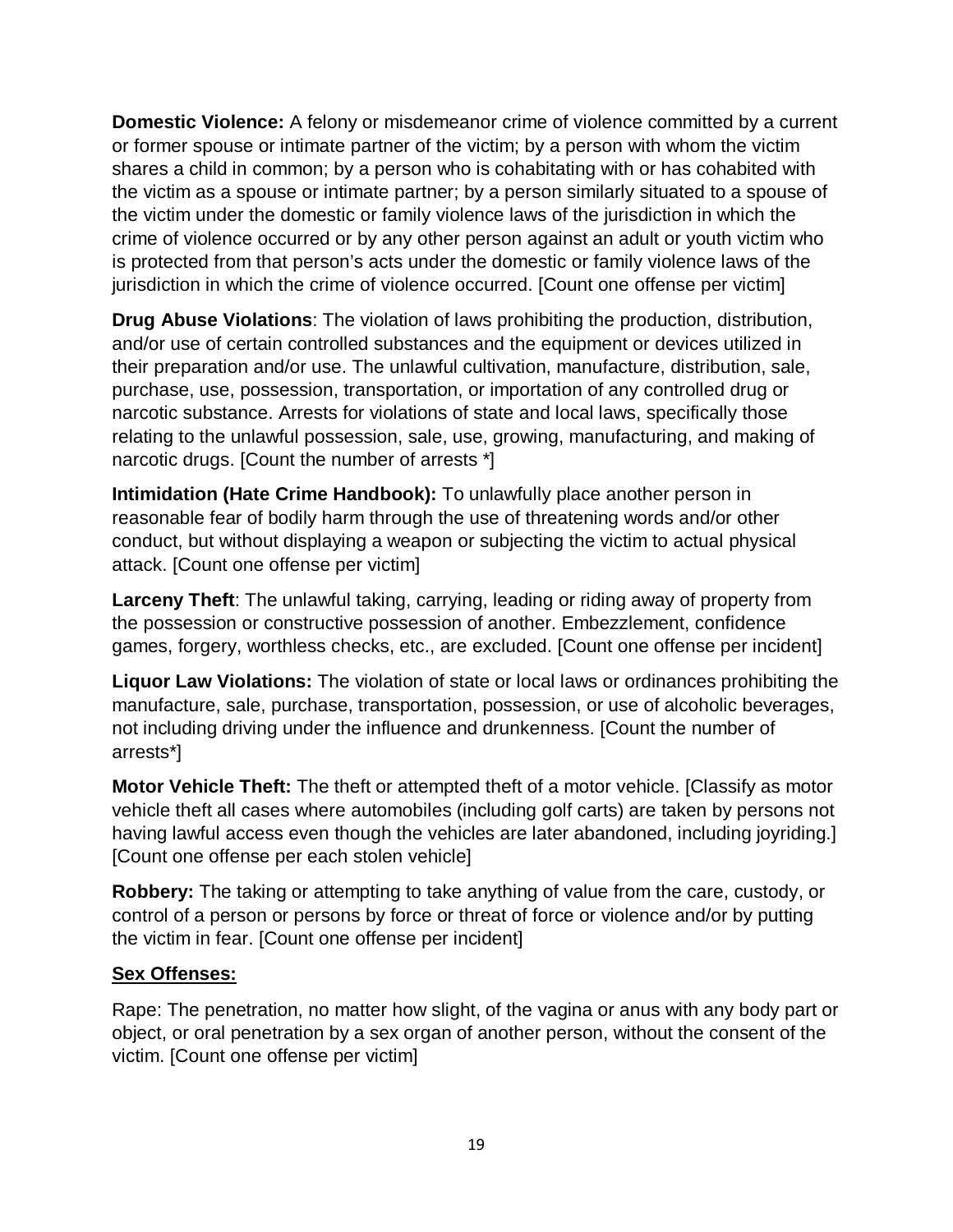**Statutory Rape:** Sexual intercourse with a person who is under the statutory age of consent. [Count one offense per victim]

**Fondling:** The touching of the private body parts of another person for the purpose of sexual gratification, without the consent of the victim, including instances where the victim is incapable of giving consent because of his/her age or because of his/ her temporary or permanent mental incapacity. [Count one offense per victim]

**Incest**: Sexual intercourse between persons who are related to each other within the degrees wherein marriage is prohibited by law. [Count one offense per victim]

**Simple Assault**: An unlawful physical attack by one person upon another where neither the offender displays a weapon, nor the victim suffers obvious severe or aggravated bodily injury involving apparent broken bones, loss of teeth, possible internal injury, severe laceration, or loss of consciousness. [Count one offense per victim]

**Stalking:** Engaging in a course of conduct directed at a specific person that would cause a reasonable person to fear for the person's safety or the safety of others, or suffer substantial emotional distress. [Count one offense per victim]

**Weapon Law Violations:** The violation of laws or ordinances prohibiting the manufacture, sale, purchase, transportation, possession, concealment, or use of firearms, cutting instruments, explosives, incendiary devices, or deadly weapons. This classification encompasses weapons offenses that are regulatory in nature. [Count the number of arrests\*]

\*When counting multiple offenses, the FBI's Uniform Crime Reporting Hierarchy Rule is used. This requires that institutions count only the most serious offense when more than one offense is committed during a single incident. While this applies to all categories above, it is particularly relevant for weapon law, drug abuse, and liquor law violations.

#### **New Jersey Statutes:**

The Campus Security Act requires institutions to provide the local jurisdiction definition for dating violence, domestic violence, stalking, sexual assault and consent. The definitions below are taken from Title 2C of the New Jersey Criminal Code.

**Consent:** a. In General. The consent of the victim to conduct charged to constitute an offense or precludes the infliction of the harm or evil sought to be prevented by the law defining the offense. b. Consent to Bodily Harm. When conduct is charged to constitute an offense because it causes or threatens bodily harm, consent to such conduct or to the inflictions of such harm Is a defense if: (1) The bodily harm consented to or threatened by the conduct consented to is not serious; or (2) The conduct and the harm are reasonable foreseeable hazards of joint participation in a concerted activity of a kind not forbidden by law; or (3) The consent establishes a justification for the conduct under chapter 3 of the code\*. c. Ineffective Consent. Unless otherwise provided by the code or by the law defining the offense, assent does not constitute consent if: (1) It Is given by a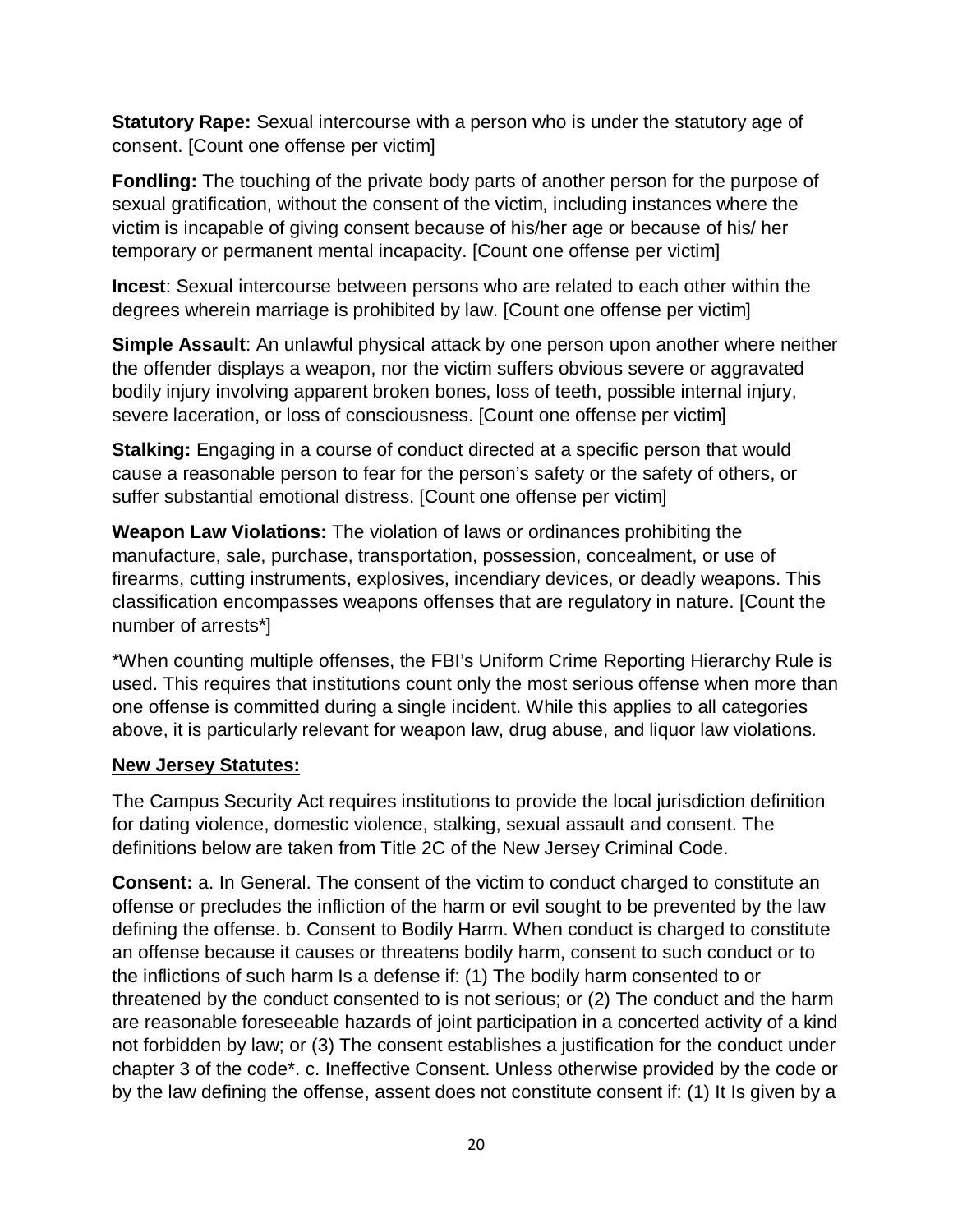person who is legally incompetent to authorize the conduct charged to constitute the offense; or (2) It is given by a person who by reason of youth, mental disease or defect or intoxication is manifestly unable or known by the actor to be unable to make a reasonable judgment as to the nature of harmlessness of the conduct charged to constitute an offense; or (3) It is induced by force, duress or deception of a kind sought to be prevented by the law defining the offense. \*Chapter 3 of the code (entitled General Principles of Justification) primarily covers Use of Force matters.

**Dating Violence**: The State of New Jersey does not have a specific law regarding dating violence. It is part of the domestic violence law.

**Domestic Violence:** The occurrence of one or more of the following acts inflicted upon a person protected under this act by an adult or an emancipated minor: Homicide, Assault, Terroristic threats, Kidnapping, Criminal restraint, False imprisonment, Sexual Assault, Criminal sexual contact, Lewdness, Criminal mischief, Burglary, Criminal trespass, Harassment, and Stalking. When one or more of these acts is Inflicted by an unemancipated minor upon a person protected under this act, the occurrence shall not constitute "domestic violence," but may be the basis for the filing of a petition or complaint pursuant to the provisions of section 11 of P.L. 1982, c77 (C2A:4A-30). "Victim of domestic violence" means a person protected under this act and shall include any person who is 18 years of age or older or who is an emancipated minor and who has been subjected to domestic violence by a spouse, former spouse, or any other person who is a present or former household member. "Victim of domestic violence" also includes any person, regardless of age, who has been subjected to domestic violence by a person with whom the victim has had a child in common, or with whom the victim anticipated having a child in common, if one of the parties is pregnant. "Victim of domestic violence" also includes any person who has been subjected to domestic violence by a person with whom the victim had a dating relationship.

**Sexual Assault**: An actor is guilty of aggravated sexual assault if he commits an act of sexual penetration with another person under any one of the following circumstances: (1) The victim is less than 13 years old; (2) The victim is at least 13 but less than 16 years old; and (a) The actor is related to the victim by blood or affinity to the third degree, or (b) The actor has supervisory or disciplinary power over the victim by virtue of the actor's legal, professional, or occupational status, or (c) The actor is a resource family parent, a guardian, or stands in loco parentis within the household; (3) The act is committed during the commission, or attempted commission, whether alone or with one or more other persons, of robbery, kidnapping, homicide, aggravated assault on another, burglary, arson or criminal escape; (4) The actor is armed with a weapon or any object fashioned in such a manner as to lead the victim to reasonably believe it to be a weapon or object; (5) The actor is aided or abetted by one or more other persons and the actor uses physical force or coercion; (6) The actor uses physical force or coercion; (7) The victim is one whom the actor knew or should have known was physically helpless, mentally defective or mentally incapacitated. Aggravated sexual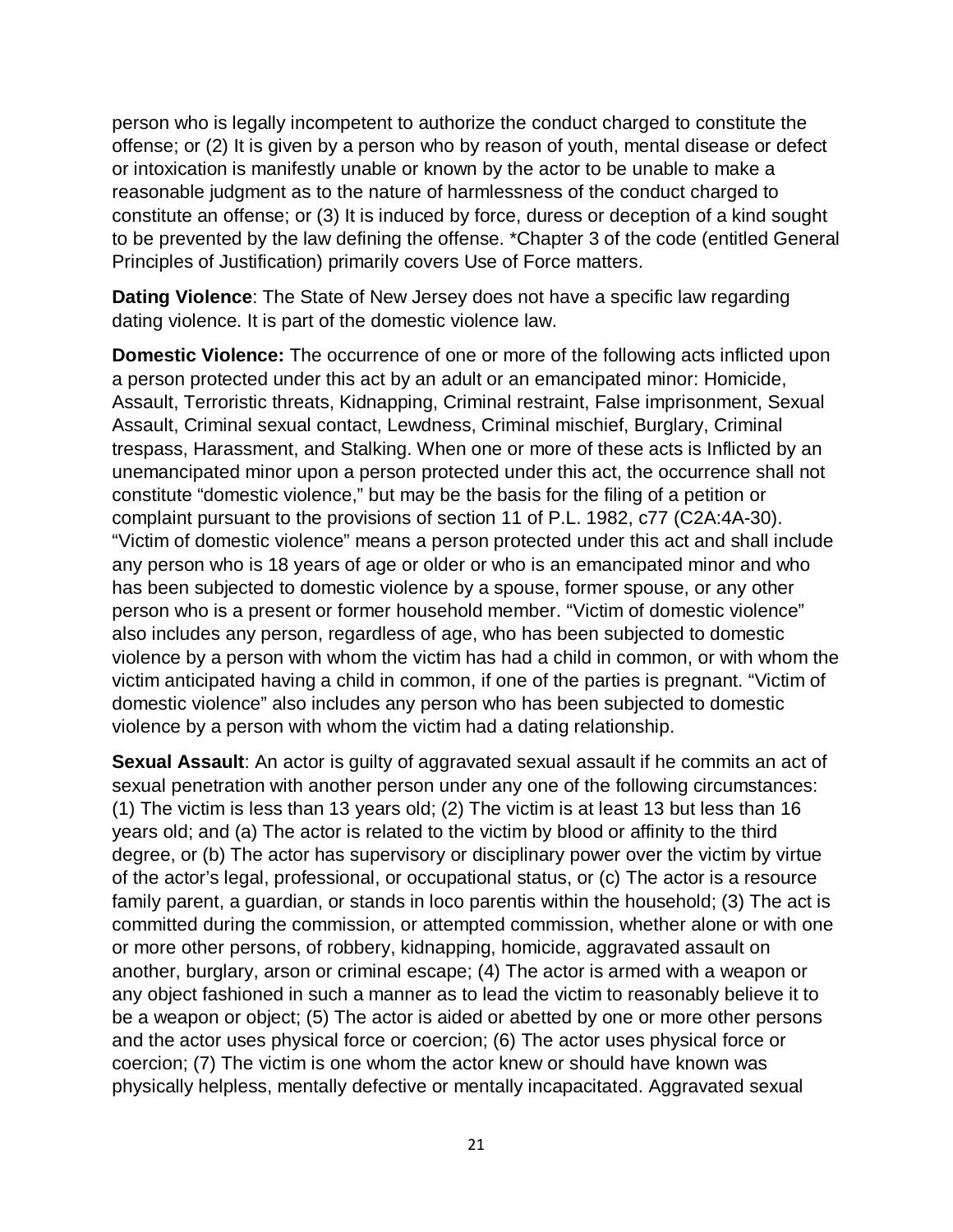assault Is a crime of the first degree. b. An actor is guilty of sexual assault if he commits an act of sexual contact with a victim who is less than 13 years old and the actor is at least 4 years older than the victim. c. An actor is guilty of sexual assault if he commits an act of sexual penetration with another person under any one of the following circumstances: (1) The actor uses physical force or coercion, but the victim does not sustain severe personal injury; (2) The victim is on probation or parole, or is detained in a hospital, prison or other institution and the actor has supervisory or disciplinary power over the victim by virtue of the actor's legal, professional or occupational status; (3) The victim Is at least 16 but less than 18 years old and: (a) The actor is related to the victim by blood or affinity to the third degree; or (b) The actor has supervisory or disciplinary power of any nature or in any capacity over the victim; or (c) The actor is a resource family parent, a guardian, or stands in loco parentis within the household; (4) The victim is at least 13 but less than 16 years old and the actor Is at least four years older than the victim. Sexual assault is a crime of the second degree.

Accompanying definitions: a. "Actor" means a person accused of an offense proscribed under this act; b. "Victim" means a person alleging to have been subjected to offenses proscribed to this act; c. "Sexual penetration" means vaginal intercourse, cunnilingus, fellatio or anal intercourse between persons or insertion of the hand, finger or object into the anus or vagina either by the actor or upon the actor's instruction. The depth of insertion shall not be relevant as to the question of commission of the crime.

**Stalking:** As used in this act: (1) "Course of conduct" means repeatedly maintaining a visual or physical proximity to a person; directly, indirectly, or through third parties, by any action, method, device, or means, following, monitoring, observing, surveilling, threatening, or communicating to or about, a person, or interfering with a person's property; repeatedly committing harassment against a person; or repeatedly conveying, or causing to be conveyed, verbal or written threats implied by conduct or a combination thereof directed at or toward a person. (2) "Repeatedly" means on two or more occasions. (3) "Emotional distress" means significant mental suffering or distress. (4) "Cause a reasonable person to fear" means to cause fear which a reasonable victim, similarly situated, would have under the circumstances. b. A person is guilty of stalking, a crime of the fourth degree, if he: purposefully or knowingly engages in a course of conduct directed at a specific person that would cause a reasonable person to fear for his safety or the safety of a third person or suffer other emotional distress. c. A person is guilty of a crime of the third degree if he commits the crime of stalking in violation of an existing court order prohibiting the behavior. d. A person who commits a second or subsequent offense of stalking against the same victim is guilty of a crime of the third degree. e. A person is guilty of a crime of the third degree if he commits the crime of stalking while serving a term of imprisonment or while on parole or probation as the result of a conviction for any indictable offense under the laws of this State, any other state of the United States. f. This act shall not apply to conduct which occurs during organized group picketing.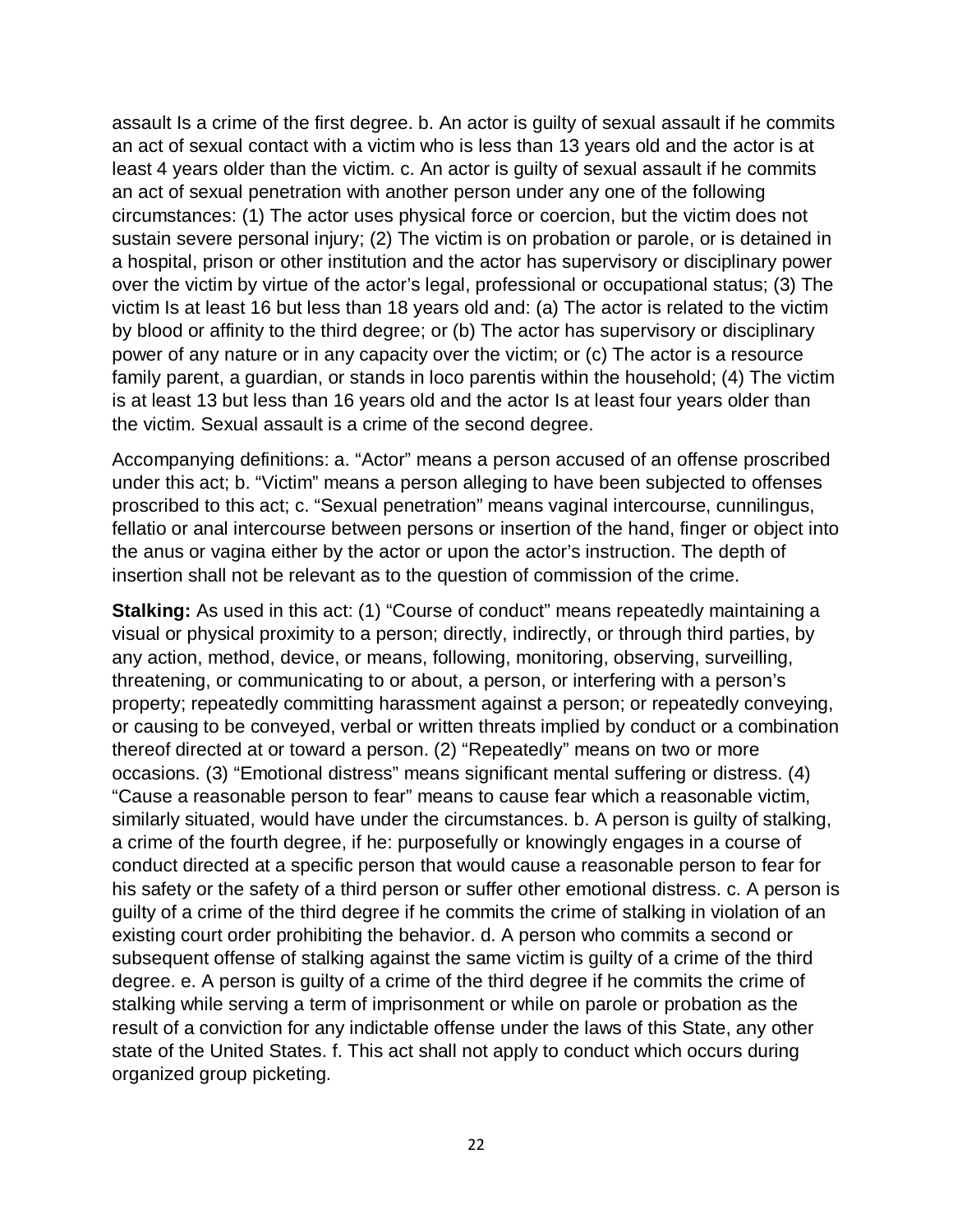## **Geography Terms:**

**On Campus**: Any building or property owned or controlled by an institution within the same reasonably contiguous geographic area and used by the institution in direct support of, or in a manner related to, the institution's educational purposes, including residence halls; and any building or property that is within or reasonably contiguous to the institution that is owned by the institution but controlled by another person, is frequently used by students, and supports institutional purposes (such as a food or other retail vendor).

**On Campus Residence Halls**: "Dormitories or other residential facilities for students on campus" is a subset of the on-campus category. Institutions must disclose the total number of on-campus crimes, including those in dorms or other residential facilities for students on campus, and must also make a separate disclosure limited to the number of crimes occurring in student dorms or residential facilities on campus.

**Non-Campus Building or Property:** Any building or property owned or controlled by a student organization that is officially recognized by the institution; or any building or property owned or controlled by an institution that is used in direct support of, or in relation to, the institution's educational purposes, is frequently used by students, and is not within the same reasonably contiguous geographic area of the institution. Also included in this category are hotels where athletic teams, student groups and clubs stayed for a period longer than one night.

**On Public Property**: All public property, including thoroughfares, streets, sidewalks, and parking facilities, that is within the campus, or immediately adjacent to and accessible from the campus.

## **Hate Crimes:**

Colleges and universities must report by geographic location and by category of prejudice the following offenses and any crime involving bodily injury reported to local police agencies or to a campus security authority that manifests evidence that the victim was intentionally selected because of the perpetrator's bias: criminal homicide, sex offenses, robbery, burglary, motor vehicle theft, larceny-theft, aggravated assault, simple assault, intimidation, arson, and property damage, destruction, and vandalism. Included in the bodily injury category are all applicable crimes with the exception of aggravated assault which is a separate crime category. Categories of bias are: race, gender, gender identity, religion, national origin, sexual orientation, ethnicity, or disability.

Mercer County Community College did not have any reported hate crimes on campus for the calendar years 2017, 2018 and 2019 in any of the following geographies: oncampus, non-campus building or property and public property.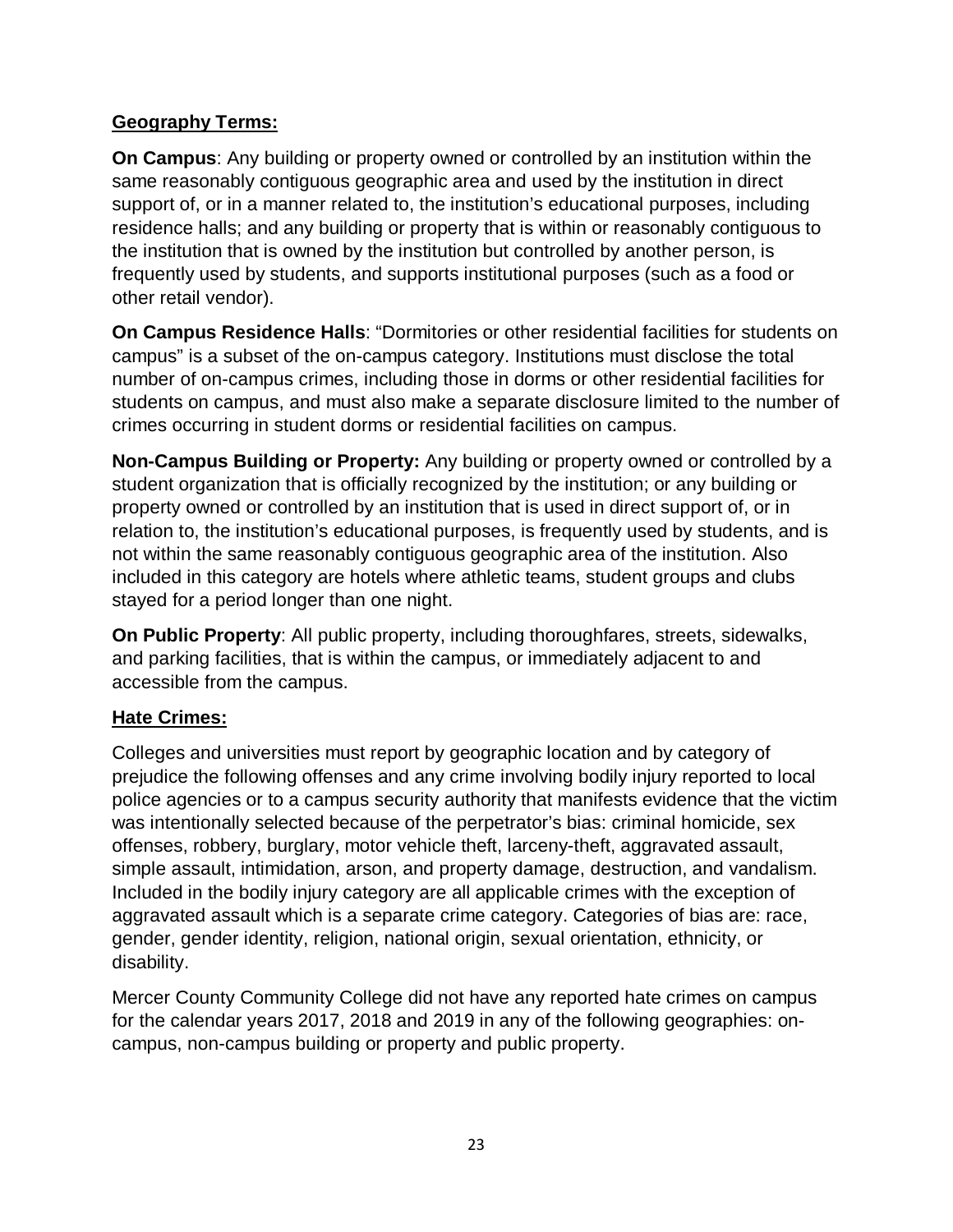New Jersey Sex Offender Internet Registry

For information concerning sex offenders in the state of New Jersey, go to the New Jersey Sex Offender Internet Registry at [www.NJSP.org/sex-offender-registry/](http://www.njsp.org/sex-offender-registry/)

#### **MCCC Social Media:**

Mercer County Community College's presence on various social media websites delivers constant contact with specific areas of the college as well as interaction with fellow students and others in the community.

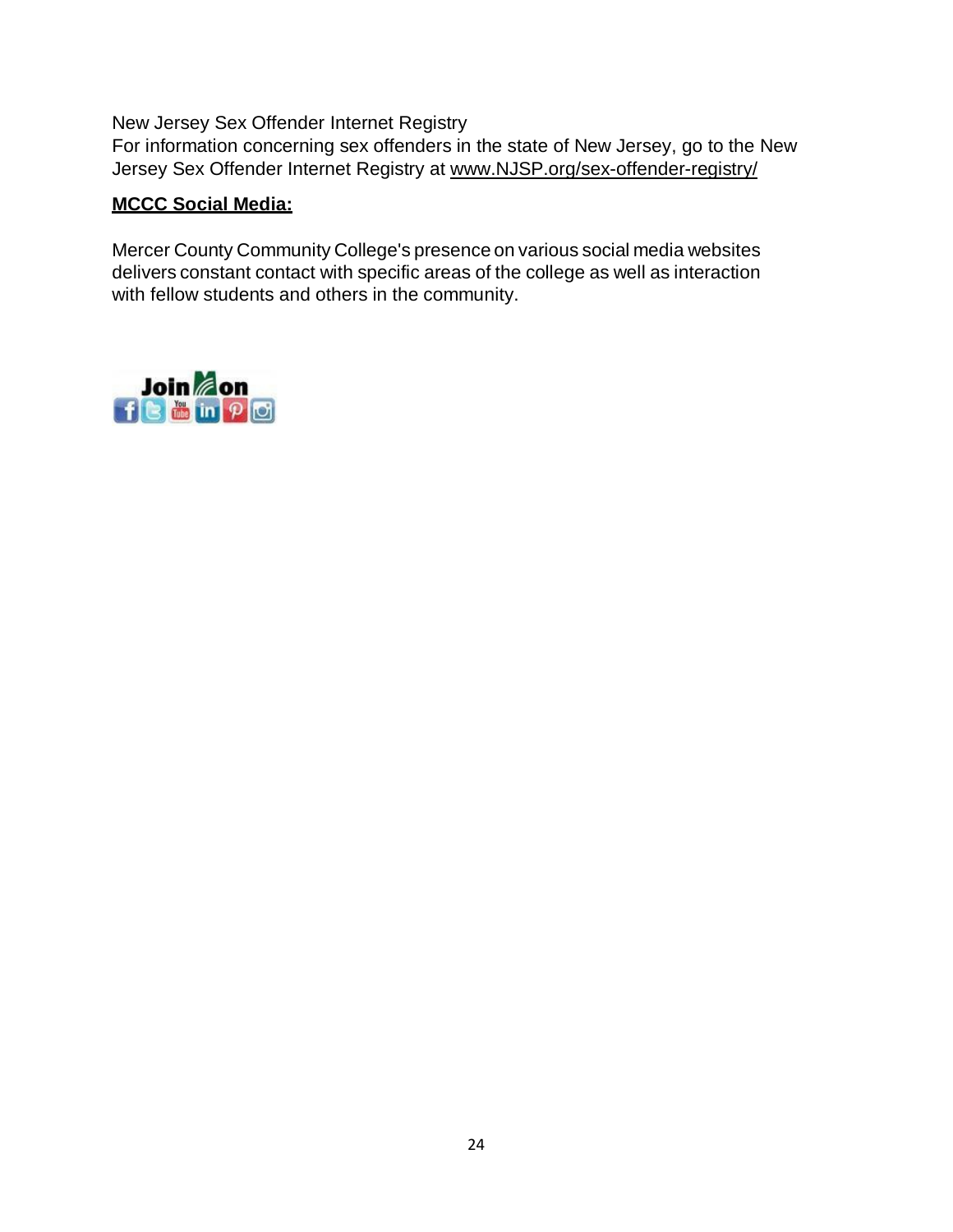## **Annual Clery Crime Statistics West Windsor Campus**

| <b>Total Crimes</b>        | On                  | Non             | Public           | On             | Non             | Public       | On               | Non                 | Public      |
|----------------------------|---------------------|-----------------|------------------|----------------|-----------------|--------------|------------------|---------------------|-------------|
| Reported For:              | Campus              | Campus          | Property         | Campus         | Campus          | Property     | Campus           | Campus              | Property    |
|                            |                     | <b>Building</b> |                  |                | <b>Building</b> |              |                  | <b>Building</b>     |             |
|                            |                     | or<br>Property  |                  |                | or<br>Property  |              |                  | or<br>Property      |             |
| Offense Type:              |                     |                 |                  |                |                 |              |                  |                     |             |
| (Includes Attempts)        | 2018                | 2018            | 2018             | 2019           | 2019            | 2019         | 2020             | 2020                | 2020        |
| Murder/Non                 | $\mathbf 0$         | $*_{0}$         | 0                | $\mathbf 0$    | $^\ast 0$       | $\mathbf 0$  | $\mathbf 0$      | $\mathbf 0$         | $\mathbf 0$ |
| Negligent                  |                     |                 |                  |                |                 |              |                  |                     |             |
| Manslaughter               | $\mathbf 0$         | $*_{0}$         | $\boldsymbol{0}$ | $\mathbf 0$    | $*_{0}$         | $\mathbf 0$  | $\mathbf 0$      | $\mathbf 0$         | $\mathbf 0$ |
| Negligent<br>Manslaughter  |                     |                 |                  |                |                 |              |                  |                     |             |
|                            |                     |                 |                  |                |                 |              |                  |                     |             |
| Sex Offenses               |                     |                 |                  |                |                 |              |                  |                     |             |
| Rape                       | $\mathbf 0$         | $*_{1}$         | $\pmb{0}$        | 0              | *З              | $\pmb{0}$    | $\mathbf 0$      | 0                   | $\pmb{0}$   |
| <b>Statutory Rape</b>      | $\mathbf 0$         | $*_{0}$         | $\pmb{0}$        | $\mathbf 0$    | $^*0$           | $\mathbf 0$  | $\mathbf 0$      | $\mathbf 0$         | $\pmb{0}$   |
| Incest                     | $\mathbf 0$         | $*_{0}$         | 0                | $\mathbf 0$    | $*_{0}$         | $\mathbf 0$  | $\mathbf 0$      | $\mathbf 0$         | $\mathbf 0$ |
| Fondling                   | $\pmb{0}$           | $*6$            | $\pmb{0}$        | $\mathbf 0$    | $*8$            | $\mathbf 0$  | $\mathbf 0$      | $\mathbf 0$         | $\mathbf 0$ |
| Robbery                    | $\mathbf 0$         | $*2$            | $\pmb{0}$        | $\mathbf 0$    | $*2$            | $\mathbf 0$  | $\mathbf 0$      | $\mathbf 0$         | $\mathbf 0$ |
| <b>Aggravated Assault</b>  | $\pmb{0}$           | $*2$            | $\pmb{0}$        | $\pmb{0}$      | $*_{2}$         | $\mathbf 0$  | $\mathbf 0$      | $\mathbf 0$         | $\pmb{0}$   |
| <b>Burglary</b>            | 16                  | $*31$           | $\pmb{0}$        | $\overline{2}$ | $*_{4}$         | $\mathbf 0$  | $\mathbf{1}$     | $\mathbf 0$         | $\pmb{0}$   |
| Arson                      | $\mathbf 0$         | $*_{4}$         | 0                | $\mathbf{1}$   | $*4$            | $\mathbf 0$  | 0                | $\mathbf 0$         | $\mathbf 0$ |
| Motor Vehicle Theft        |                     |                 |                  |                |                 |              |                  |                     |             |
| (Does Not Include          | 0                   | ${}^*0$         | $\pmb{0}$        | $\pmb{0}$      | $^*0$           | 0            | $\overline{2}$   | 0                   | 0           |
| Theft From vehicle)        |                     |                 |                  |                |                 |              |                  |                     |             |
| <b>VAWA Offenses</b>       |                     |                 |                  |                |                 |              |                  |                     |             |
| <b>Domestic Violence</b>   | $\overline{2}$      | $*18$           | $\mathbf 0$      | 5              | $*17$           | $\mathbf 0$  | $\mathbf 0$      | 0                   | $\mathbf 0$ |
| Dating Violence            | $\pmb{0}$           | $*_{0}$         | $\pmb{0}$        | $\mathbf 0$    | $^\ast 0$       | $\mathbf 0$  | $\mathbf 0$      | $\mathsf{O}\xspace$ | $\mathbf 0$ |
| <b>Stalking</b>            | 5                   | $*5$            | 0                | 6              | $*_{4}$         | $\pmb{0}$    | $\boldsymbol{0}$ | $\mathsf{O}\xspace$ | $\pmb{0}$   |
| Arrest:                    |                     |                 |                  |                |                 |              |                  |                     |             |
| Liquor Law                 | $\mathbf 0$         | $*_{0}$         | $\mathbf 0$      | 0              | $*_{0}$         | $\mathsf{O}$ | $\mathbf 0$      | $\mathbf 0$         | $\mathbf 0$ |
| <b>Drugs</b>               | $\mathsf{O}\xspace$ | $*35$           | $\mathbf 0$      | $\mathbf{1}$   | $*28$           | $\mathsf{O}$ | $\mathbf 0$      | $\mathbf 0$         | $\mathbf 0$ |
| <b>Illegal Weapons</b>     | $\pmb{0}$           | $*_{0}$         | $\mathbf 0$      | $\mathsf{O}$   | $*_{0}$         | $\mathsf{O}$ | $\mathbf 0$      | $\mathbf 0$         | $\mathbf 0$ |
| <b>Disciplinary Action</b> |                     |                 |                  |                |                 |              |                  |                     |             |
| Judicial Refers For        |                     |                 |                  |                |                 |              |                  |                     |             |
| Violations Of:             |                     |                 |                  |                |                 |              |                  |                     |             |
| Liquor Law                 | $\mathbf 0$         | $*180$          | $\pmb{0}$        | 0              | $*116$          | $\mathbf 0$  | 0                | $\mathbf 0$         | $\mathbf 0$ |
| <b>Drugs</b>               | $\pmb{0}$           | $*28$           | $\mathbf 0$      | $\mathbf{1}$   | $*26$           | $\mathsf{O}$ | $\mathbf 0$      | $\mathbf 0$         | $\mathbf 0$ |
| <b>Illegal Weapons</b>     | $\pmb{0}$           | $*_{0}$         | $\pmb{0}$        | $\pmb{0}$      | $*2$            | $\mathbf 0$  | $\pmb{0}$        | $\mathbf 0$         | $\mathbf 0$ |

\*Mercer County Community College Provides Housing For Students at Rider University. Rider University's Clery Offenses Are Captured and Recorded in the Non-Campus Building or Property Category.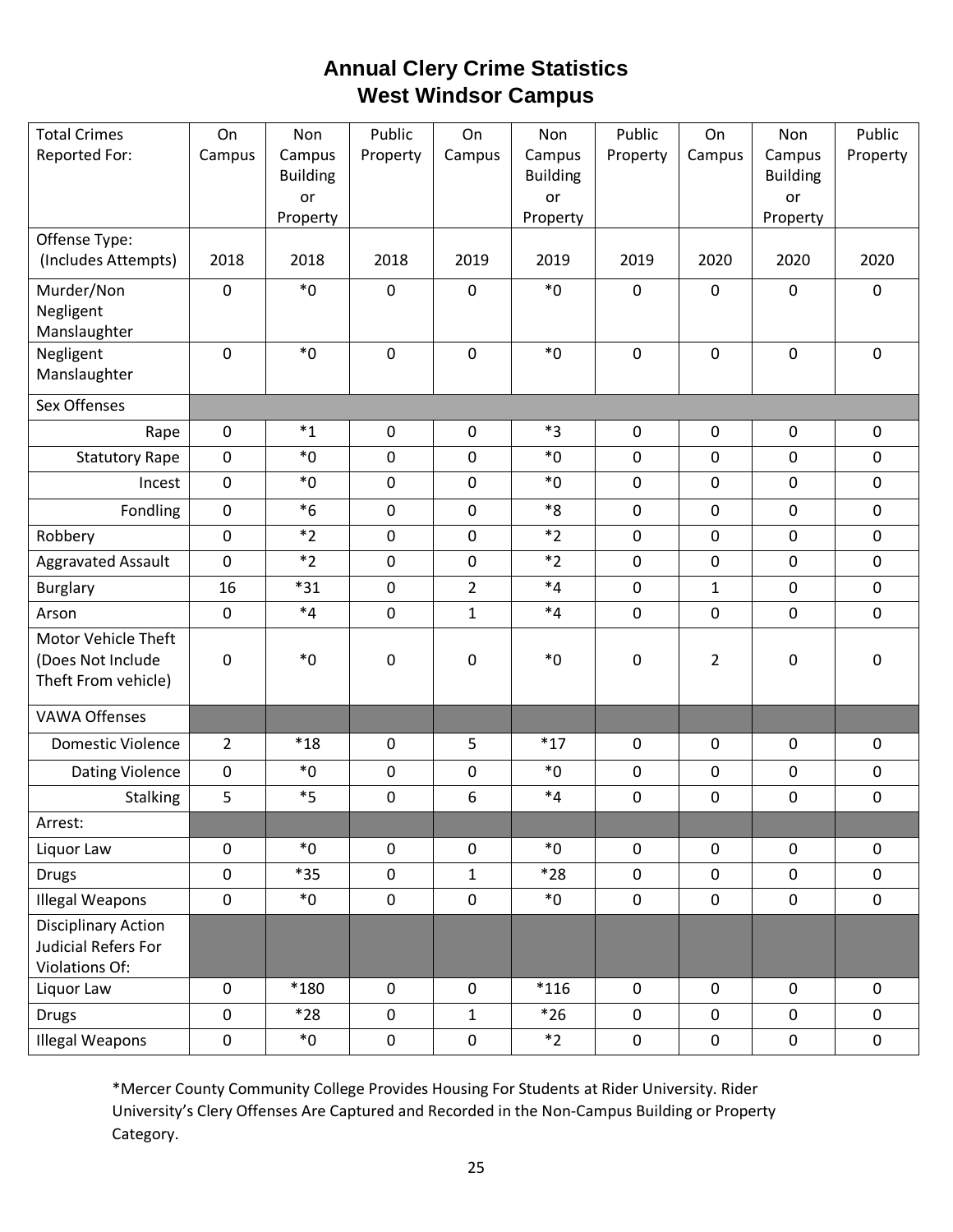## **Annual Clery Crime Hate Crimes Statistics**

#### West Windsor Campus

**Hate Crimes:** The following statistics are reported for crimes that have manifest evidence that the victim was intentionally selected because of the victims actual or perceived Race, Religion, Sexual Orientation, Gender, Gender Identity, Disability, Ethnicity, National Origin. R=Race, RE=Religion, Sex Orientation=SO, Gender=G, Gender Identify=GI, Disability=D, Ethnicity=E, National Origin=NO)

| <b>Criminal Offense</b>                  |                |                |                   |                | 2018           |                |                |                |                |                   |                     |             | 2019           |                |                |                |          |                   |              |             | 2020        |             |                |                   |
|------------------------------------------|----------------|----------------|-------------------|----------------|----------------|----------------|----------------|----------------|----------------|-------------------|---------------------|-------------|----------------|----------------|----------------|----------------|----------|-------------------|--------------|-------------|-------------|-------------|----------------|-------------------|
| Category<br>Abbreviations                | ${\sf R}$      | ${\sf R}$<br>E | S<br>$\mathsf{O}$ | G              | G              | D              | E              | N<br>O         | $\mathsf{R}$   | $\mathsf{R}$<br>E | S<br>$\overline{O}$ | G           | G              | D              | E              | N<br>$\circ$   | R        | $\mathsf{R}$<br>E | S<br>O       | G           | G           | D           | E              | $\mathsf{N}$<br>O |
| Murder/Non-<br>Negligent<br>Manslaughter | 0              | 0              | 0                 | 0              | 0              | 0              | $\mathbf 0$    | 0              | $\mathbf 0$    | 0                 | $\mathbf 0$         | 0           | 0              | 0              | 0              | 0              | 0        | $\mathbf 0$       | $\mathbf{0}$ | 0           | $\mathbf 0$ | $\mathbf 0$ | $\mathbf 0$    | 0                 |
| Rape                                     | 0              | $\mathbf 0$    | 0                 | 0              | 0              | 0              | $\mathbf 0$    | $\mathbf 0$    | $\mathbf 0$    | 0                 | 0                   | $\mathbf 0$ | $\mathbf 0$    | $\mathbf 0$    | 0              | 0              | 0        | $\mathbf 0$       | 0            | 0           | $\mathbf 0$ | 0           | $\mathbf 0$    | 0                 |
| Fondling                                 | 0              | 0              | 0                 | 0              | $\overline{0}$ | $\Omega$       | $\mathbf 0$    | 0              | 0              | 0                 | 0                   | $\mathbf 0$ | $\mathbf 0$    | $\Omega$       | 0              | 0              | 0        | $\mathbf 0$       | 0            | $\Omega$    | 0           | $\mathbf 0$ | 0              | 0                 |
| Incest                                   | $\overline{0}$ | $\mathbf 0$    | 0                 | $\overline{0}$ | $\mathbf 0$    | 0              | $\mathbf 0$    | 0              | 0              | 0                 | 0                   | $\mathbf 0$ | $\mathbf 0$    | 0              | 0              | 0              | 0        | $\mathbf 0$       | 0            | 0           | 0           | $\mathbf 0$ | 0              | 0                 |
| Statutory-Rape                           | $\overline{0}$ | $\overline{0}$ | $\overline{0}$    | $\overline{0}$ | $\overline{0}$ | $\Omega$       | $\mathbf 0$    | 0              | $\overline{0}$ | 0                 | $\mathbf 0$         | $\mathbf 0$ | $\mathbf 0$    | 0              | $\overline{0}$ | $\overline{0}$ | 0        | $\mathbf 0$       | $\Omega$     | $\Omega$    | $\mathbf 0$ | $\Omega$    | $\mathbf 0$    | $\mathbf 0$       |
| Robbery                                  | $\overline{0}$ | $\overline{0}$ | $\overline{0}$    | $\overline{0}$ | $\overline{0}$ | $\overline{0}$ | $\mathbf 0$    | $\overline{0}$ | 0              | $\mathbf 0$       | $\mathbf 0$         | $\mathbf 0$ | $\mathbf 0$    | 0              | 0              | $\overline{0}$ | 0        | $\mathbf 0$       | $\mathbf 0$  | 0           | $\mathbf 0$ | 0           | $\mathbf 0$    | $\mathbf 0$       |
| Aggravated<br>Assault                    | $\overline{0}$ | $\overline{0}$ | 0                 | 0              | $\overline{0}$ | $\Omega$       | $\mathbf 0$    | $\Omega$       | $\overline{0}$ | $\overline{0}$    | 0                   | $\mathbf 0$ | $\overline{0}$ | 0              | $\overline{0}$ | 0              | 0        | $\mathbf 0$       | $\Omega$     | $\Omega$    | $\mathbf 0$ | $\mathbf 0$ | $\mathbf 0$    | $\mathbf 0$       |
| <b>Burglary</b>                          | $\Omega$       | $\Omega$       | $\overline{0}$    | $\Omega$       | $\overline{0}$ | $\Omega$       | $\Omega$       | $\Omega$       | 0              | $\Omega$          | $\Omega$            | $\Omega$    | $\mathbf{0}$   | $\Omega$       | $\overline{0}$ | $\Omega$       | $\Omega$ | $\Omega$          | $\Omega$     | $\Omega$    | $\Omega$    | $\Omega$    | $\Omega$       | $\overline{0}$    |
| Motor Vehicle theft                      | $\overline{0}$ | $\overline{0}$ | $\overline{0}$    | $\overline{0}$ | $\overline{0}$ | $\Omega$       | 0              | 0              | $\overline{0}$ | 0                 | $\mathbf 0$         | $\mathbf 0$ | $\mathbf 0$    | 0              | 0              | $\overline{0}$ | 0        | $\mathbf 0$       | $\Omega$     | 0           | $\mathbf 0$ | $\mathbf 0$ | $\mathbf 0$    | $\mathbf 0$       |
| Arson                                    | $\overline{0}$ | $\overline{0}$ | 0                 | $\overline{0}$ | $\overline{0}$ | $\overline{0}$ | $\mathbf 0$    | $\Omega$       | 0              | $\Omega$          | $\Omega$            | $\Omega$    | $\overline{0}$ | $\overline{0}$ | 0              | $\overline{0}$ | 0        | $\mathbf 0$       | $\Omega$     | $\Omega$    | $\Omega$    | $\Omega$    | $\overline{0}$ | $\overline{0}$    |
| Simple Assault                           | $\overline{0}$ | $\overline{0}$ | $\overline{0}$    | $\overline{0}$ | $\overline{0}$ | $\Omega$       | $\mathbf 0$    | $\mathbf 0$    | $\mathbf 0$    | 0                 | $\mathbf 0$         | $\mathbf 0$ | $\mathbf 0$    | 0              | $\overline{0}$ | $\overline{0}$ | 0        | $\mathbf 0$       | $\mathbf 0$  | $\mathbf 0$ | $\mathbf 0$ | $\mathbf 0$ | $\mathbf 0$    | $\mathbf 0$       |
| Larceny-Theft                            | $\overline{0}$ | $\overline{0}$ | 0                 | $\overline{0}$ | $\overline{0}$ | $\overline{0}$ | $\mathbf 0$    | 0              | 0              | 0                 | 0                   | $\mathbf 0$ | $\mathbf 0$    | 0              | 0              | $\overline{0}$ | 0        | $\mathbf 0$       | $\mathbf 0$  | 0           | $\mathbf 0$ | $\mathbf 0$ | 0              | 0                 |
| Intimidation                             | $\overline{0}$ | $\overline{0}$ | 0                 | $\overline{0}$ | $\overline{0}$ | $\Omega$       | $\overline{0}$ | 0              | $\overline{0}$ | $\overline{0}$    | $\overline{0}$      | $\mathbf 0$ | $\overline{0}$ | 0              | $\overline{0}$ | 0              | 0        | $\mathbf{1}$      | $\Omega$     | $\mathbf 0$ | $\mathbf 0$ | $\mathbf 0$ | $\overline{0}$ | $\overline{0}$    |
| Destruction/<br>Damage<br>Vandalism      | $\overline{0}$ | $\overline{0}$ | 0                 | 0              | $\mathbf 0$    | 0              | $\mathbf 0$    | $\mathbf 0$    | $\mathbf 0$    | 0                 | $\mathbf 0$         | $\mathbf 0$ | $\overline{0}$ | 0              | 0              | 0              | 0        | $\mathbf 0$       | $\mathbf 0$  | 0           | $\mathbf 0$ | $\mathbf 0$ | $\mathbf 0$    | $\mathbf 0$       |

\*Mercer County Community College Provides Housing For Students at Rider University. Rider University's Clery Offenses Are Captured and Recorded in the Non-Campus Building or Property Category.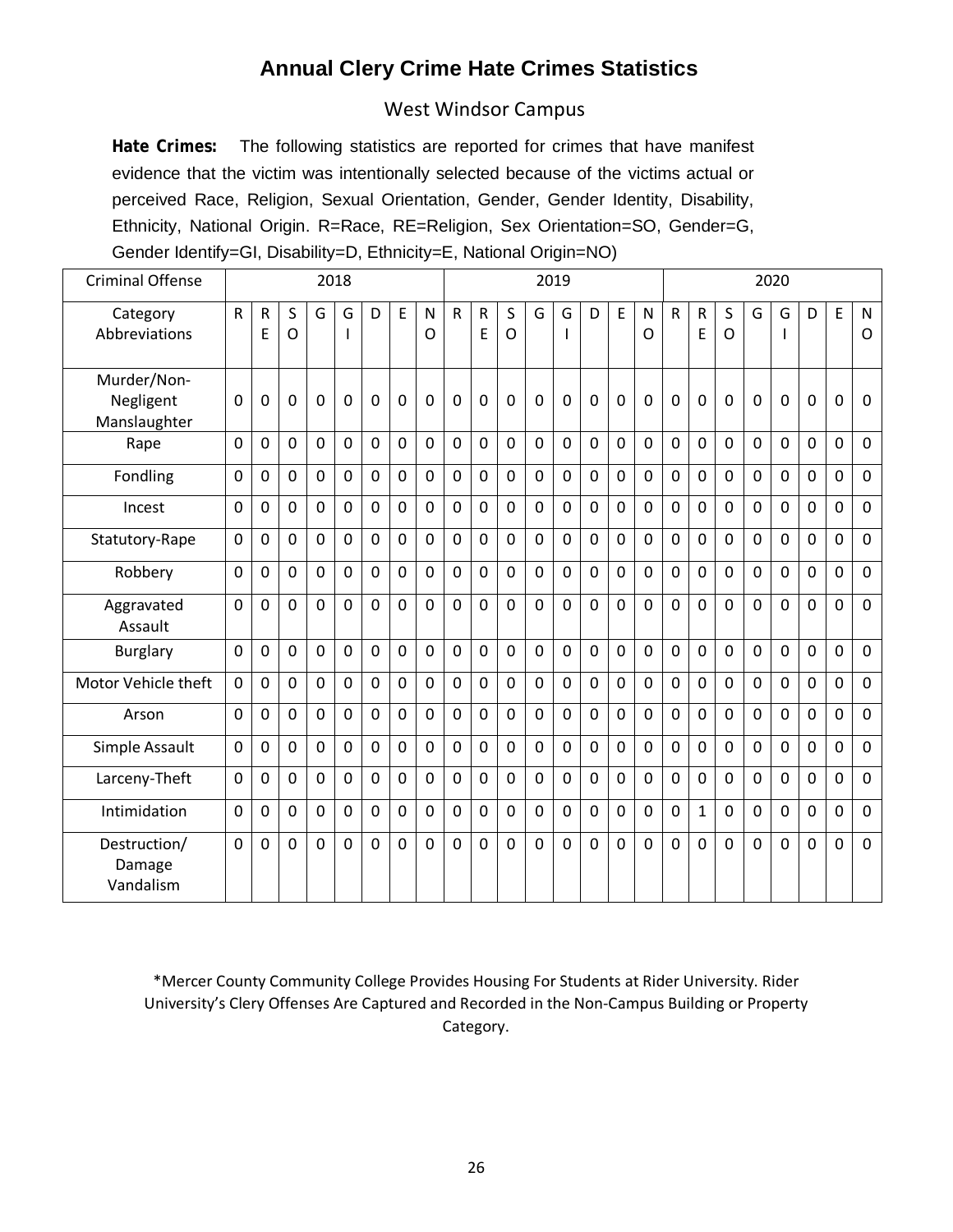## **Annual Clery Crime Statistics James Kerney Campus**

| <b>Total Crimes</b>          | On             | Non             | Public              | On                  | Non             | Public       | On                  | Non                 | Public       |
|------------------------------|----------------|-----------------|---------------------|---------------------|-----------------|--------------|---------------------|---------------------|--------------|
| Reported For:                | Campus         | Campus          | Property            | Campus              | Campus          | Property     | Campus              | Campus              | Property     |
|                              |                | <b>Building</b> |                     |                     | <b>Building</b> |              |                     | <b>Building</b>     |              |
|                              |                | or<br>Property  |                     |                     | or<br>Property  |              |                     | or<br>Property      |              |
| Offense Type:                |                |                 |                     |                     |                 |              |                     |                     |              |
| (Includes Attempts)          | 2018           | 2018            | 2018                | 2019                | 2019            | 2019         | 2020                | 2020                | 2020         |
| Murder/Non                   |                |                 |                     |                     |                 |              |                     |                     |              |
| Negligent                    | $\pmb{0}$      | 0               | $\pmb{0}$           | $\mathbf 0$         | 0               | 0            | 0                   | 0                   | $\pmb{0}$    |
| Manslaughter                 |                |                 |                     |                     |                 |              |                     |                     |              |
| Negligent<br>Manslaughter    | $\pmb{0}$      | $\pmb{0}$       | $\mathsf 0$         | $\boldsymbol{0}$    | $\pmb{0}$       | 0            | $\mathsf 0$         | 0                   | $\pmb{0}$    |
| Sex Offenses                 |                |                 |                     |                     |                 |              |                     |                     |              |
|                              |                |                 |                     |                     |                 |              |                     |                     |              |
| Rape                         | $\pmb{0}$      | $\pmb{0}$       | $\pmb{0}$           | $\pmb{0}$           | 0               | 0            | $\pmb{0}$           | 0                   | $\pmb{0}$    |
| <b>Statutory Rape</b>        | $\mathbf 0$    | $\pmb{0}$       | $\mathbf 0$         | $\mathbf 0$         | $\pmb{0}$       | $\mathbf 0$  | $\mathsf 0$         | 0                   | $\pmb{0}$    |
| Incest                       | $\mathbf 0$    | $\mathbf 0$     | $\mathbf 0$         | $\mathbf 0$         | $\mathbf 0$     | $\mathbf 0$  | $\mathbf 0$         | $\mathbf 0$         | $\mathbf 0$  |
| Fondling                     | $\mathbf 0$    | $\pmb{0}$       | $\mathbf 0$         | $\pmb{0}$           | $\mathbf 0$     | $\mathbf 0$  | $\pmb{0}$           | $\pmb{0}$           | $\mathbf 0$  |
| Robbery                      | $\mathbf 0$    | $\pmb{0}$       | $\mathsf 0$         | $\mathbf 0$         | $\pmb{0}$       | $\mathbf{1}$ | $\mathsf 0$         | $\pmb{0}$           | $\mathbf{1}$ |
| <b>Aggravated Assault</b>    | $\mathbf 0$    | $\pmb{0}$       | $\mathbf{1}$        | $\pmb{0}$           | $\pmb{0}$       | $\mathbf 0$  | $\mathsf 0$         | 0                   | $\mathbf{1}$ |
| <b>Burglary</b>              | $\mathbf 0$    | $\pmb{0}$       | $\mathbf 0$         | $\pmb{0}$           | $\pmb{0}$       | $\mathbf 0$  | $\mathsf 0$         | $\pmb{0}$           | $\pmb{0}$    |
| Arson                        | $\mathbf 0$    | $\pmb{0}$       | $\mathbf 0$         | $\pmb{0}$           | $\mathbf 0$     | $\mathbf 0$  | $\mathsf{O}\xspace$ | $\mathbf 0$         | $\mathbf 0$  |
| Motor Vehicle Theft          |                |                 |                     |                     |                 |              |                     |                     |              |
| (Does Not Include            | 0              | 0               | 0                   | $\pmb{0}$           | 0               | 0            | $\pmb{0}$           | 0                   | $\pmb{0}$    |
| Theft From vehicle)          |                |                 |                     |                     |                 |              |                     |                     |              |
| <b>VAWA Offenses</b>         |                |                 |                     |                     |                 |              |                     |                     |              |
| <b>Domestic Violence</b>     | $\overline{2}$ | $\pmb{0}$       | $\mathsf{O}\xspace$ | 3                   | $\mathbf 0$     | $\mathbf 0$  | $\mathbf 0$         | $\mathbf 0$         | $\mathbf 0$  |
| Dating Violence              | $\mathbf 0$    | $\pmb{0}$       | $\mathbf 0$         | $\pmb{0}$           | $\pmb{0}$       | $\pmb{0}$    | $\mathsf{O}\xspace$ | $\pmb{0}$           | $\mathbf 0$  |
| <b>Stalking</b>              | $\mathbf 0$    | $\pmb{0}$       | $\mathbf 0$         | $\pmb{0}$           | $\mathbf 0$     | $\pmb{0}$    | $\mathsf{O}\xspace$ | $\pmb{0}$           | $\pmb{0}$    |
| Arrest:                      |                |                 |                     |                     |                 |              |                     |                     |              |
| <b>Liquor Law Violations</b> | $\mathbf 0$    | $\pmb{0}$       | $\mathsf{O}\xspace$ | $\mathbf 0$         | $\mathbf 0$     | 0            | $\mathbf 0$         | 0                   | 0            |
| Drugs Abuse                  | $\mathbf 0$    | $\pmb{0}$       | $\mathbf 0$         | $\mathbf 0$         | $\mathbf 0$     | $\mathbf 0$  | $\mathbf 0$         | $\mathbf 0$         | 8            |
| Violations                   |                |                 |                     |                     |                 |              |                     |                     |              |
| <b>Illegal Weapons</b>       | $\mathbf 0$    | $\pmb{0}$       | $\mathbf 0$         | $\mathbf 0$         | $\pmb{0}$       | $\mathsf{O}$ | $\mathbf 0$         | $\mathsf{O}\xspace$ | $\mathsf 0$  |
| <b>Disciplinary Action</b>   |                |                 |                     |                     |                 |              |                     |                     |              |
| Judicial Refers For          |                |                 |                     |                     |                 |              |                     |                     |              |
| Violations Of:               |                |                 |                     |                     |                 |              |                     |                     | $\mathbf 0$  |
| <b>Liquor Law Violations</b> | $\mathbf 0$    | $\mathbf 0$     | $\pmb{0}$           | $\mathbf 0$         | $\mathbf 0$     | $\mathbf 0$  | $\mathbf 0$         | $\mathbf 0$         |              |
| Drug Abuse Violations        | $\mathbf 0$    | $\pmb{0}$       | $\pmb{0}$           | $\mathbf 0$         | $\pmb{0}$       | 0            | $\mathbf 0$         | 0                   | $\mathsf{O}$ |
| Weapons                      | $\pmb{0}$      | $\pmb{0}$       | $\pmb{0}$           | $\mathsf{O}\xspace$ | $\pmb{0}$       | $\pmb{0}$    | $\pmb{0}$           | 0                   | $\pmb{0}$    |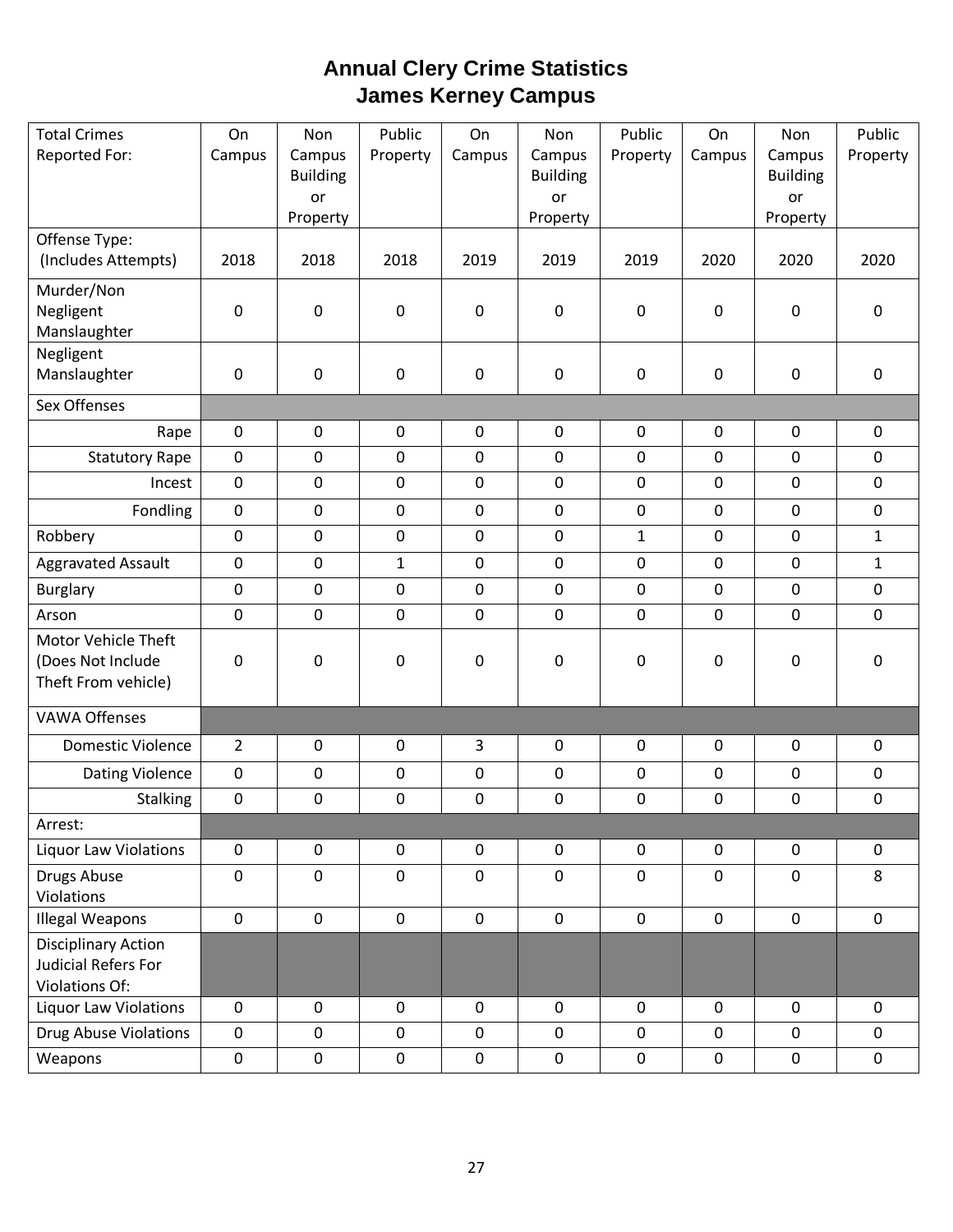## **Annual Clery Crime Hate Crimes Statistics**

#### James Kerney Campus

**Hate Crimes:** The following statistics are reported for crimes that have manifest evidence that the victim was intentionally selected because of the victims actual or perceived Race, Religion, Sexual Orientation, Gender, Gender Identity, Disability, Ethnicity, National Origin. R=Race, RE=Religion, Sex Orientation=SO, Gender=G, Gender Identify=GI, Disability=D, Ethnicity=E, National Origin=NO)

| <b>Criminal Offense</b>                 |                |                |                   |                | 2018                          |                |             |             |             |                |                |             | 2019        |              |             |             |              |                |                |                | 2020                          |                |                |                   |
|-----------------------------------------|----------------|----------------|-------------------|----------------|-------------------------------|----------------|-------------|-------------|-------------|----------------|----------------|-------------|-------------|--------------|-------------|-------------|--------------|----------------|----------------|----------------|-------------------------------|----------------|----------------|-------------------|
| Category<br>Abbreviations               | ${\sf R}$      | ${\sf R}$<br>E | S<br>$\mathsf{O}$ | G              | G<br>$\overline{\phantom{a}}$ | D              | E           | N<br>O      | R           | ${\sf R}$<br>E | S<br>O         | G           | G           | D            | E           | N<br>O      | $\mathsf{R}$ | ${\sf R}$<br>E | S<br>$\circ$   | G              | G<br>$\overline{\phantom{a}}$ | D              | E              | $\mathsf{N}$<br>O |
| Murder/Non<br>Negligent<br>Manslaughter | $\mathbf 0$    | $\mathbf 0$    | 0                 | 0              | $\mathbf 0$                   | 0              | $\mathbf 0$ | $\mathbf 0$ | $\mathbf 0$ | $\mathbf 0$    | 0              | $\mathbf 0$ | $\mathbf 0$ | $\mathbf 0$  | $\mathbf 0$ | $\mathbf 0$ | $\mathbf 0$  | $\mathbf 0$    | 0              | $\mathbf 0$    | $\mathbf 0$                   | 0              | 0              | 0                 |
| Rape                                    | 0              | 0              | 0                 | 0              | $\mathbf 0$                   | $\mathbf 0$    | 0           | $\mathbf 0$ | 0           | $\mathbf 0$    | $\mathbf 0$    | $\mathbf 0$ | $\mathbf 0$ | $\mathbf 0$  | $\mathbf 0$ | $\mathbf 0$ | 0            | $\mathbf 0$    | 0              | $\mathbf 0$    | 0                             | 0              | 0              | 0                 |
| Fondling                                | 0              | 0              | 0                 | 0              | $\mathbf 0$                   | $\mathbf 0$    | 0           | $\mathbf 0$ | 0           | $\mathbf 0$    | $\mathbf 0$    | 0           | $\mathbf 0$ | $\mathbf 0$  | 0           | $\mathbf 0$ | 0            | 0              | $\overline{0}$ | $\mathbf 0$    | 0                             | 0              | 0              | 0                 |
| Incest                                  | 0              | $\overline{0}$ | 0                 | 0              | $\mathbf 0$                   | $\overline{0}$ | 0           | $\mathbf 0$ | 0           | $\mathbf 0$    | $\mathbf 0$    | $\mathbf 0$ | $\mathbf 0$ | $\mathbf 0$  | $\mathbf 0$ | $\mathbf 0$ | $\mathbf 0$  | $\overline{0}$ | 0              | $\mathbf 0$    | 0                             | 0              | $\overline{0}$ | $\mathbf 0$       |
| Statutory-Rape                          | 0              | $\mathbf 0$    | 0                 | 0              | $\mathbf 0$                   | $\overline{0}$ | 0           | $\mathbf 0$ | 0           | $\mathbf 0$    | 0              | $\mathbf 0$ | $\mathbf 0$ | $\mathbf 0$  | $\mathbf 0$ | $\mathbf 0$ | 0            | 0              | 0              | $\mathbf 0$    | 0                             | 0              | 0              | 0                 |
| Robbery                                 | $\overline{0}$ | $\mathbf 0$    | 0                 | $\overline{0}$ | 0                             | $\overline{0}$ | 0           | $\mathbf 0$ | 0           | $\mathbf 0$    | $\mathbf 0$    | $\mathbf 0$ | $\mathbf 0$ | $\mathbf 0$  | $\mathbf 0$ | $\mathbf 0$ | $\mathbf 0$  | $\mathbf 0$    | $\overline{0}$ | $\mathbf 0$    | 0                             | 0              | 0              | $\mathbf 0$       |
| Aggravated<br>Assault                   | 0              | $\Omega$       | 0                 | 0              | $\overline{0}$                | 0              | 0           | $\mathbf 0$ | 0           | $\Omega$       | $\overline{0}$ | $\mathbf 0$ | $\mathbf 0$ | $\mathbf{0}$ | $\mathbf 0$ | $\mathbf 0$ | $\mathbf 0$  | 0              | $\overline{0}$ | $\Omega$       | $\overline{0}$                | 0              | $\overline{0}$ | $\overline{0}$    |
| <b>Burglary</b>                         | 0              | $\overline{0}$ | 0                 | 0              | $\overline{0}$                | $\overline{0}$ | $\Omega$    | $\mathbf 0$ | 0           | $\mathbf 0$    | $\Omega$       | $\Omega$    | $\mathbf 0$ | $\mathbf{0}$ | $\mathbf 0$ | $\mathbf 0$ | $\mathbf 0$  | $\mathbf 0$    | $\mathbf{0}$   | $\Omega$       | 0                             | $\overline{0}$ | $\overline{0}$ | $\mathbf 0$       |
| Motor Vehicle theft                     | 0              | $\overline{0}$ | 0                 | 0              | 0                             | $\overline{0}$ | 0           | $\mathbf 0$ | 0           | $\mathbf 0$    | $\overline{0}$ | $\mathbf 0$ | $\mathbf 0$ | $\mathbf 0$  | $\mathbf 0$ | $\Omega$    | 0            | $\overline{0}$ | 0              | $\Omega$       | $\overline{0}$                | $\overline{0}$ | 0              | $\overline{0}$    |
| Arson                                   | 0              | 0              | 0                 | 0              | 0                             | 0              | 0           | $\mathbf 0$ | 0           | $\mathbf 0$    | $\overline{0}$ | $\mathbf 0$ | $\mathbf 0$ | $\mathbf 0$  | 0           | $\mathbf 0$ | 0            | 0              | $\overline{0}$ | $\mathbf 0$    | 0                             | 0              | 0              | $\mathbf 0$       |
| Simple Assault                          | 0              | $\overline{0}$ | 0                 | 0              | 0                             | $\overline{0}$ | 0           | $\mathbf 0$ | 0           | $\mathbf 0$    | $\overline{0}$ | $\mathbf 0$ | $\mathbf 0$ | $\mathbf 0$  | $\mathbf 0$ | $\mathbf 0$ | $\mathbf 0$  | $\overline{0}$ | $\overline{0}$ | $\overline{0}$ | $\overline{0}$                | 0              | $\overline{0}$ | $\mathbf 0$       |
| Larceny-Theft                           | 0              | $\overline{0}$ | 0                 | 0              | 0                             | 0              | 0           | $\mathbf 0$ | 0           | $\mathbf 0$    | $\mathbf 0$    | $\mathbf 0$ | $\mathbf 0$ | $\mathbf 0$  | $\mathbf 0$ | $\mathbf 0$ | $\mathbf 0$  | 0              | $\overline{0}$ | $\overline{0}$ | $\overline{0}$                | $\overline{0}$ | $\overline{0}$ | $\mathbf 0$       |
| Intimidation                            | $\mathbf 0$    | $\overline{0}$ | 0                 | 0              | 0                             | $\overline{0}$ | 0           | $\mathbf 0$ | 0           | $\mathbf 0$    | $\mathbf 0$    | $\mathbf 0$ | $\mathbf 0$ | $\mathbf 0$  | $\mathbf 0$ | $\mathbf 0$ | $\mathbf 0$  | $\overline{0}$ | $\overline{0}$ | $\mathbf 0$    | 0                             | 0              | 0              | $\mathbf 0$       |
| Destruction/<br>Damage<br>Vandalism     | 0              | $\mathbf 0$    | 0                 | 0              | 0                             | 0              | 0           | 0           | 0           | 0              | $\mathbf 0$    | 0           | $\mathbf 0$ | $\mathbf 0$  | 0           | $\mathbf 0$ | 0            | 0              | 0              | $\mathbf{0}$   | 0                             | 0              | 0              | 0                 |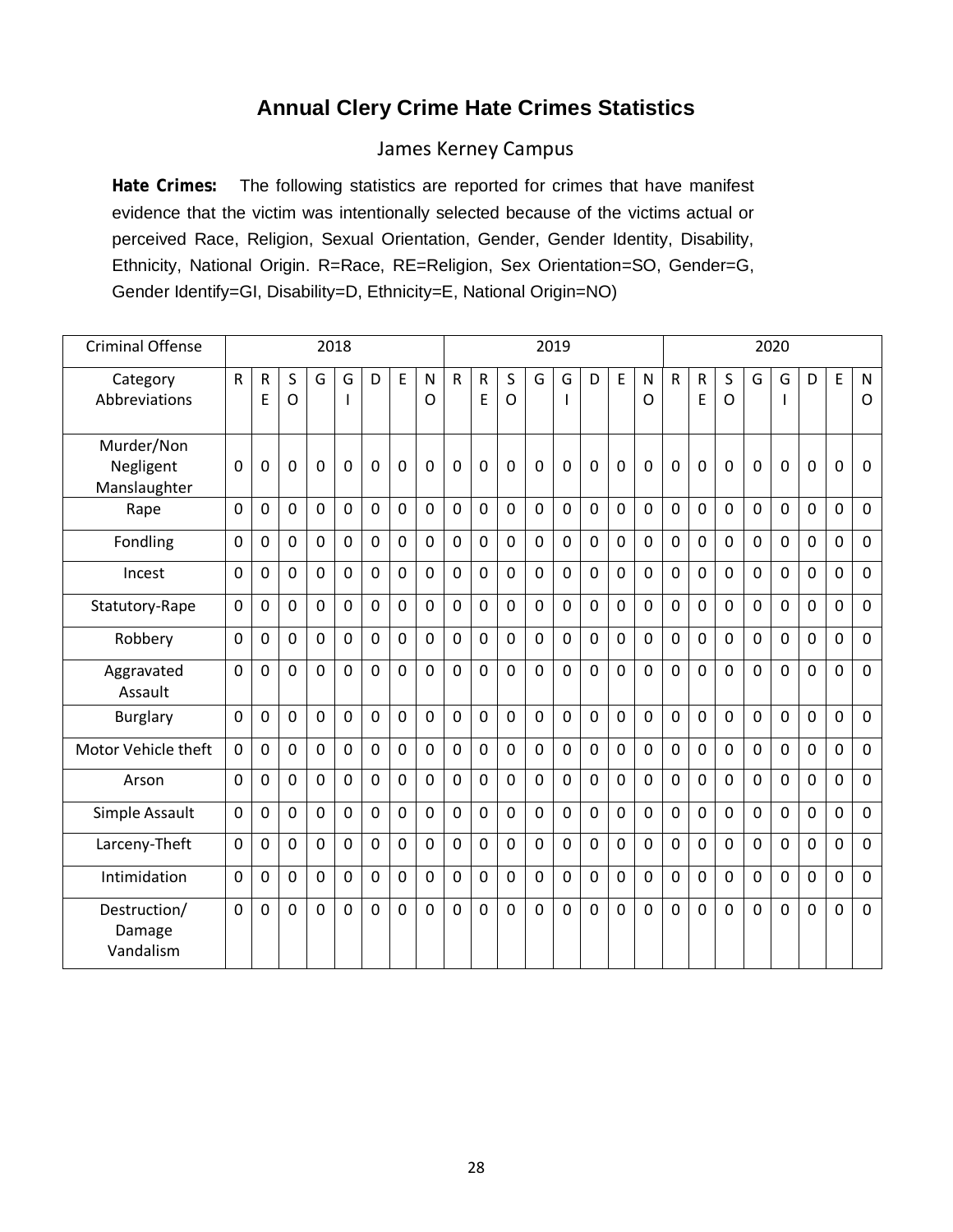#### SEX/GENDER HARASSMENT, DISCRIMINATION AND MISCONDUCT

#### INTRODUCTION

Members of the college community, guests and visitors have the right to be free from all forms of sex/gender harassment, discrimination and misconduct, examples of which can include acts of sexual violence, sexual harassment, domestic violence, dating violence, and stalking. All members of the college community are expected to conduct themselves in a manner that does not infringe upon the rights of others. The College believes in zero tolerance for sex/gender based misconduct. Zero tolerance means that when an allegation of misconduct is brought to an appropriate administrator's attention, protective and other remedial measures will be used to reasonably ensure that such conduct ends, is not repeated, and the effects on the victim and community are remedied, including serious sanctions when a responding party is found to have violated this policy.

The College's sex/gender harassment, discrimination and misconduct policies are not meant to inhibit or prohibit educational content or discussions inside or outside of the classroom that include controversial or sensitive subject matters protected by academic freedom. Academic freedom extends to topics that are pedagogically appropriate and germane to the subject matter of courses or that touch on academic exploration of matters of public concern.

The College uses the preponderance of the evidence (also known as "more likely than not") as a standard for proof of whether a violation occurred. In college resolution proceedings, legal terms like "guilt, "innocence" and "burdens of proof" are not applicable, but the College never assumes a responding party is in violation of college policy. College resolution proceedings are conducted to take into account the totality of all evidence available, from all relevant sources.

#### TITLE IX COORDINATOR

The College's Title IX Coordinator oversees compliance with all aspects of the sex/gender harassment, discrimination and misconduct policy. The Coordinator reports to the College's Vice President of Administration and Finance, in the Administration building-AD251. Questions about this policy should be directed to the Title IX Coordinator. Anyone wishing to make a report relating to discrimination or harassment may do so by reporting the concern to the College Interim Title IX Coordinator:

Elizabeth Mizerek, MSN, RN, FN-CSA, CNE, CEN, CPEN, FAEN 1200 Old Trenton Rd. – MS 125 West Windsor, NJ 08550

Mail to: PO Box 17202, Trenton NJ 08690 Voice Phone: (609) 570-3556 Email: mizerekl@mccc.edu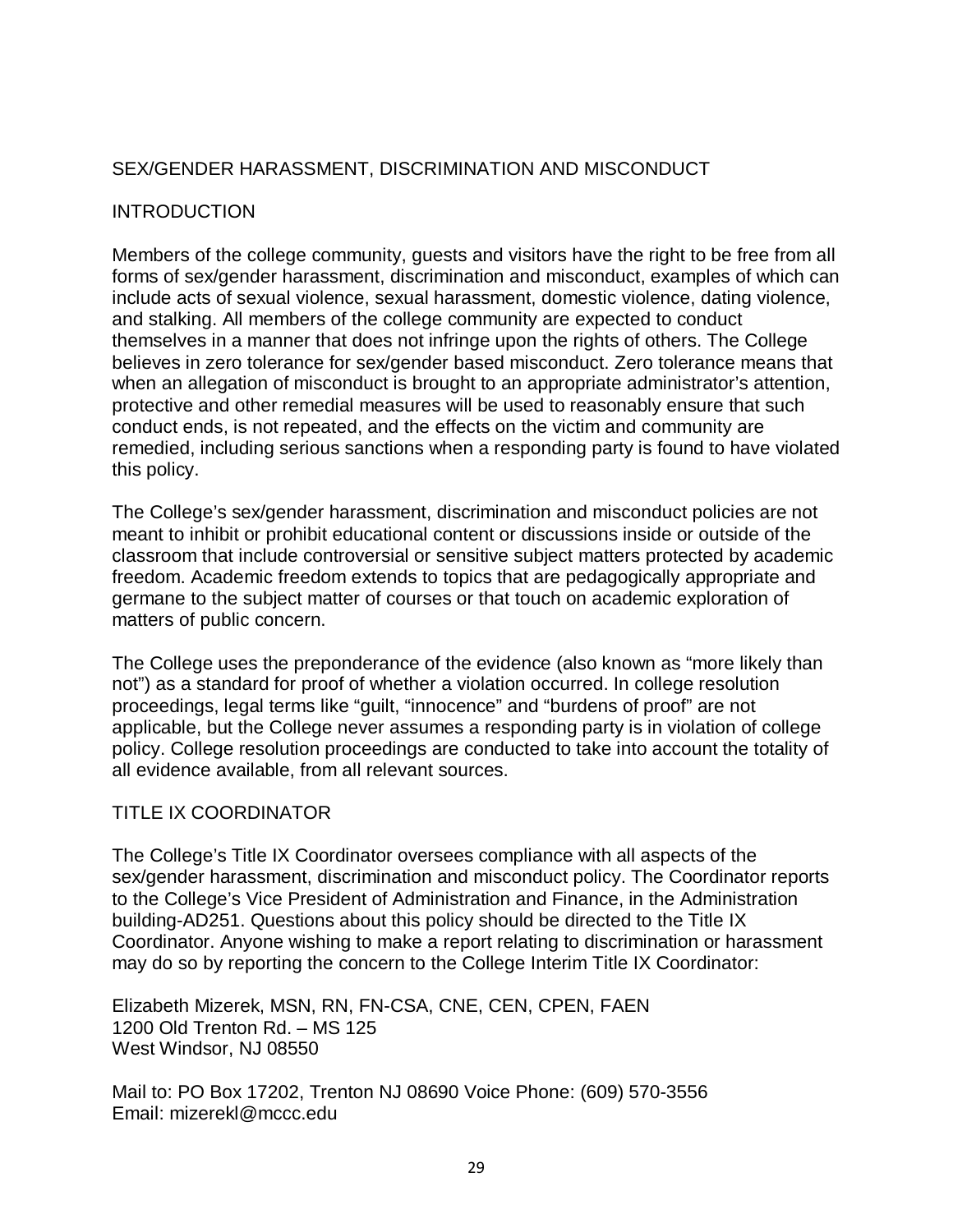Individuals experiencing harassment or discrimination always have the right to file a formal grievance with government authorities:

Office for Civil Rights

U.S. Department of Health and Human Services Jacob Javits Federal Building 26 Federal Plaza - Suite 3312 New York, NY 10278 Voice Phone (800) 368-1019 FAX (212) 264-3039 TDD (800) 537-7697 Email: OCR@ed.gov Web: http://www.ed.gov/ocr

U.S. Department of Justice Civil Rights Division 950 Pennsylvania Avenue, N.W. Educational Opportunities Section, PHB Washington, D.C. 20530 By e-mail to education@usdoj.gov By telephone at (202) 514-4092 or 1-877-292-3804 (toll-free) By facsimile at (202) 514-8337

In the event that an incident involves alleged misconduct by the Title IX Coordinator, reports should be made directly to:

Barbara Basel, VP for Human Resources 1200 Old Trenton Road West Windsor, NJ 08550 Phone: 609-570-3272 Email: [baselb@mccc.edu](mailto:baselb@mccc.edu)

#### OVERVIEW OF EXPECTATIONS WITH RESPECT TO PHYSICAL SEXUAL **MISCONDUCT**

The expectations of our community regarding sexual misconduct can be summarized as follows:

In order for individuals to engage in sexual activity of any type with each other, there must be clear, knowing and voluntary consent prior to and during sexual activity. Consent is sexual permission. Consent can be given by word or action, but non-verbal consent is not as clear as talking about what you want sexually and what you don't. Consent to some form of sexual activity cannot be automatically taken as consent to any other form of sexual activity. Previous consent does not imply consent to sexual activity in the future. Silence or passivity -- without actions demonstrating permission - cannot be assumed to show consent. Consent, once given, can be withdrawn at any time. There must be a clear indication that consent is being withdrawn.

Additionally, there is a difference between seduction and coercion. Coercing someone into sexual activity violates this policy in the same way as physically forcing someone into sex. Coercion happens when someone is pressured unreasonably for sex.

Because alcohol or other drug use can place the capacity to consent in question, sober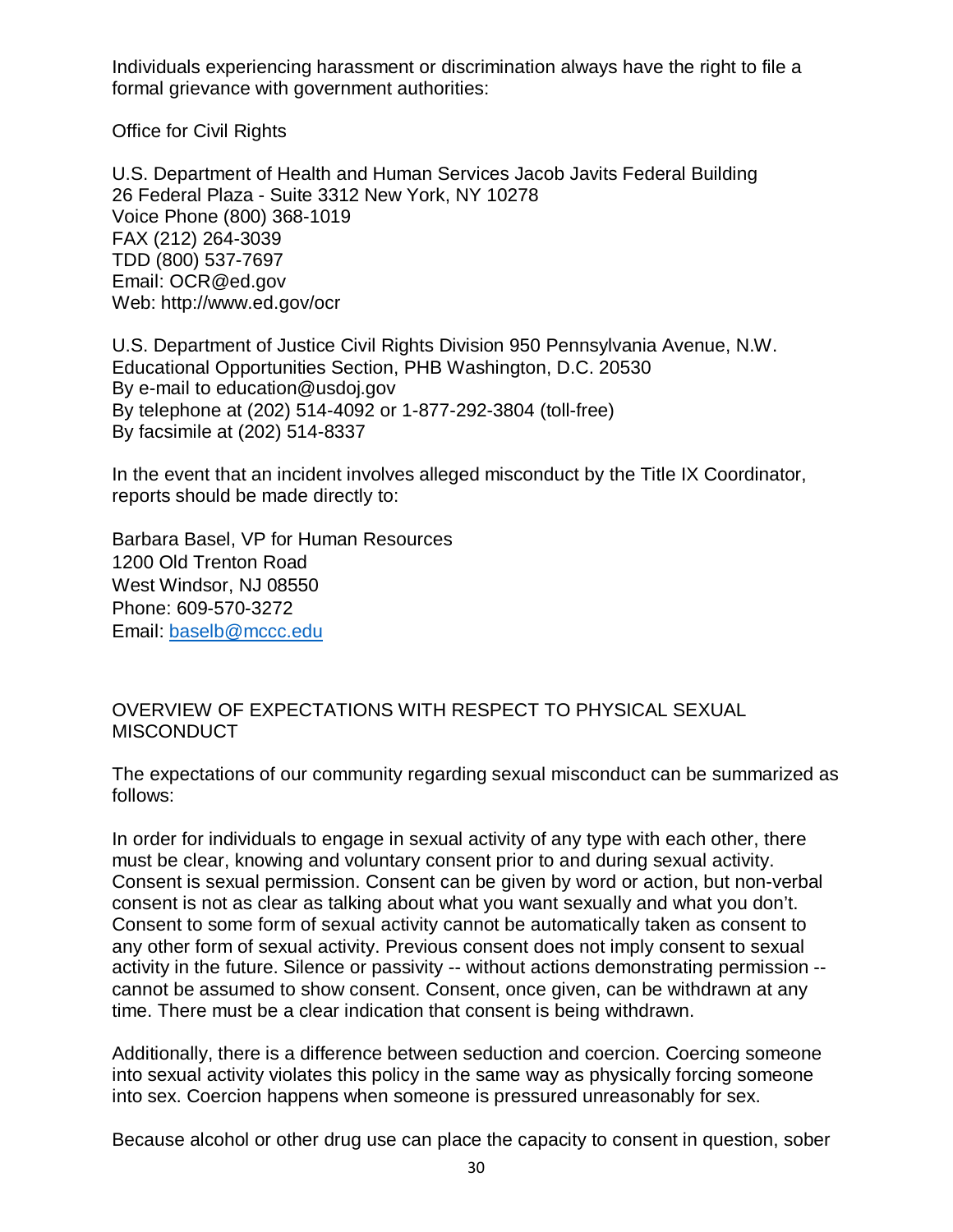sex is less likely to raise such questions. When alcohol or other drugs are being used, a person will be considered unable to give valid consent if they cannot fully understand the details of a sexual interaction (who, what, when, where, why, or how) because they lack the capacity to reasonably understand the situation. Individuals who consent to sex must be able to understand what they are doing. Under this policy, "No" always means "No," and "Yes" may not always mean "Yes." Anything but a clear, knowing and voluntary consent to any sexual activity is equivalent to a "no."

#### OVERVIEW OF EXPECTATIONS WITH RESPECT TO CONSENSUAL RELATIONSHIPS

There are inherent risks in any romantic or sexual relationship between individuals in unequal positions (such as teacher and student, supervisor and employee). These relationships may be less consensual than perceived by the individual whose position confers power. The relationship also may be viewed in different ways by each of the parties, particularly in retrospect.

Furthermore, circumstances may change, and conduct that was previously welcome may become unwelcome. Even when both parties have consented at the outset to a romantic or sexual involvement, this past consent may not remove grounds for a later charge of a violation of applicable sections of the faculty/staff handbooks. The College does not wish to interfere with private choices regarding personal relationships when these relationships do not interfere with the goals and policies of the College. For the personal protection of members of this community, relationships in which power differentials are inherent (faculty-student, staff-student, administrator-student, supervisor-supervisee) are generally discouraged.

Consensual romantic or sexual relationships in which one party maintains a direct supervisory or evaluative role over the other party are unethical. Therefore, persons with direct supervisory or evaluative responsibilities who are involved in such relationships must bring those relationships to the timely attention of their supervisor, and will likely result in the necessity to remove the employee from the supervisory or evaluative responsibilities, or shift the student out of being supervised or evaluated by someone with whom they have established a consensual relationship. Failure to selfreport such relationships to a supervisor as required can result in disciplinary action for an employee.

## SEXUAL VIOLENCE - RISK REDUCTION TIPS

Risk reduction tips can often take a victim-blaming tone, even unintentionally. Only those who commit sexual violence are responsible for those actions. We offer the tips below with no intention to victim-blame, with recognition that these suggestions may nevertheless help you to reduce your risk of experiencing a non-consensual sexual act. Below, suggestions to avoid committing a non- consensual sexual act are also offered:

- If you have limits, make them known as early as possible.
- Tell a sexual aggressor "NO" clearly and firmly.
- Try to remove yourself from the physical presence of a sexual aggressor.
- Find someone nearby and ask for help.
- Take affirmative responsibility for your alcohol intake/drug use and acknowledge that alcohol/drugs lower your sexual inhibitions and may make you vulnerable to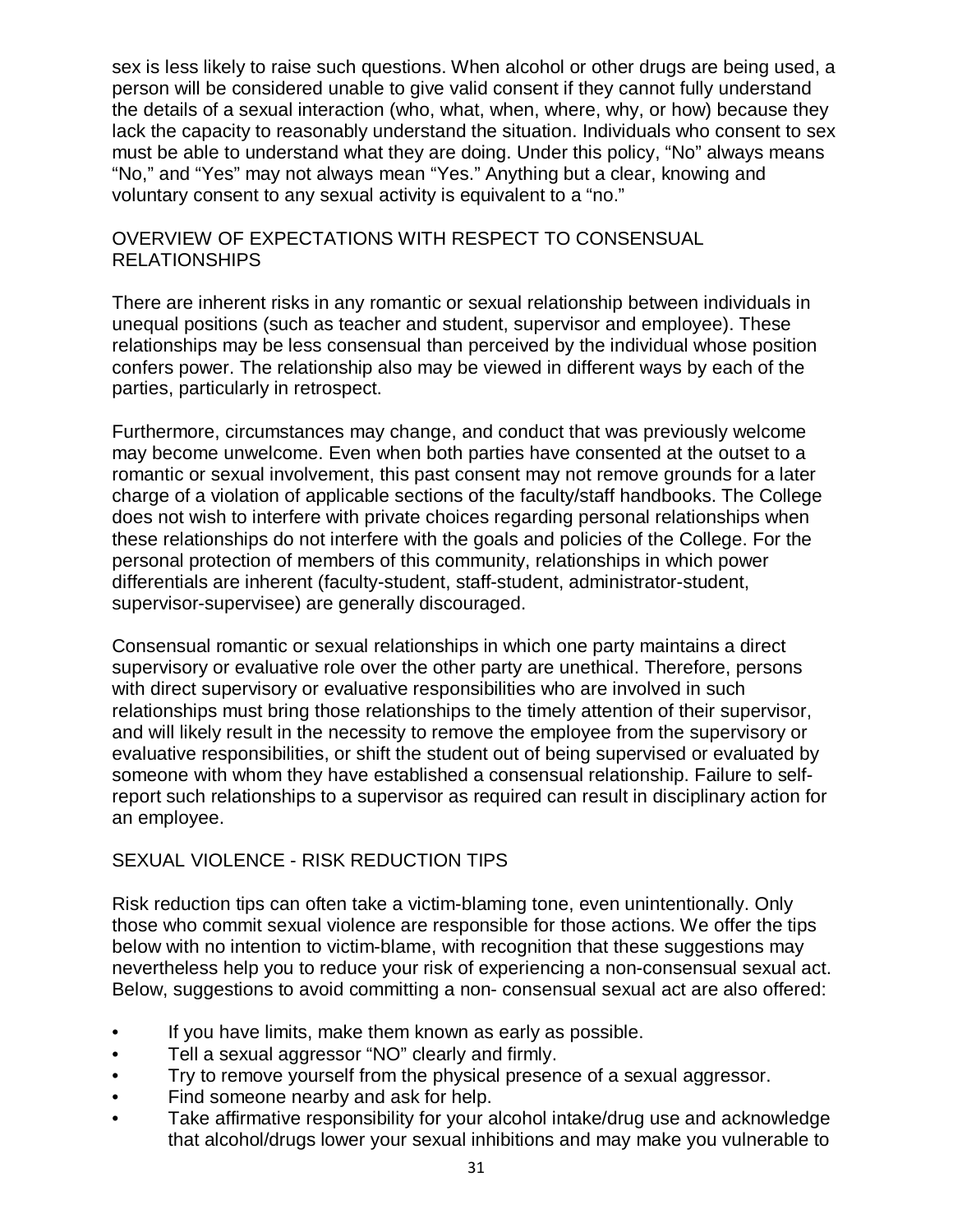someone who views a drunk or high person as a sexual opportunity.

- Give thought to sharing your intimate content, pictures, images and videos with others, even those you may trust. If you do choose to share, clarify your expectations as to how or if those images may be used, shared or disseminated.
- Take care of your friends and ask that they take care of you. A real friend will challenge you if you are about to make a mistake. Respect them when they do.

If you find yourself in the position of being the initiator of sexual behavior, you owe sexual respect to your potential partner. These suggestions may help you to reduce your risk for being accused of sexual misconduct:

- Clearly communicate your intentions to your sexual partner and give them a chance to clearly relate their intentions to you.
- Understand and respect personal boundaries.
- DON'T MAKE ASSUMPTIONS about consent; about someone's sexual availability; about whether they are attracted to you; about how far you can go or about whether they are physically and/or mentally able to consent. Your partner's consent should be affirmative and continuous. If there are any questions or ambiguity then you DO NOT have consent.
- Mixed messages from your partner are a clear indication that you should stop, defuse any sexual tension and communicate better. You may be misreading them. They may not have figured out how far they want to go with you yet. You must respect the timeline for sexual behaviors with which they are comfortable.
- Don't take advantage of someone's drunkenness or altered state, even if they willingly consumed alcohol or substances.
- Realize that your potential partner could feel intimidated or coerced by you. You may have a power advantage simply because of your gender or physical presence. Don't abuse that power.
- Don't share intimate content, pictures, images and videos that are shared with you.
- Understand that consent to some form of sexual behavior does not automatically imply consent to any other forms of sexual behavior.
- Silence, passivity, or non-responsiveness cannot be interpreted as an indication of consent. Read your potential partner carefully, paying attention to verbal and non-verbal communication and body language.

## SEXUAL MISCONDUCT OFFENSES INCLUDE, BUT ARE NOT LIMITED TO:

- 1. Sexual Harassment, see OMB 965
- 2. Non-Consensual Sexual Contact (or attempts to commit same)
- 3. Non-Consensual Sexual Intercourse (or attempts to commit same)
- 4. Sexual Exploitation
- 1. SEXUAL HARASSMENT Sexual harassment is:
- Unwelcomed,
- Sex-based and/or gender-based verbal, written, online and/or physical conduct.

Anyone experiencing sexual harassment in any college program is encouraged to report it immediately to the Title IX Coordinator or designee. Remedies, education and/or training will be provided in response. Sexual harassment may be disciplined when it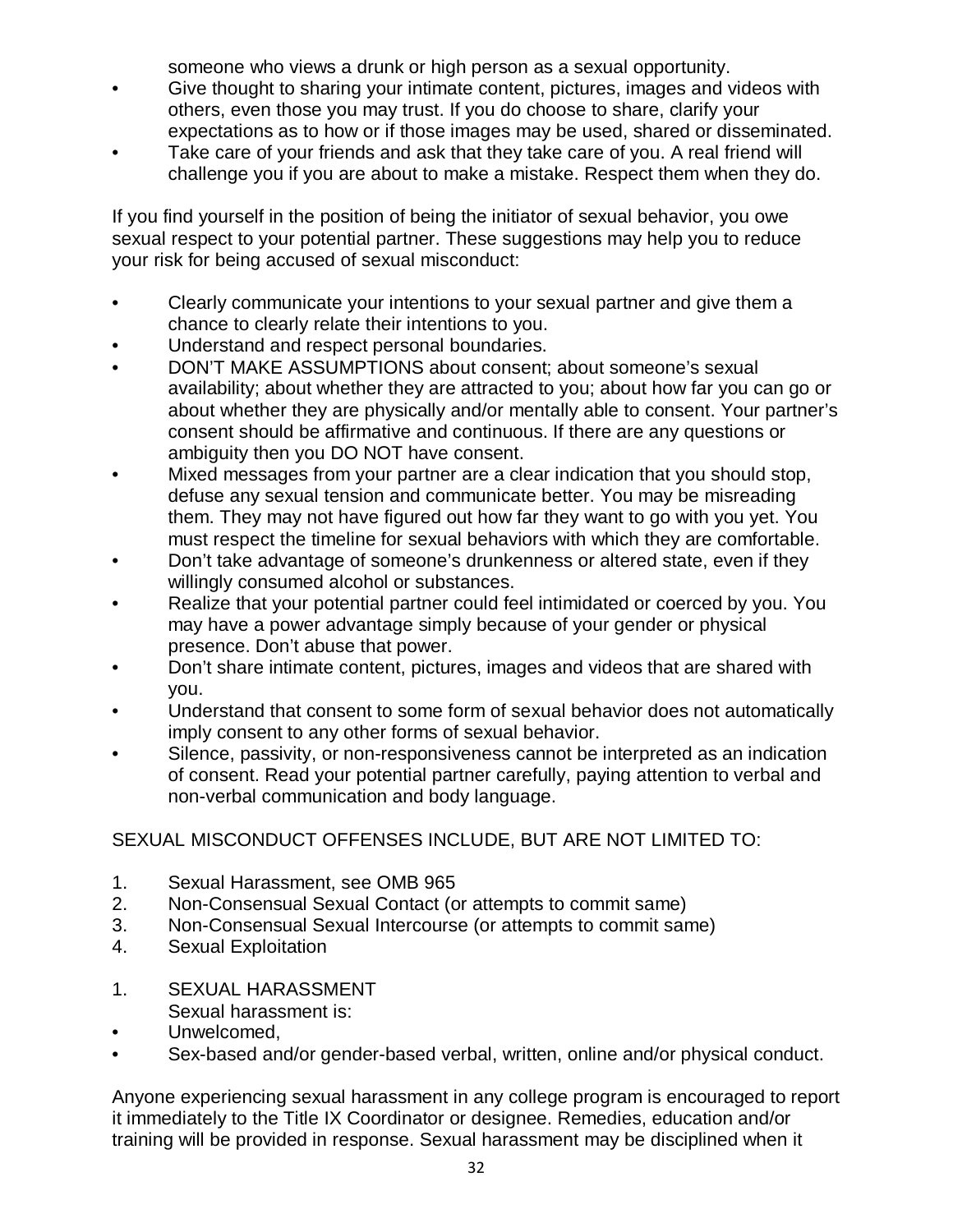takes the form of quid pro quo harassment, retaliatory harassment and/or creates a hostile environment.

A hostile environment is created when sexual harassment is:

- sufficiently severe, or
- persistent or pervasive, and
- objectively offensive that it:
- Unreasonably interferes with, denies or limits someone's ability to participate in or benefit from the College's educational [and/or employment], social and/or residential program.

Quid Pro Quo Harassment is:

Unwelcome sexual advances, requests for sexual favors, and other verbal or physical conduct of a sexual nature;

- By a person having power or authority over another constitutes sexual harassment;
- Submission to such sexual conduct is made either explicitly or implicitly a term or condition of rating or evaluating an individual's educational [or employment] progress, development, or performance; and
- This includes when submission to such conduct would be a condition for access to receiving the benefits of any educational [or employment] program.

Examples include: an attempt to coerce an unwilling person into a sexual relationship; to repeatedly subject a person to egregious, unwelcome sexual attention; to punish a refusal to comply with a sexual based request; to condition a benefit on submitting to sexual advances; sexual violence; intimate partner violence, stalking.

Some examples of possible Sexual Harassment include:

- A professor insists that a student have sex with him/her in exchange for a good grade. This is harassment regardless of whether the student accedes to the request.
- A student repeatedly sends sexually oriented jokes around on an email list s/he created, even when asked to stop, causing one recipient to avoid the sender on campus and in the residence hall in which they both live.
- Explicit sexual pictures are displayed anywhere
- Two supervisors frequently 'rate' several employees' bodies and sex appeal, commenting suggestively about their clothing and appearance.
- A professor engages students in s/he class in discussions about their past sexual experiences, yet the conversation is not in any way germane to the subject matter of the class. S/he probes for explicit details, and demands that s/he answer, though they are clearly uncomfortable and hesitant.
- An ex-girlfriend widely spreads false stories about her sex life with her former boyfriend to the clear discomfort of the boyfriend, turning him into a social pariah on campus. Male students take to calling a particular brunette student "Monica" because of her resemblance to Monica Lewinsky. Soon, everyone adopts this nickname for her, and she is the target of relentless remarks about cigars, the president, "sexual relations" and Weight Watchers.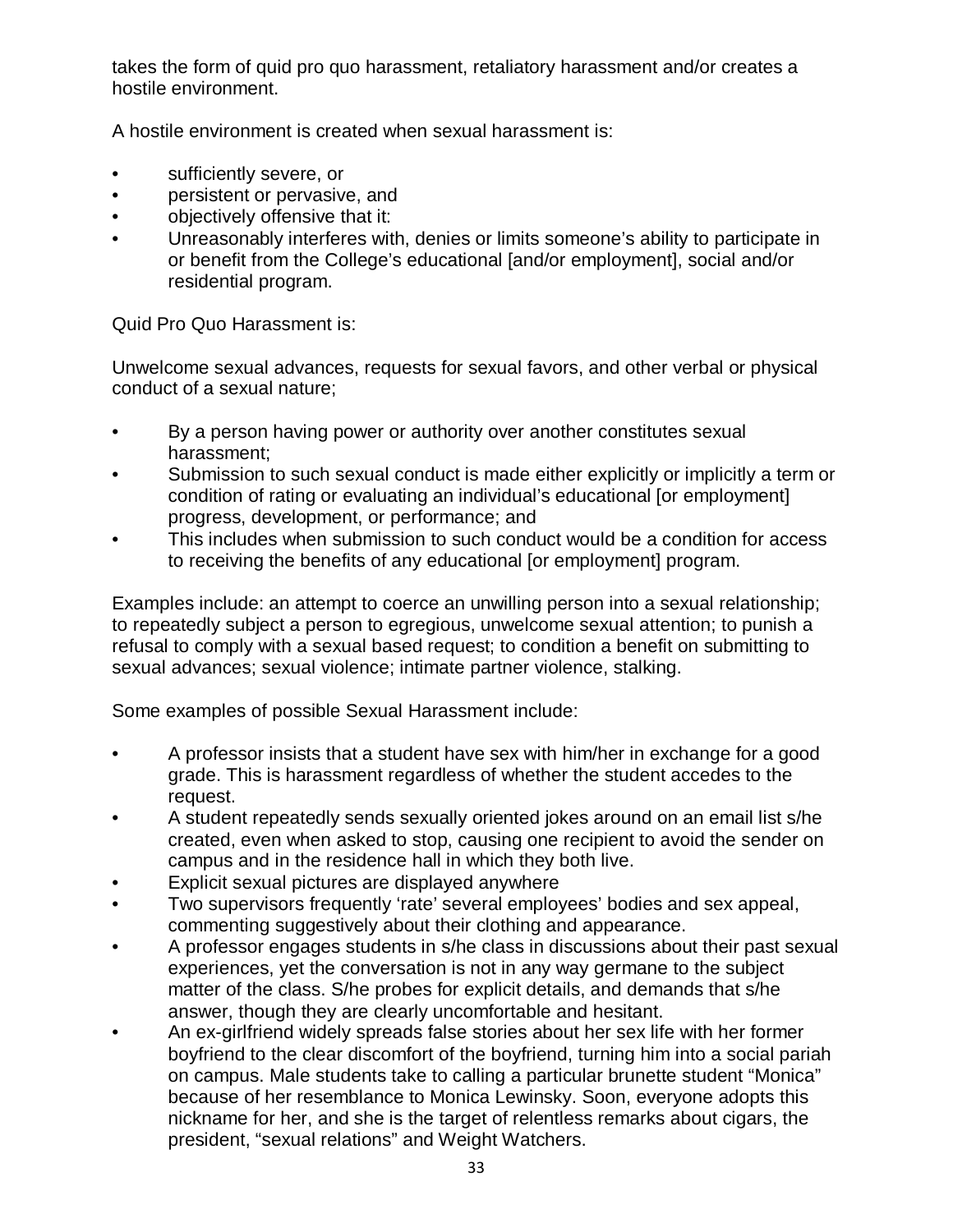• A student grabbed another student by the hair, then grabbed her breast and put his mouth on it. While this is sexual harassment, it is also a form of sexual violence.

#### 2. NON-CONSENSUAL SEXUAL CONTACT

Non-Consensual Sexual Contact is:

• Any intentional sexual touching, however slight, with any object by a person upon another person that is without consent and/or by force.

#### Sexual Contact includes:

Intentional contact with the breasts, buttock, groin, or genitals, or touching another with any of these body parts, or making another person touch you or themselves with or on any of these body parts; or o Any other intentional bodily contact in a sexual manner.

#### 3. NON-CONSENSUAL SEXUAL INTERCOURSE

Non-Consensual Sexual Intercourse is:

any sexual intercourse, however slight, with any object by a person upon another person that is without consent and/or by force.

Intercourse includes: o vaginal or anal penetration by a penis, object, tongue or finger, and oral copulation (mouth to genital contact), no matter how slight the penetration or contact.

## 4. SEXUAL EXPLOITATION

Occurs when one person takes non-consensual or abusive sexual advantage of another for his/her own advantage or benefit, or to benefit or advantage anyone other than the one being exploited, and that behavior does not otherwise constitute one of other sexual misconduct offenses. Examples of sexual exploitation include, but are not limited to:

- Invasion of sexual privacy;
- Prostituting another person;
- Non-consensual digital, video or audio recording of nudity or sexual activity;
- Unauthorized sharing or distribution of digital, video or audio recording of nudity or sexual activity;
- Engaging in voyeurism;
- Going beyond the boundaries of consent (such as letting your friend hide in the closet to watch you having consensual sex);
- Knowingly exposing someone to or transmitting an STI, STD or HIV to another person;
- Intentionally or recklessly exposing one's genitals in non-consensual circumstances; inducing another to expose their genitals;
- Sexually-based stalking and/or bullying may also be forms of sexual exploitation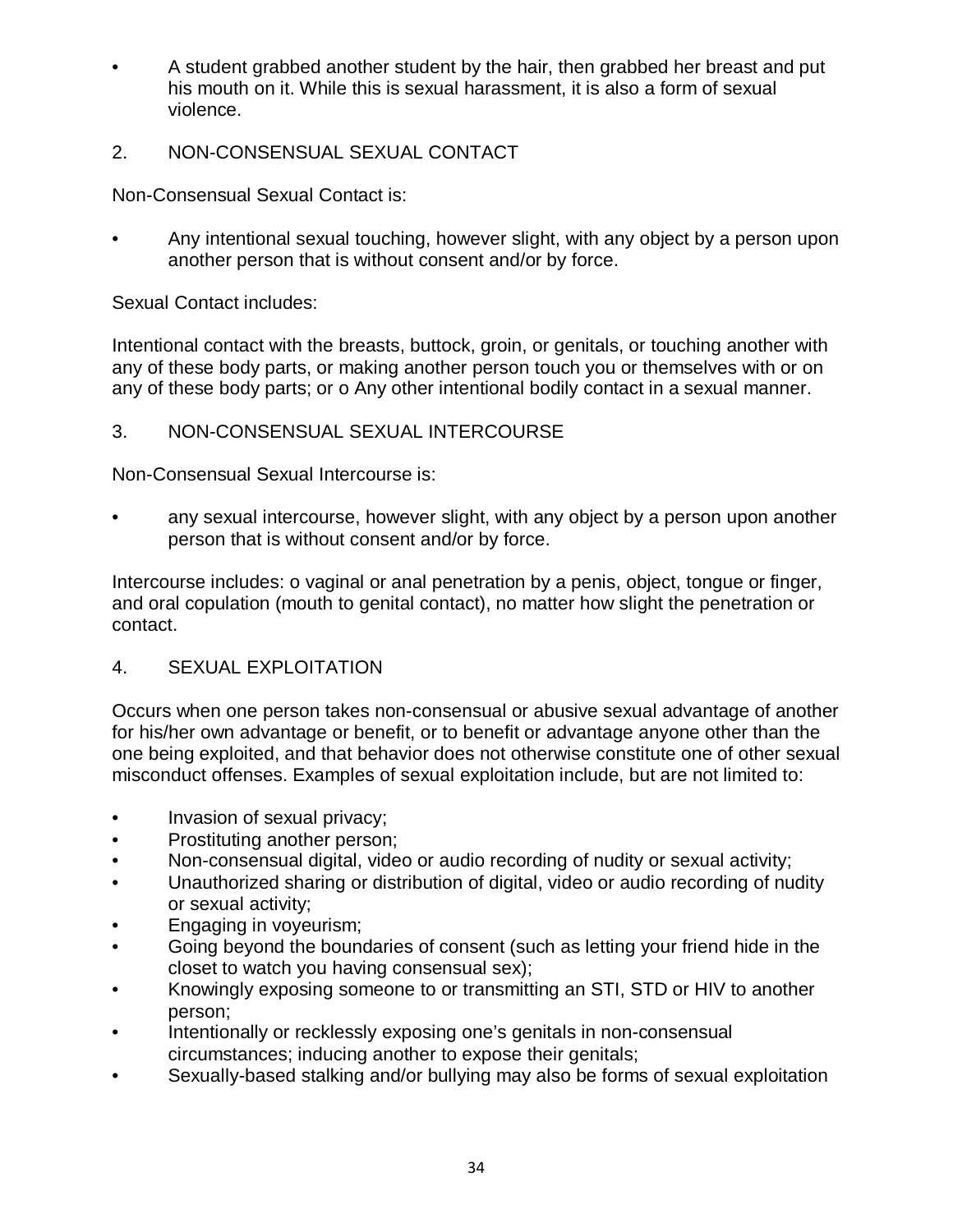## ADDITIONAL APPLICABLE DEFINITIONS:

Consent:

- Consent is clear, and knowing, and voluntary [or affirmative, conscious and voluntary], words or actions, that give permission for specific sexual activity.
- Consent is active, not passive.
- Silence, in and of itself, cannot be interpreted as consent.
- Consent can be given by words or actions, as long as those words or actions create mutually understandable permission regarding willingness to engage in (and the conditions of) sexual activity.
- Consent to any one form of sexual activity cannot automatically imply consent to any other forms of sexual activity.
- Previous relationships or prior consent cannot imply consent to future sexual acts.
- Consent can be withdrawn once given, as long as that withdrawal is clearly communicated.
- In order to give consent, one must be of legal age.
- Sexual activity with someone you know to be or should know to be incapacitated constitutes a violation of this policy.
- Incapacitation can occur mentally or physically, from developmental disability, by alcohol or other drug use, or blackout.
- The question of what the responding party should have known is objectively based on what a reasonable person in the place of the responding party, sober and exercising good judgment, would have known about the condition of the reporting party.
- Incapacitation is a state where someone cannot make rational, reasonable decisions because they lack the capacity to give knowing consent (e.g., to understand the "who, what, when, where, why or how" of their sexual interaction).
- This policy also covers a person whose incapacity results from mental disability, sleep, unconsciousness, involuntary physical restraint, or from the taking of rape drugs. Possession, use and/or distribution of any of these substances, including Rohypnol, Ketamine, GHB, Burundanga, etc. is prohibited, and administering one of these drugs to another student is a violation of this policy. More information on these drugs can be found at http://www.911rape.org/
- Force: Force is the use of physical violence and/or imposing on someone physically to gain sexual access. Force also includes threats, intimidation (implied threats) and coercion that overcomes free will or resistance or that produces consent ("Have sex with me or I'll hit you. Okay, don't hit me, I'll do what you want.").

Coercion is unreasonable pressure for sexual activity. When someone makes clear to you that they do not want sex, that they want to stop, or that they do not want to go past a certain point of sexual interaction, continued pressure beyond that point can be coercive.

NOTE: There is no requirement for a party to resist the sexual advance or request, but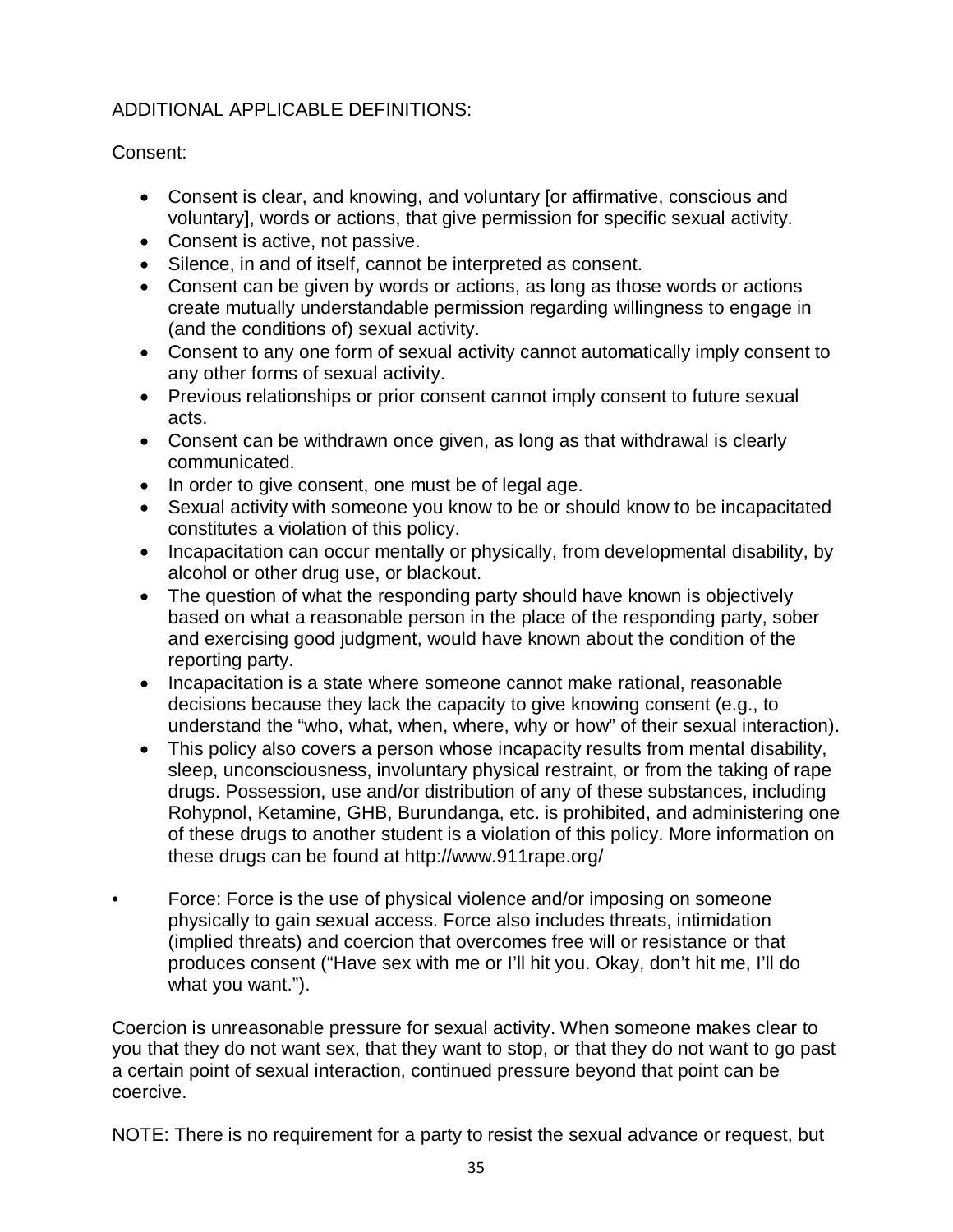resistance is a clear demonstration of non-consent. The presence of force is not demonstrated by the absence of resistance. Sexual activity that is forced is by definition non-consensual, but non-consensual sexual activity is not by definition forced.

- Use of alcohol or other drugs will never function to excuse any behavior that violates this policy.
- This policy is applicable regardless of the sexual orientation and/or gender identity of individuals engaging in sexual activity.

For reference to the pertinent state statutes on sex offenses, please see Chapter 14, Sexual Offenses, N.J.S.A. 2C:14-2

#### OTHER MISCONDUCT OFFENSES

- 1. Threatening or causing physical harm, extreme verbal abuse, or other conduct which threatens or endangers the health or safety of any person;
- 2. Discrimination, defined as actions that deprive other members of the community of educational or employment access, benefits or opportunities on the basis of sex or gender;
- 3. Intimidation, defined as implied threats or acts that cause an unreasonable fear of harm in another;
- 4. Hazing, defined as acts likely to cause physical or psychological harm or social ostracism to any person within the college community, when related to the admission, initiation, pledging, joining, or any other group-affiliation activity (as defined further in the Hazing Policy);
- 5. Bullying, defined as
	- a. Repeated and/or severe
	- b. Aggressive behavior
	- c. Likely to intimidate or intentionally hurt, control or diminish another person, physically or mentally
	- d. That is not speech or conduct otherwise protected by the 1st Amendment.
- 6. Intimate Partner Violence, defined as violence or abuse between those in an intimate relationship to each other;
	- a. A boyfriend shoves his girlfriend into a wall upon seeing her talking to a male friend. This physical assault based in jealousy is a violation of the Intimate Partner Violence policy.
	- b. An ex-girlfriend shames her female partner, threatening to out her as a lesbian if she doesn't give the ex another chance. Psychological abuse is a form of Intimate Partner Violence.
	- c. A graduate student refuses to wear a condom and forces his girlfriend to take hormonal birth control though it makes her ill, in order to prevent pregnancy.
	- d. Married employees are witnessed in the parking garage, with one partner slapping and scratching the other in the midst of an argument.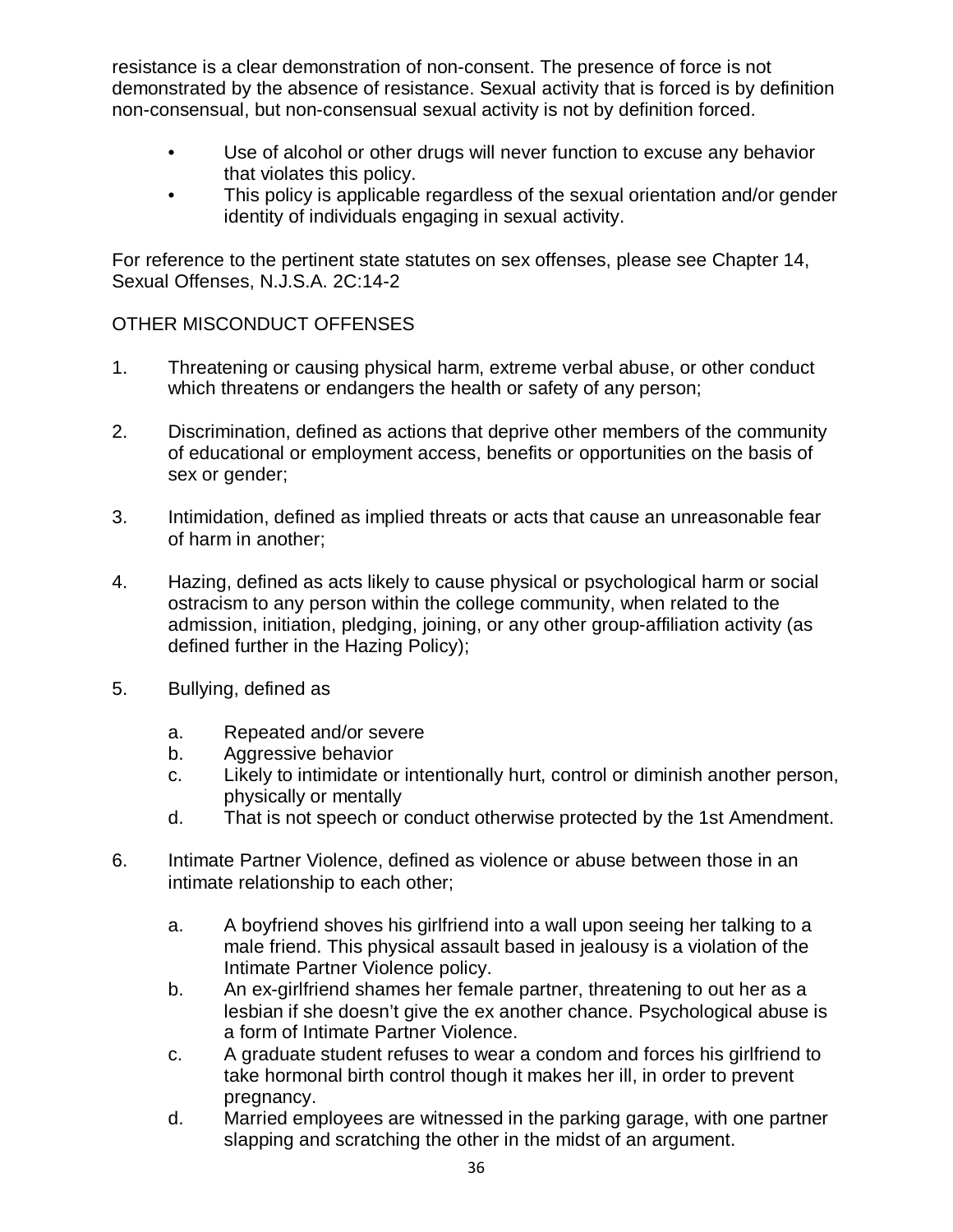- 7. Stalking
	- a. Stalking 1:
		- i. A course of conduct
		- ii. Directed at a specific person
		- iii. That is unwelcome, AND
		- iv. Would cause a reasonable person to feel fear
	- b. Examples of Stalking:

i. A student repeatedly shows up at another student's on-campus residence, always notifying the front desk attendant that they are there to see the resident. Upon a call to the resident, the student informs residence hall staff that this visitor is uninvited and continuously attempts to see them, even so far as waiting for them outside of classes and showing up to their on-campus place of employment requesting that they go out on a date together.

ii. A graduate student working as an on-campus tutor received flowers and gifts delivered to their office. After learning the gifts were from a student they recently tutored, the graduate student thanked the student and stated that it was not necessary and would appreciate the gift deliveries to stop. The student then started leaving notes of love and gratitude on the graduate assistant's car, both on-campus and at home. Asked again to stop, the student stated by email: "You can ask me to stop, but I'm not giving up. We are meant to be together, and I'll do anything necessary to make you have the feelings for me that I have for you." When the tutor did not respond, the student emailed again, "You cannot escape me. I will track you to the ends of the earth. We are meant to be together."

Other College policies may fall within this section when a violation is motivated by the actual or perceived membership of the reporting party's sex or gender.

#### BYSTANDER INTERVENTION

Safe and positive options that may be carried out by an individual or individuals to prevent harm or intervene when there is a risk of dating violence, domestic violence, sexual assault, or stalking includes:

- Being aware of the event and understand that you need to help.
- Creating possible solutions.
- Taking your time and thinking your response through so that you do not escalate the situation. Is the situation an emergency requiring direct intervention, or can you discuss at a later time? Take a deep breath and stay calm. Enlist help if you can by publicly stating your intention to help. More often than not, people are as worried about the situation as you are but aren't willing to be the first one to speak up.
- Intervening as soon as it is safe to do so. At the very least, speak up. A conversation will help determine if an ambiguous situation requires help.

OPEN DIALOGUE/OBSERVE OPTIONS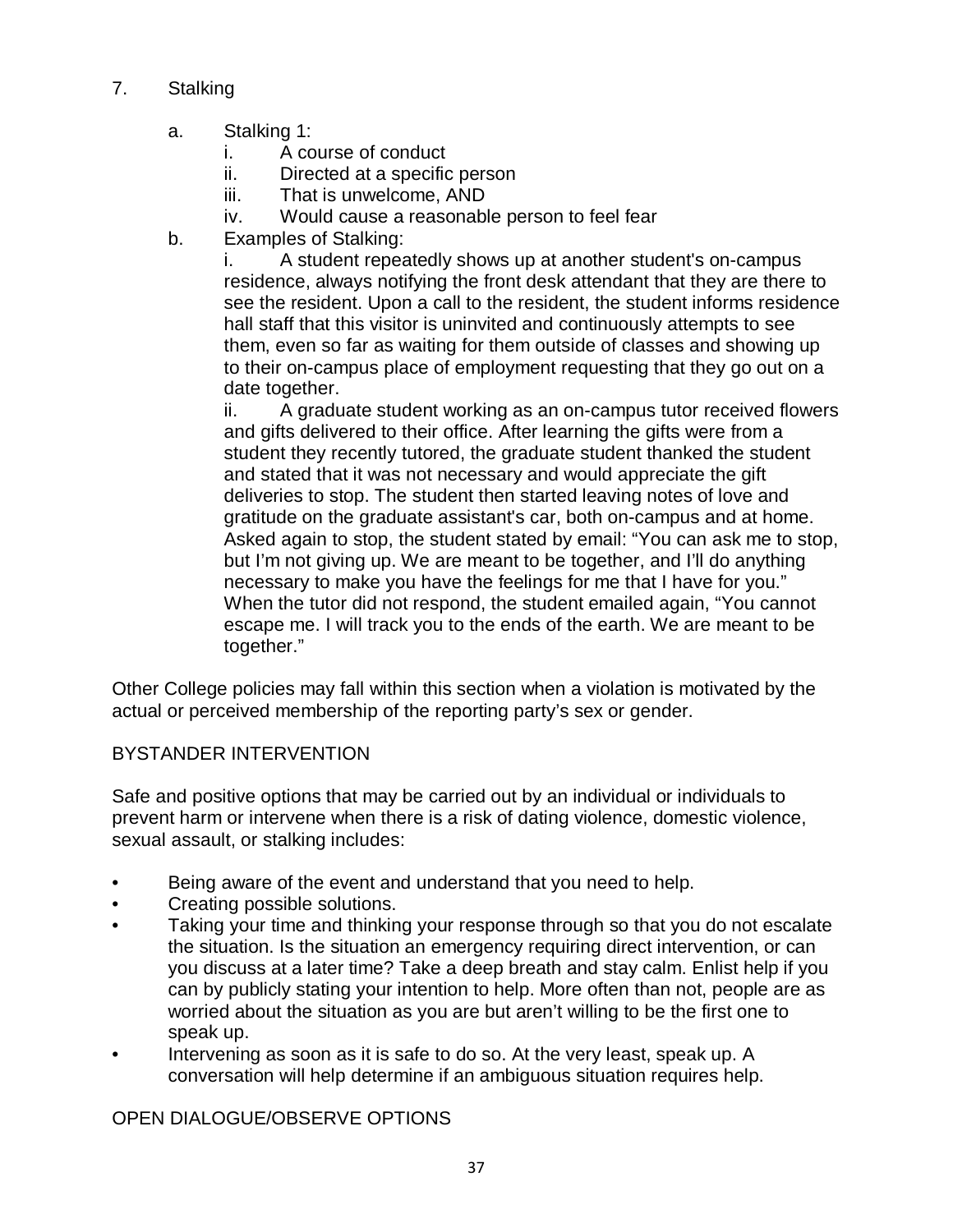Key to creating an open dialogue is to remember your audience, the timing, location, tone and why you are having the conversation. Try to understand others' points of view.

#### NEGOTIATE SOLUTION/NEGATE FURTHER CONFLICT

Help negotiate a solution. Tell your friend what behavior is or is not acceptable and know the appropriate next step if you feel the discussion failed to yield a desirable outcome.

#### RETALIATION

Retaliation is defined as any adverse action taken against a person participating in a protected activity because of their participation in that protected activity (subject to limitations imposed by the 1st Amendment and/or Academic Freedom). Retaliation against an individual for an allegation, for supporting a reporting party or for assisting in providing information relevant to an allegation is a serious violation of College Policy.

#### **SANCTIONS**

The following sanctions may be imposed upon any member of the college community found to have violated the Sex/Gender Harassment, Discrimination and Misconduct Policy. The following are the typical sanctions that may be imposed upon students or organizations singly or in combination:

Student Sanctions

- Warning
- Suspension
- Expulsion

Employee Sanctions

Employee sanctions may range from written or verbal warning to termination of employment and will be carried out in accordance with contractual agreement where applicable.

- Warning Written or Verbal
- Performance Improvement Plan
- Suspension without Pay
- Revocation of Tenure
- **Termination**

Sanctioning for Sexual Misconduct

- Any person found responsible for violating the Non-Consensual Sexual Contact policy (where no intercourse has occurred) will likely receive a sanction ranging from probation to expulsion, depending on the severity of the incident, and taking into account any previous disciplinary violations.\*
- Any person found responsible for violating the Non-Consensual Sexual Intercourse policy will likely face a recommended sanction of suspension or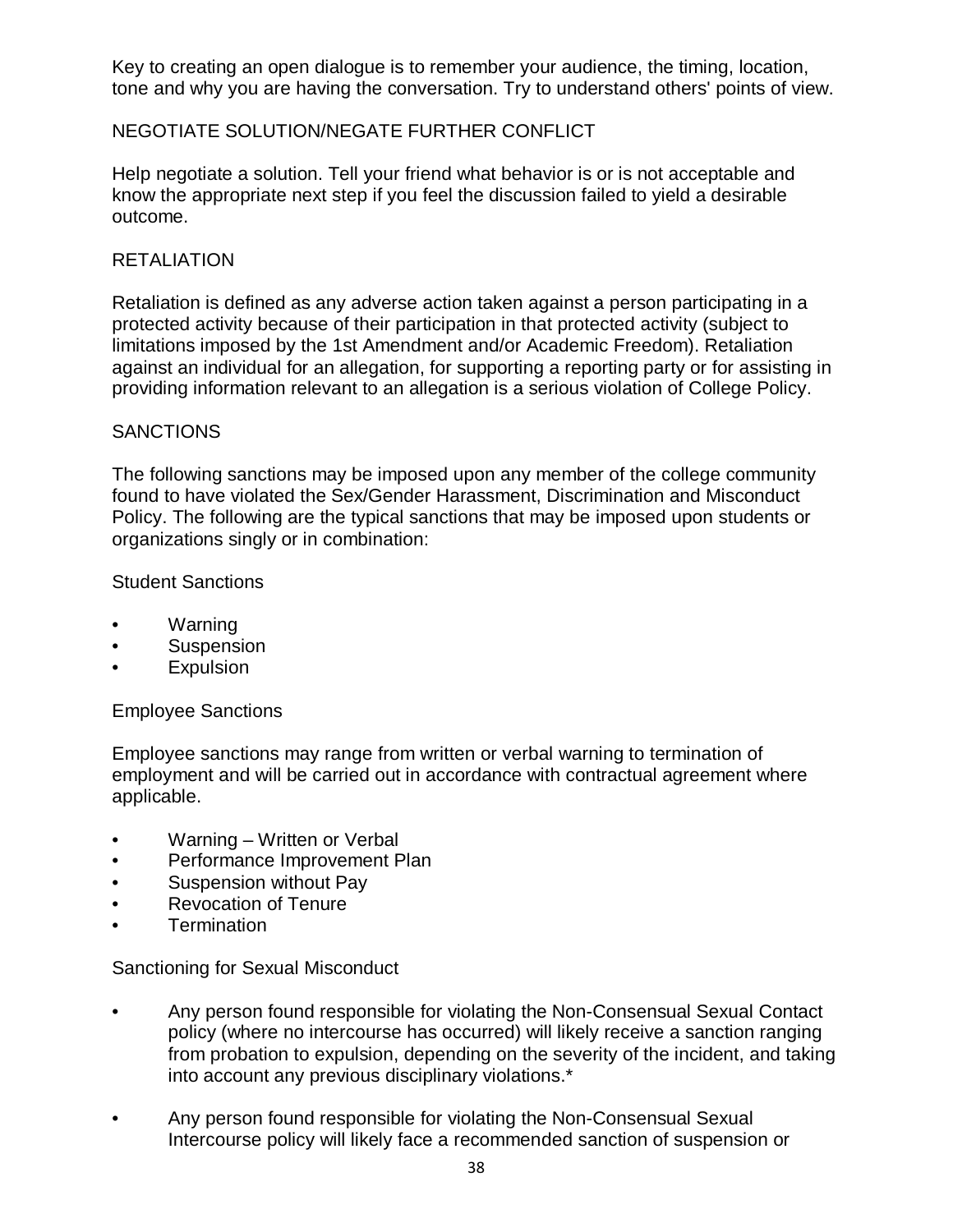expulsion (student) or suspension or termination (employee).\*

• Any person found responsible for violating the Sexual Exploitation or Sexual Harassment policies will likely receive a recommended sanction ranging from warning to expulsion or termination, depending on the severity of the incident, and taking into account any previous disciplinary violations.\*

\*The decision-making body reserves the right to broaden or lessen any range of recommended sanctions in the case of serious mitigating circumstances or egregiously offensive behavior. Neither the initial hearing officers nor any appeals body or officer will deviate from the range of recommended sanctions unless compelling justification exists to do so.

#### CONFIDENTIALITY, PRIVACY AND REPORTING

#### Confidentiality and Reporting of Offenses

All students, faculty, and staff are expected to immediately report actual or suspected discrimination or harassment to appropriate officials, though there are some limited exceptions. In order to make informed choices, it is important to be aware of confidentiality and mandatory reporting requirements when consulting campus resources. On campus, some resources may maintain confidentiality – meaning they are not required to report actual or suspected discrimination or harassment to appropriate college officials - thereby offering options and advice without any obligation to inform an outside agency or individual unless a victim has requested information to be shared. Other resources exist for a victim to report crimes and policy violations and these resources will take action when an incident is reported to them. The following describes the two reporting options at college:

#### Confidential Reporting

If a reporting party would like the details of an incident to be kept confidential, the reporting party may speak with:

- On-campus licensed professional counselors and staff
- On-campus members of the clergy/chaplains working within the scope of their licensure or ordination
- Off-campus:
- Licensed professional counselors
- Local rape crisis counselors
- Domestic violence resources,
- Local or state assistance agencies,
- Clergy/Chaplains

All of the above employees will maintain confidentiality except in extreme cases of immediate threat or danger, or abuse of a minor. Campus counselors and/or the Employee Assistance Program are available to help free of charge and can be seen on an emergency basis during normal business hours.

Formal Reporting Options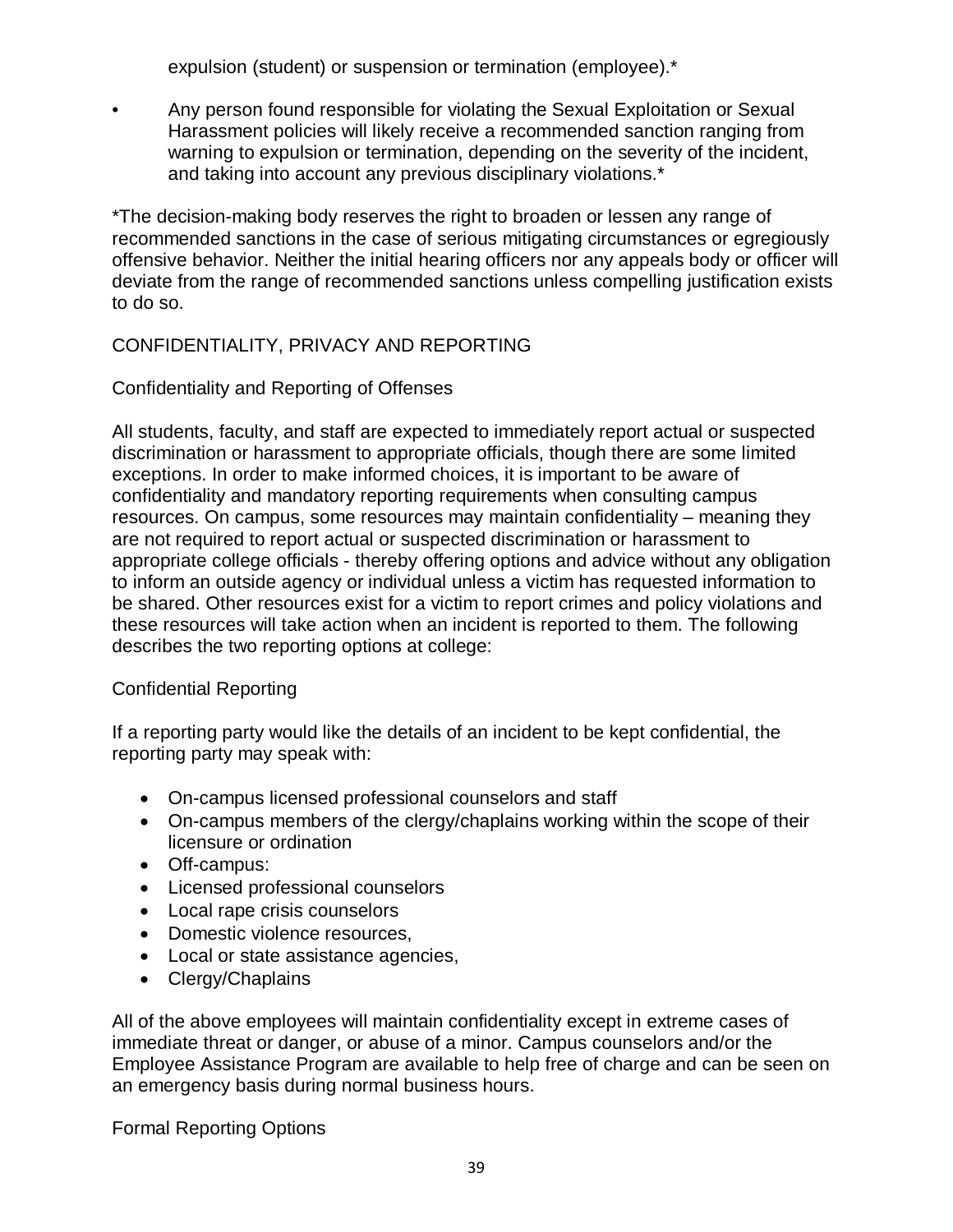All college employees have a duty to report, unless they fall under the "Confidential Reporting" section above. Reporting parties may want to consider carefully whether they share personally identifiable details with non-confidential employees, as those details must be shared by the employee with the Title IX Coordinator and/or Deputy Coordinators. Employees must share all details of the reports they receive. Generally, climate surveys, classroom writing assignments, human subjects research, or events such as Take Back the Night marches or speak-outs do not provide notice that must be reported to the Coordinator by employees. Remedial actions may result without formal college action.

If a victim does not wish for their name to be shared, does not wish for an investigation to take place, or does not want a formal resolution to be pursued, the victim may make such a request to the Title IX Coordinator or Deputy Coordinators, who will evaluate that request in light of the duty to ensure the safety of the campus and comply with federal law.

In cases indicating pattern, predation, threat, weapons and/or violence, the College will likely be unable to honor a request for confidentiality. In cases where the victim requests confidentiality and the circumstances allow the College to honor that request, the College will offer interim supports and remedies to the victim and the community, but will not otherwise pursue formal action. A reporting party has the right, and can expect, to have reports taken seriously by the College when formally reported, and to have those incidents investigated and properly resolved through these procedures.

Formal reporting still affords privacy to the reporter, and only a small group of officials who need to know will be told, including but not limited to the: President, VP of Academic Affairs, VP for Administration and Finance, Interim Executive Dean of Student Support Services, and Campus Security. Information will be shared as necessary with investigators, witnesses and the responding party. The circle of people with this knowledge will be kept as tight as possible to preserve a reporting party's rights and privacy.

Reports to the Interim Title IX Coordinator can be made via email, phone or in person at the contact information below:

Elizabeth Mizerek, MSN, RN, FN-CSA, CNE, CEN, CPEN, FAEN 1200 Old Trenton Rd. – MS 125 West Windsor, NJ 08550

Mail to: PO Box 17202, Trenton NJ 08690 Voice Phone: (609) 570-3556 Email: mizerekl@mccc.edu

Failure of a non-confidential employee, as described in this section, to report an incident or incidents of sex or gender harassment or discrimination of which they become aware, is a violation of these procedures and may be subject to disciplinary action for failure to comply.

Federal Statistical Reporting Obligations

Certain campus officials – those deemed Campus Security Authorities - have a duty to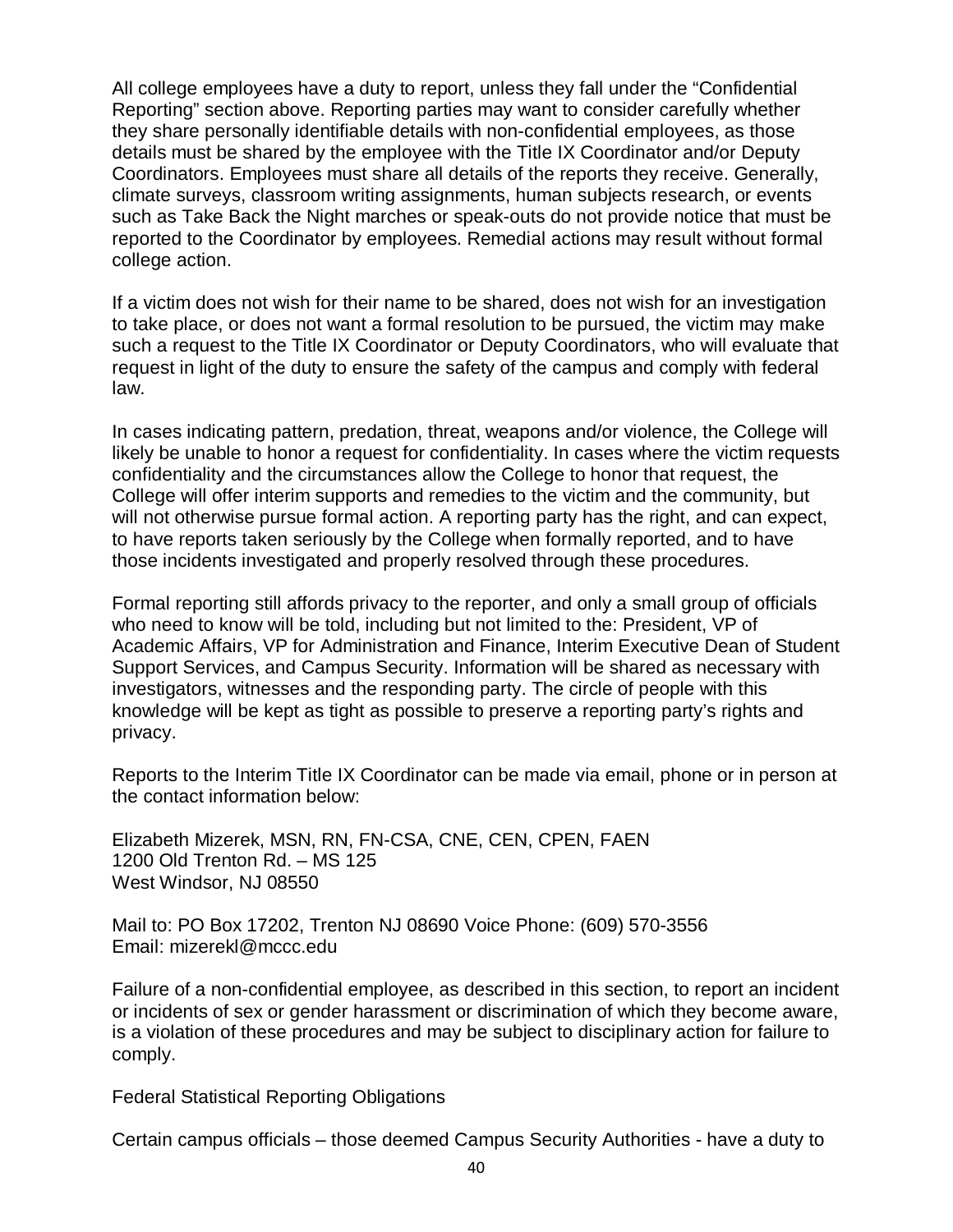report sexual assault, domestic violence, dating violence and stalking for federal statistical reporting purposes (Clery Act). All personally identifiable information is kept confidential, but statistical information must be passed along to campus law enforcement regarding the type of incident and its general location (on or off-campus, in the surrounding area, but no addresses are given) for publication in the Annual Security Report. This report helps to provide the community with a clear picture of the extent and nature of campus crime, to ensure greater community safety. Mandated federal reporters include: student/conduct affairs, campus law enforcement, local police, coaches, athletic directors, residence life staff, student activities staff, human resources staff, advisors to student organizations and any other official with significant responsibility for student and campus activities. The information to be shared includes the date, the location of the incident (using Clery location categories) and the Clery crime category. This reporting protects the identity of the victim and may be done anonymously.

#### Federal Timely Warning Reporting Obligations

Victims of sexual misconduct should also be aware that college administrators must issue immediate timely warnings for incidents reported to them that are confirmed to pose a substantial threat of bodily harm or danger to members of the campus community. The College will ensure that a victim's name and other identifying information is not disclosed, while still providing enough information for community members to make safety decisions in light of the danger.

#### Additional Provisions

a. Attempted violations

In most circumstances, the College will treat attempts to commit any of the violations listed in the Gender-Misconduct Policy as if those attempts had been completed.

b. False Reports

The College will not tolerate intentional false reporting of incidents. It is a violation of the Student Code of Conduct to make an intentionally false report of any policy violation, and it may also violate state criminal statutes and civil defamation laws.

c. Amnesty for Victims and Witnesses

The college community encourages the reporting of misconduct and crimes by victims and witnesses. Sometimes, victims or witnesses are hesitant to report to college officials or participate in resolution processes because they fear that they themselves may be accused of policy violations, such as underage drinking at the time of the incident. It is in the best interests of this community that as many victims as possible choose to report to college officials, and that witnesses come forward to share what they know. To encourage reporting, the College pursues a policy of offering victims of misconduct and witnesses amnesty from minor policy violations related to the incident.

Sometimes, students are hesitant to offer assistance to others for fear that they may get themselves in trouble (for example, as student who has been drinking underage might hesitate to help take a sexual misconduct victim to campus Security). The College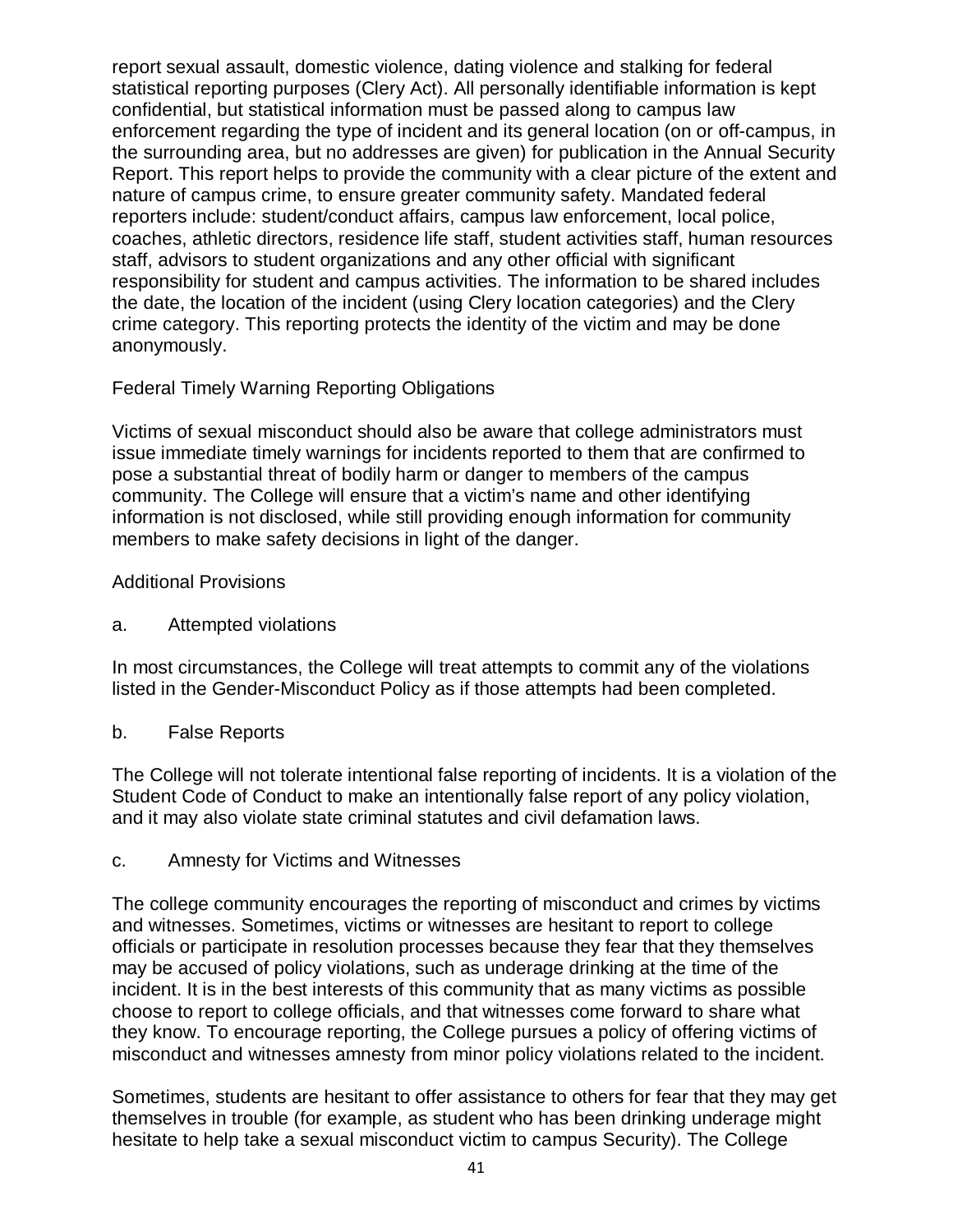pursues a policy of amnesty for students who offer help to others in need. [While policy violations cannot be overlooked, the College will provide educational options, rather than punishment, to those who offer their assistance to others in need.

d. Parental Notification

The College reserves the right to notify parents/guardians of dependent students regarding any health or safety risk, change in student status or conduct situation, particularly alcohol and other drug violations. Where a student is non-dependent, the College will contact parents/guardians to inform them of situations in which there is a significant and articulable health and/or safety risk. The College also reserves the right to designate which college officials have a need to know about individual conduct reports pursuant to the Family Educational Rights and Privacy Act.

## CAMPUS SEXUAL ASSAULT VICTIM`S BILL OF RIGHTS

## INTRODUCTION

A college or university in a free society must be devoted to the pursuit of truth and knowledge through reason and open communication among its members. Academic communities acknowledge the necessity of being intellectually stimulating where the diversity of ideas is valued. Its rules must be conceived for the purpose of furthering and protecting the rights of the university community in achieving these ends.

The boundaries of personal freedom are limited by applicable state and federal laws and institutional rules and regulations governing interpersonal behavior. In creating a community free from violence, sexual assault and non-consensual sexual contact, respect for the individual and human dignity are of paramount importance.

The state of New Jersey recognizes that the impact of violence on its victims and the surrounding community can be severe and long lasting. Thus, it has established this Bill of Rights to articulate requirements for policies, procedures and services designed to insure that the needs of victims are met and that the colleges and universities in New Jersey create and maintain communities that support human dignity.

## BILL OF RIGHTS

The following rights shall be accorded to victims of sexual assault that occur:

- On the campus of any public or independent institution of higher education in the state of New Jersey, and
- where the victim or alleged perpetrator is a student at that institution and/or when the victim is a student involved in an off-campus assault.

## HUMAN DIGNITY RIGHTS:

- to be free from any suggestion that victims must report the crimes to be assured of any other right guaranteed under this policy.
- to have any allegations of sexual assault treated seriously; the right to be treated with dignity
- to be free from any suggestion that victims are responsible for the commission of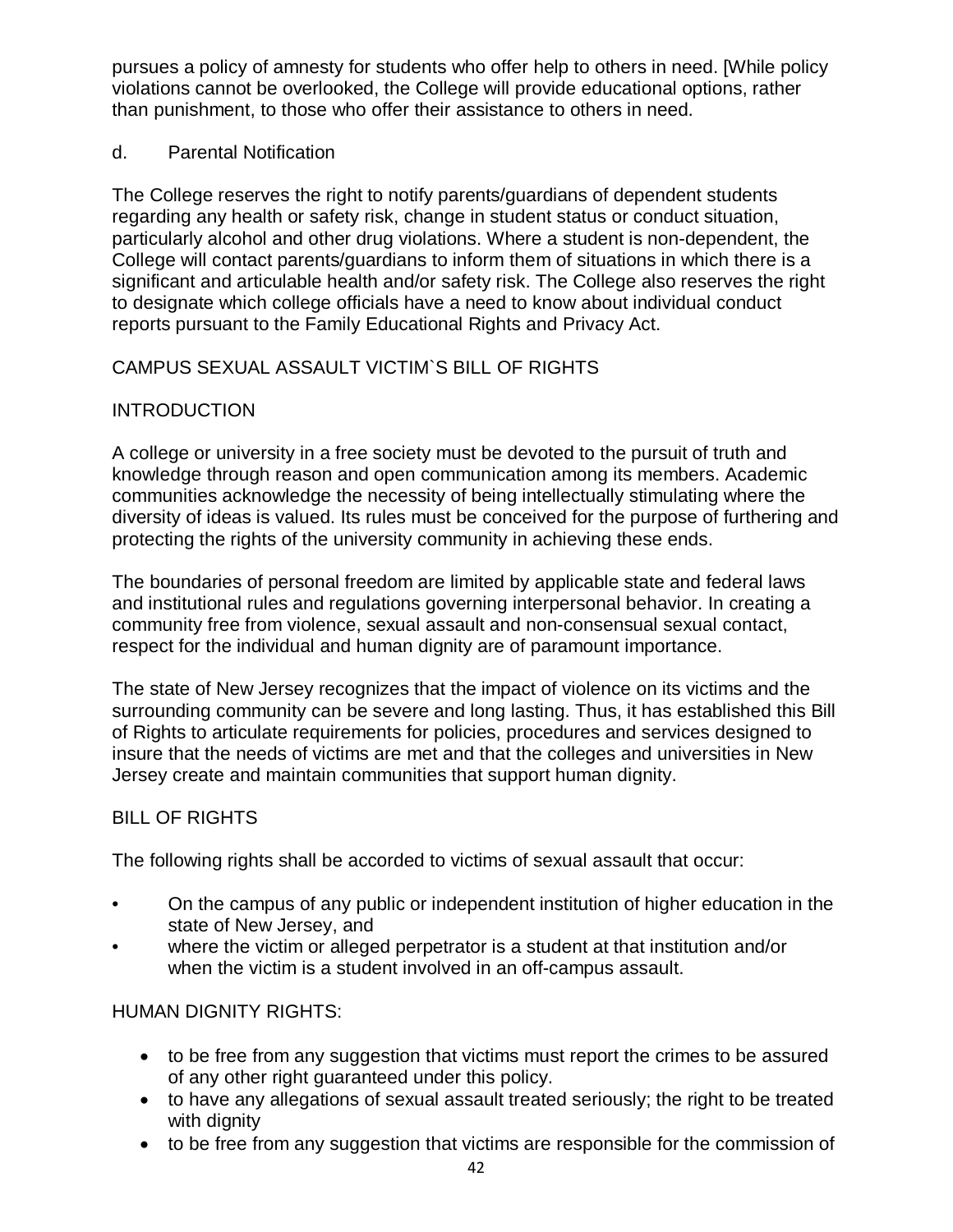crimes against them

- to be free from pressure from campus personnel to:
- report crimes if the victim does not wish to do so
- report crimes as lesser offenses than the victim perceives the crime to be o
- refrain from reporting crime
- refrain from reporting crimes to avoid unwanted personal publicity.

#### RIGHTS TO RESOURCES ON AND OFF CAMPUS:

- to be notified of existing campus and community based medical, counseling, mental health and student services for victims of sexual assault whether or not the crime is formally reported to campus or civil authorities
- to have access to campus counseling under the same terms and conditions as apply to other students in their institution seeking such counseling
- to be informed of and assisted in exercising:
- any rights to confidential or anonymous testing for sexually transmitted diseases, human immunodeficiency virus, and/or pregnancy
- any rights that may be provided by law to compel and disclose the results of testing of sexual assault suspects for communicable diseases.

#### CAMPUS JUDICIAL RIGHTS:

- to be afforded the same access to legal assistance as the accused
- to be afforded the same opportunity to have others present during any campus disciplinary proceeding that is allowed the accused
- to be notified of the outcome of the sexual assault disciplinary proceeding against the accused.

#### LEGAL RIGHTS:

- to have any allegation of sexual assault investigated and adjudicated by the appropriate criminal and civil authorities of the jurisdiction in which the sexual assault is reported
- to receive full and prompt cooperation and assistance of campus personnel in notifying the proper authorities
- to receive full, prompt, and victim-sensitive cooperation of campus personnel with regard to obtaining, securing and maintaining evidence, including a medical examination when it is necessary to preserve evidence of the assault.

#### CAMPUS INTERVENTION RIGHTS:

- to require campus personnel to take reasonable and necessary actions to prevent further unwanted contact of victims by their alleged assailants
- to be notified of the options for and provided assistance in changing academic and living situations if such changes are reasonably available.

#### STATUTORY MANDATES:

• Each campus must guarantee that this Bill of Rights is implemented. It is the obligation of the College's governing board to examine resources dedicated to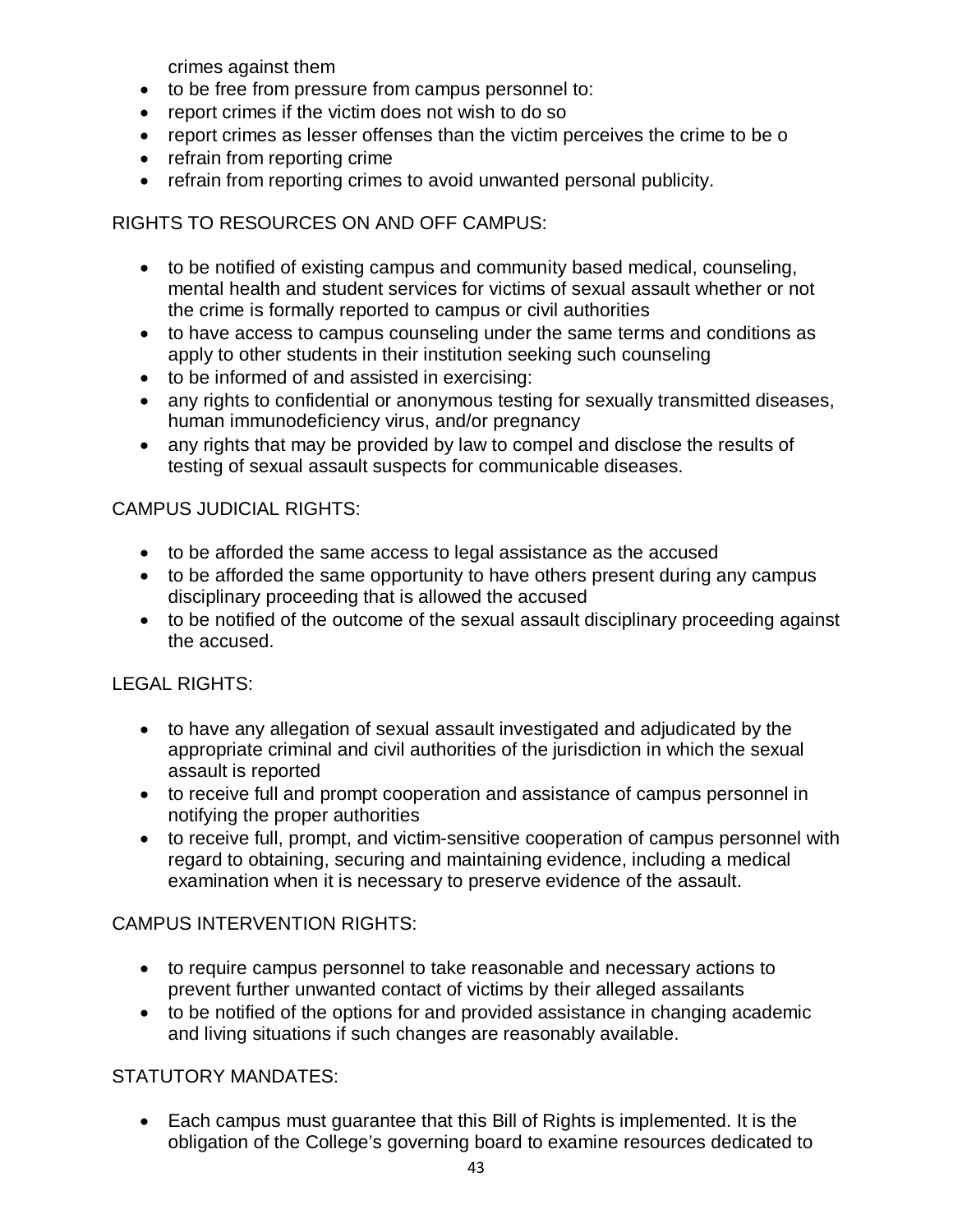services required and to make appropriate requests to increase or reallocate resources where necessary to ensure implementation

- Each campus shall make every reasonable effort to ensure that every student at Mercer County Community College has access to this document
- Nothing in this act or any Campus Assault Victim`s Bill of Rights developed in accordance with the provisions of this act, shall be construed to preclude or in any way restrict any public or independent institution of higher education in the State from reporting any suspected crime or offense to the appropriate law enforcement authorities.

#### QUESTIONS AND ANSWERS

Here are some of the most commonly asked questions regarding the College's sexual misconduct policy and procedures.

Does information about a report remain private?

The privacy of all parties to a report of sexual misconduct must be respected, except insofar as it interferes with the College's obligation to fully investigate allegations of sexual misconduct. Where privacy is not strictly kept, it will still be tightly controlled on a need-to-know basis. The College will not disseminate information and/or written materials to persons not involved in the resolution process without the consent of both parties.

Witnesses are also required to maintain the privacy of information shared with them during interviews and/or hearings. Violations of the privacy of the reporting party or the responding party may lead to conduct action by the College, though both parties are allowed to share their perspectives and experiences. All parties, including witnesses, involved in an allegation are strongly encouraged to maintain the privacy of information and/or written materials.

In all resolutions of sexual misconduct, all parties will be informed of the outcome. In some instances, the administration also may choose to make a brief public announcement of the nature of the violation and the action taken, without using the name or identifiable information of the alleged victim. Certain college administrators are informed of the outcome within the bounds of student privacy (e.g., the President of the College, Interim Executive Dean of Student Support Services, Vice

President for Academic Affairs, Office of College Safety and Security). If there is a report of an act of alleged sexual misconduct to a conduct officer of the College and there is evidence that a felony has occurred, the victim will be offered assistance in reporting it to the local police. This does not mean charges will be automatically filed or that a victim must speak with the police. Mercer County Community College also must statistically report the occurrence on campus of major violent crimes, including certain sex offenses, in an "Annual Security Report" of campus crime statistics. This statistical report does not include personally identifiable information.

#### Will my parents be told?

No, not unless you tell them. Whether you are the reporting party or the responding party, the College's primary relationship is to the student and not to the parent.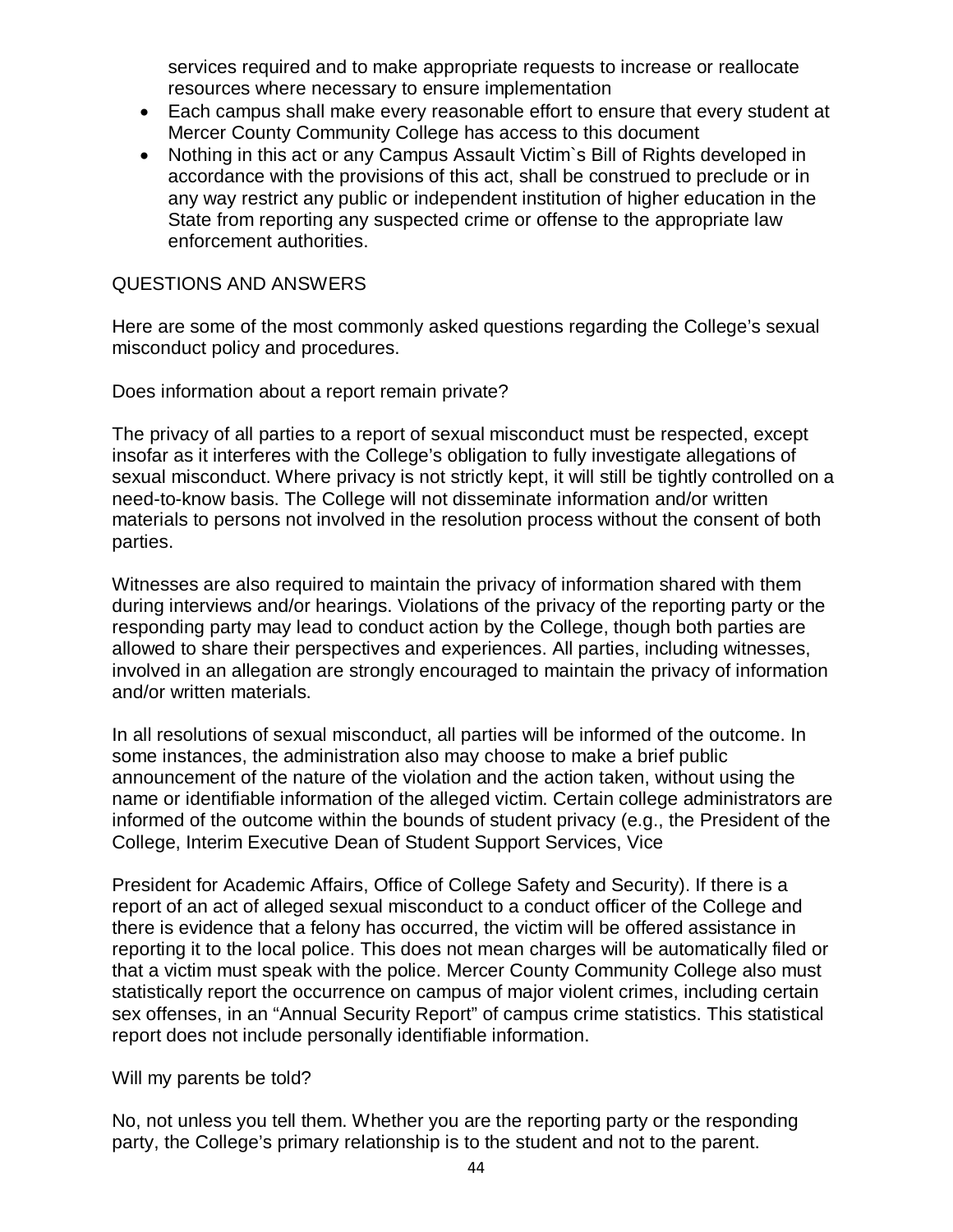However, in the event of major medical, disciplinary, or academic jeopardy, students are strongly encouraged to inform their parents. College officials will directly inform parents when requested to do so by a student, in a life-threatening situation, or if an individual has signed the permission form at registration which allows such communication.

Will the responding party know my identity?

Yes, if the College determines there is reasonable cause to believe a violation has occurred and investigates the matter. The responding party has the right to know the identity of the reporting party.

Do I have to name the responding party?

Yes, if you want formal disciplinary action to be taken against the responding party. You can report the incident without the identity of the responding party, but doing so may limit Mercer County Community College's ability to respond comprehensively.

What do I do if I am accused of sexual misconduct?

DO NOT contact the reporting party. You may immediately want to contact someone who can act as your advisor or advocate; anyone may serve as your advisor or advocate. You may also contact the Interim Executive Dean of Student Support Services, who can explain the College's procedures for addressing sexual misconduct reports. You may also want to talk to a confidential counselor or seek other community assistance. See below regarding legal representation.

Will I (as a victim) have to pay for counseling/or medical care?

No, if the services are provided by the College. If a victim is accessing community and non-college services, payment for these will be subject to state/local laws, insurance requirements, etc.

How is a report of sexual misconduct decided?

The College investigates allegations of sex/gender based harassment, discrimination or misconduct to determine whether there is evidence to indicate a policy violation is "more likely than not." This standard, called the preponderance of the evidence, corresponds to an amount of evidence indicating a policy violation is more than 50% likely.

What should I do about preserving evidence of a sexual assault?

Police are in the best position to secure evidence of a crime. Physical evidence of a criminal sexual assault must be collected from the alleged victim's person within five days, though evidence can often be obtained from towels, sheets, clothes, etc. for much longer periods of time. If you believe you have been a victim of a criminal sexual assault, you should go to the Hospital Emergency Room, before washing yourself or your clothing. The Sexual Assault Nurse Examiner (a specially trained nurse) at the hospital is usually on call 24 hours a day, 7 days a week. An advocate from the College may also accompany you to Hospital. If a victim goes to the hospital, s/he is not obligated to talk to the police or to pursue prosecution. Having the evidence collected in this manner will help to keep all options available to a victim, but will not obligate him or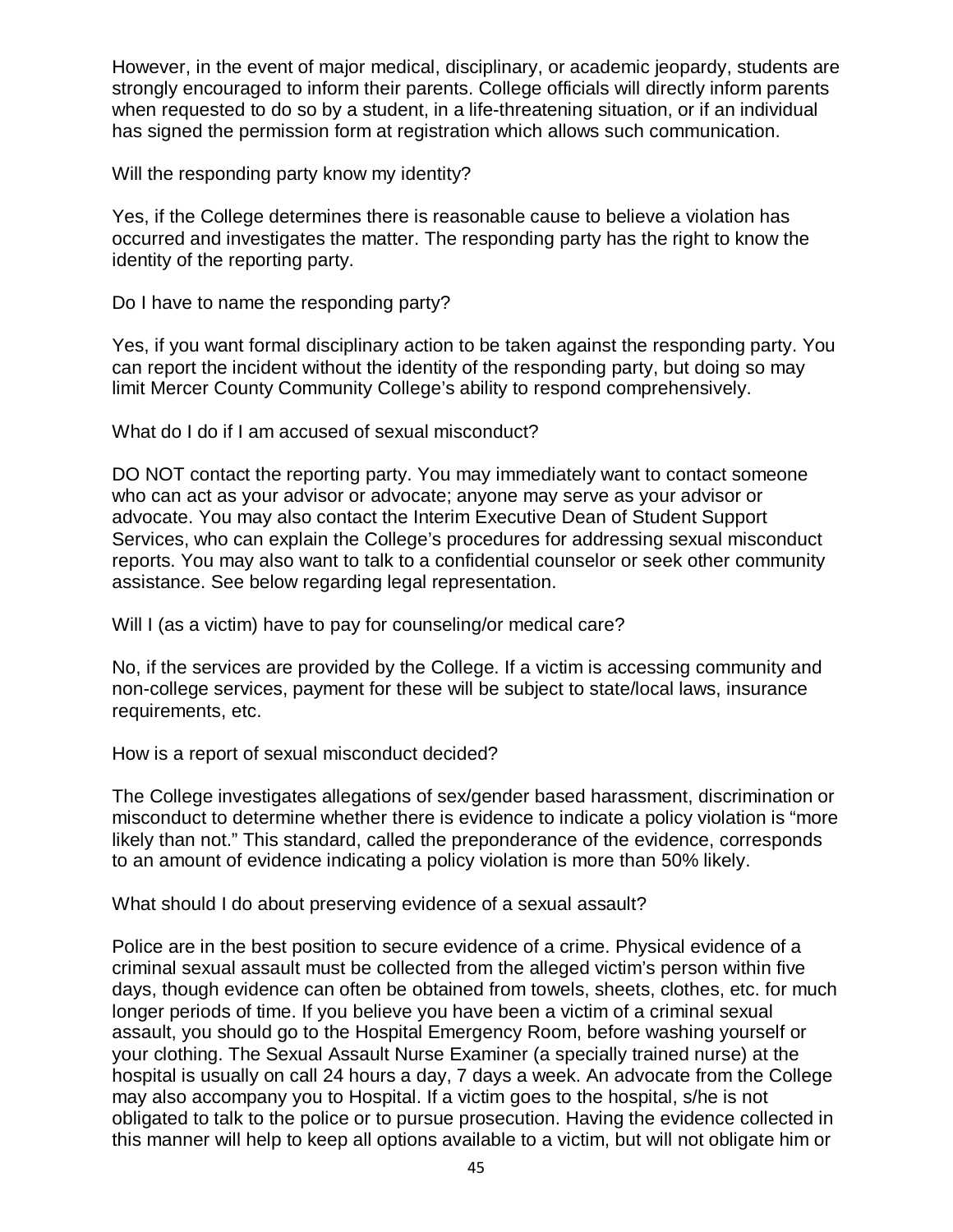her to any course of action. Collecting evidence can assist the authorities in pursuing criminal charges, should the victim decide later to exercise it.

For the Victim: the hospital staff will collect evidence, check for injuries, address pregnancy concerns and address the possibility of exposure to sexually transmitted infections. If you have not changed clothes, bring a change of clothes with you to the hospital, if possible, as they will likely keep the clothes you are wearing as evidence. You can take a support person with you to the hospital, and they may accompany you through the exam, if you want. Do not disturb the crime scene—leave all sheets, towels, etc. that may bear evidence for the police to collect.

Area Hospitals:

Robert Wood Johnson University Hospital - Hamilton 1 Hamilton Health Place Hamilton NJ 08690 Phone: 609.586.7900

Capital Health Medical Center – Hopewell One Capital Way Pennington, NJ 08534 Phone: 800.637.2374

Capital Health Regional Medical Center 750 Brunswick Avenue, Trenton, NJ 08638 Phone: 609.394.6000

St. Francis Medical Center 601 Hamilton Avenue, Trenton, NJ 08629 Phone: (609) 599-5000

Will a victim be sanctioned when reporting a sexual misconduct policy violation if he/she has illegally used drugs or alcohol?

No. The seriousness of sexual misconduct is a major concern and the College does not want any of the circumstances (e.g., drug or alcohol use) to inhibit the reporting of sexual misconduct. The College provides amnesty from any consequences for minor policy violations that occur during or come to light as the result of a victim's report of sexual misconduct.

Will the use of drugs or alcohol affect the outcome of a sexual misconduct conduct resolution?

The use of alcohol and/or drugs by either party will not diminish the responding party's responsibility. On the other hand, alcohol and/or drug use is likely to affect the reporting party's memory and, therefore, may affect the resolution of the reported misconduct. A reporting party must either remember the alleged incident or have sufficient circumstantial evidence, physical evidence and/or witnesses to prove that policy was violated. If the reporting party does not remember the circumstances of the alleged incident, it may not be possible to impose sanctions on the responding party without further corroborating information. Use of alcohol and/or other drugs will never excuse a violation by a responding party.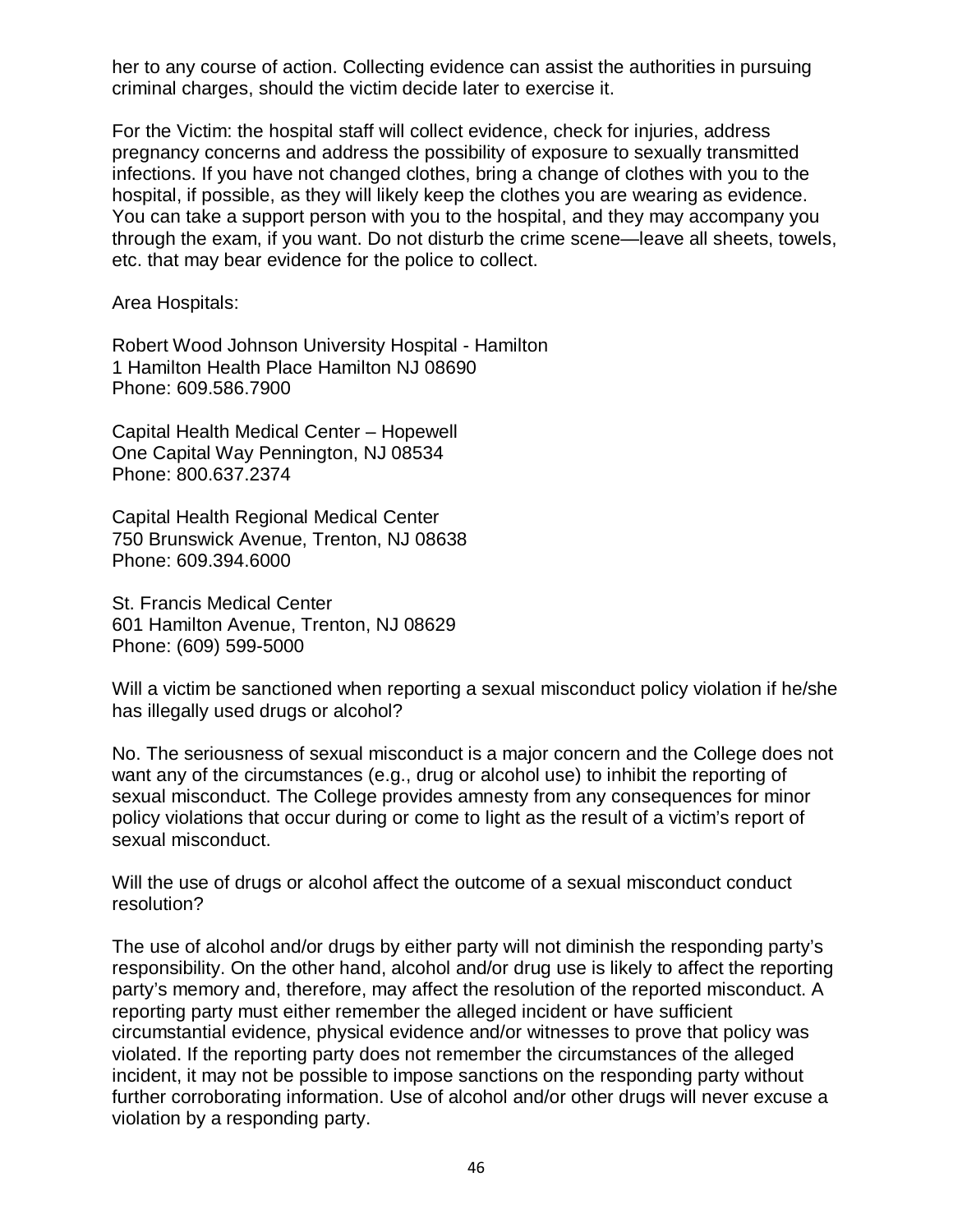Will either party's prior use of drugs and/or alcohol be a factor when reporting sexual misconduct?

Not unless there is a compelling reason to believe that prior use or abuse is relevant to the present matter.

What should I do if I am uncertain about what happened?

If you believe that you have experienced sexual misconduct but are unsure of whether it was a violation of the institution's sexual misconduct policy, you should contact the institution's Title IX Coordinator (not confidential) or the College's licensed clinical counselor (confidential).

#### STUDENT CODE OF CONDUCT

Purpose

To maintain a campus environment that is conductive to learning, protects the College's educational purposes, maintains reasonable order on campus, and protects the rights of all members of the college community.

#### Policy Statement

Students enrolling in the College assume an obligation to conduct themselves in a manner compatible with the College's function as an educational institution and suitable to members of the academic community. This obligation extends to conduct on either college campus or at any other location as part of any college sponsored activity.

#### Prohibited Conduct

An individual, a group of individuals, or a student organization may be charged with any violations of this Code. In cases where a violation is committed by an individual member of a student group or organization, the entire group or organization may be held responsible. In addition to the individual member, when those members not directly involved participated in the activity by encouraging, witnessing, or condoning the act in any manner, they too may be held responsible and charged with a breach of the Student Code of Conduct. The following conduct shall be subject to disciplinary action:

- A. Academic Dishonesty:
- B. Alcohol Violations:

Possession, consumption, dispensing, selling or supplying of alcoholic beverages on property that is owned, operated, or maintained by the College, or at any other location as part of any college-sponsored activity. (See OMB 651.)

C. Bullying/Cyber Bullying:

1. Bullying is any gesture or behavior that is determined to be harmful or cruel to an individual or group. These actions can be written, verbal, graphic or physical and are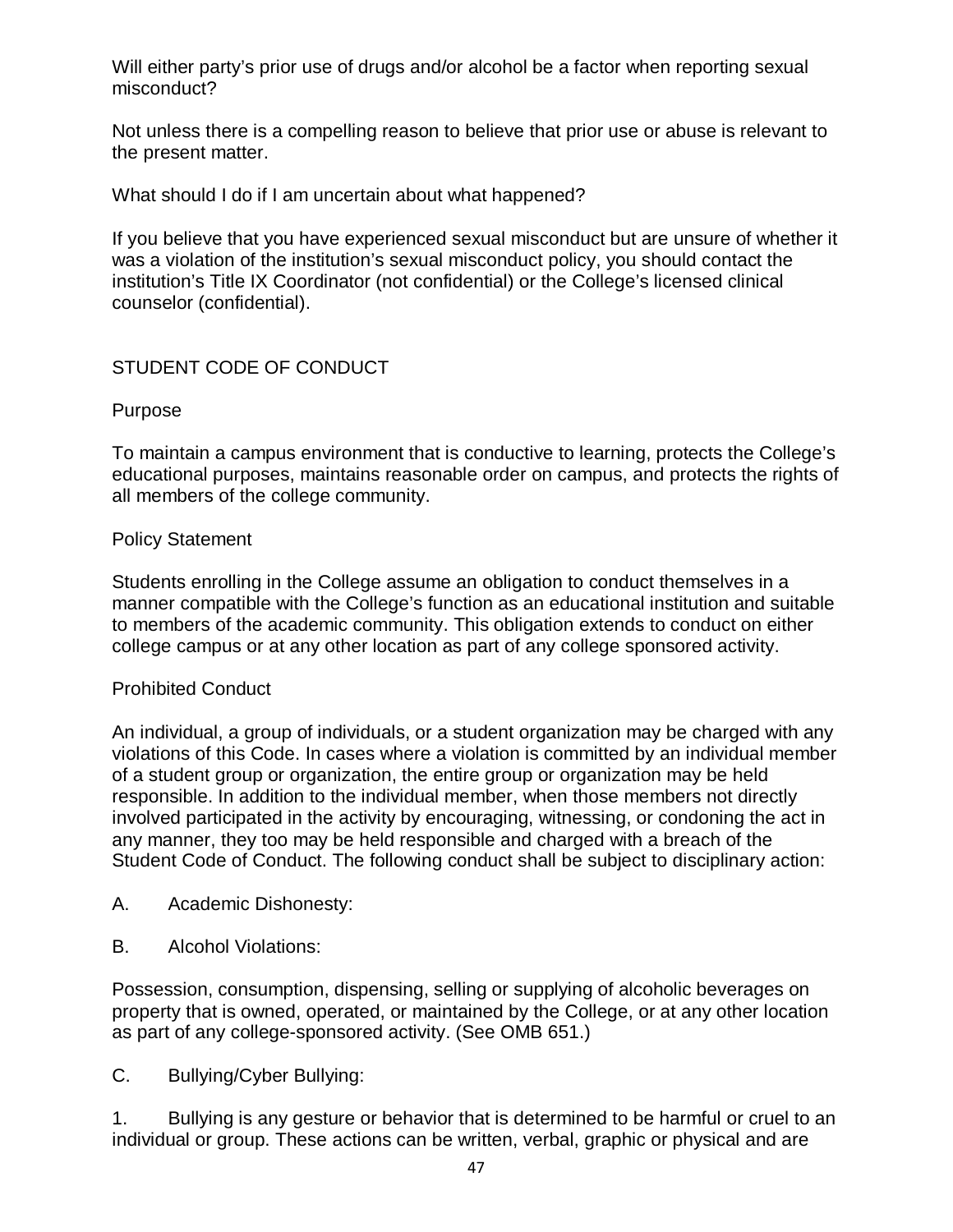reasonably perceived as being motivated either by an actual or perceived characteristic, such as age, race, color, religion , ancestry, national origin, gender, affection or sexual orientation, gender identity and expression; or a mental, physical or sensory disability or impairment, nationality, sex; or by association with an social or academic group or individual; by any other distinguishing characteristic including the individual that is considered average, common, conventional, or ordinary by societal and cultural forms.

2. Cyber-bullying involves sending or posting harmful or cruel text or images using the Internet (e.g., instant messaging, e-mails, chat rooms, and social networking sites) or other digital communication devices such as cell phones. It can involve stalking, threats, harassment, impersonation, humiliation, trickery and exclusion. Such behavior is considered bullying whether it takes place on or off college property while participating in any college function, in a college vehicle or while using any college owned computing and information technology resources.

- D. Computer Misuse:
- 1. Unauthorized access, entry or use of a computer, computer system, network, software, password, account or data.
- 2. Use of computing facilities or equipment to send sexually explicit, harassing or abusive messages.
- 3. Any other act in violation of law and/or college policies and guidelines regulating computer-related use.
- E. Discrimination by Student Organizations:

Selecting its membership upon the basis of restrictive clauses involving race, religion, color, national origin, gender, age, sexual orientation or disability unless said selection is specifically allowed by law. F. Disruptive Conduct:

- 1. Actions that impair, interfere with, or obstruct the normal operations of the College and or interfere with the rights of other members of the college community or visitors.
- 2. Actions that impair, interfere with, or obstruct the orderly conduct, processes and functions within any classroom or other instructional setting. This includes interfering with a faculty member's or instructor's role to carry out the normal academic or educational functions of his or her class. Actions that may cause disruption in the classroom include, but are not limited to, making or receiving phone calls and the use of text messaging while class is in progress; playing loud audio devices; persistent unapproved lateness; and any other action prohibited under this Code.
- 3. Participating in, leading or inciting others to disrupt authorized scheduled campus activities, events and programs.
- 4. Intentional obstruction of the free flow of pedestrian or vehicular traffic on college premises or at college sponsored or supervised functions.
- 5. Solicitation on campus without prior approval from appropriate college officials.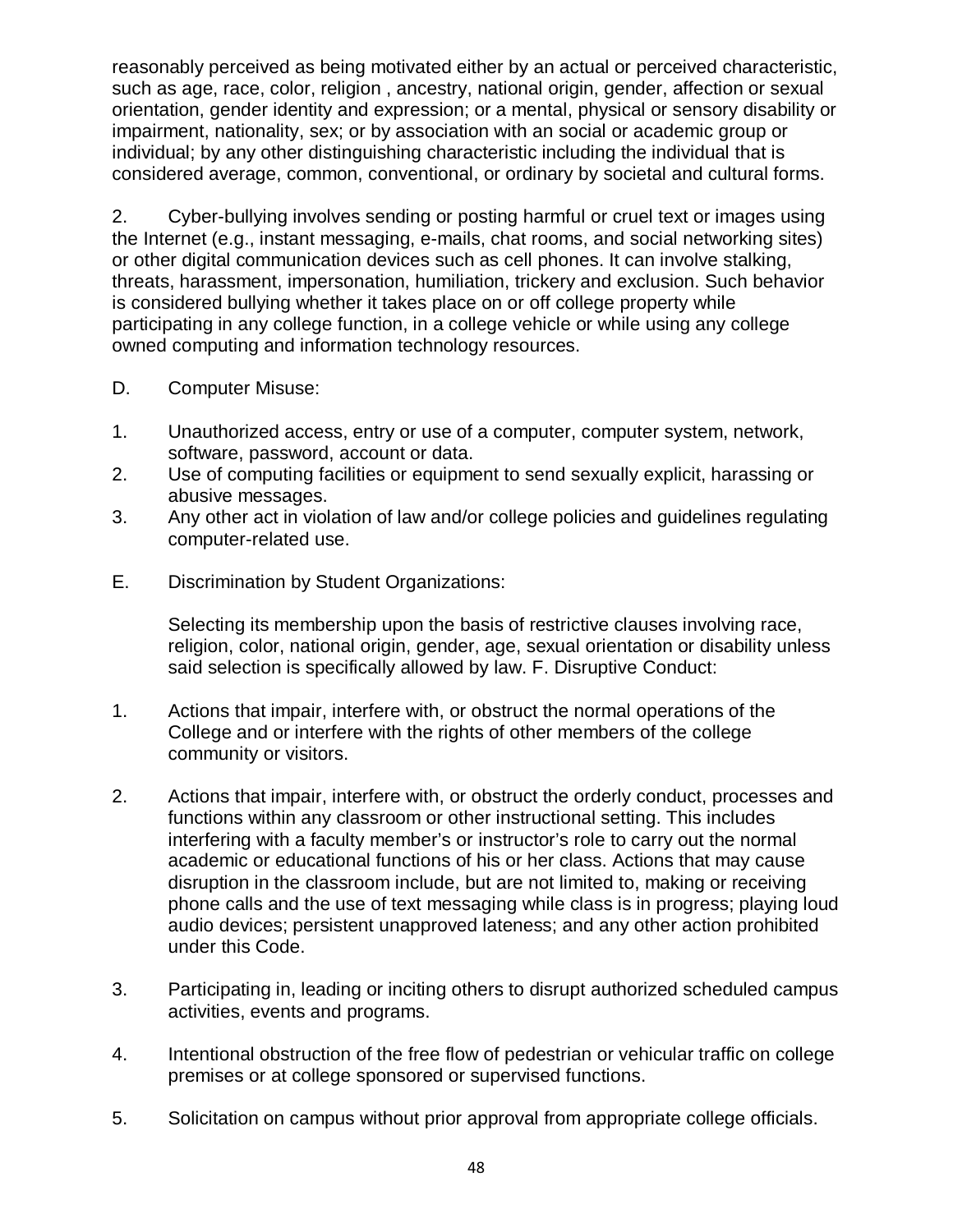- G. Drugs:
- 1. Any legally prohibited possession, use, distribution, delivery, or sale of narcotics, prescription drugs or other controlled substances.
- 2. Any legally prohibited possession or use of drug paraphernalia.
- H. Gang and other Criminal Activity: Solicitation, recruiting, and other activities which may lead to joining or actively participating in gang or other criminal activities.
- I. Failure to Comply:
- 1. Failure to comply with a lawful order of a college official, including a campus security officer, in the performance of his or her duty.
- 2. Failure to comply with the sanctions rendered during the student judicial process.
- J. Falsification /Fraud/False Testimony:
- 1. Furnishing false information to the College, including false reporting of campus emergencies, knowingly making false accusations or giving false testimony during the disciplinary process.
- 2. Misuse, alteration or forgery of any college related documents, records, identification, keys, access codes or property
- K. Fire and Safety:
- 1. Damage to, removal of, or tampering with any fire safety systems, firefighting equipment or other emergency warning equipment.
- 2. Intentional or reckless burning or setting fire to any building or piece of property owned or controlled by the College.
- L. Gambling:

Gambling or participating in games of chance on campus for money or other things of value, except as provided by law.

M. Hazing:

Any act that does not contribute to the positive development of a person, which inflicts or intends to cause physical or mental harm or anxieties, and/or which demeans, degrades, or disgraces any person regardless of location, intent or consent of participants that is an explicit or implicit condition for initiation to, admission into, affiliation with, or continued membership in a group or organization.

- N. Physical Abuse and Endangerment:
- 1. Physical violence or attempted physical violence toward another person or group.
- 2. Threat of physical violence against another person or group.
- 3. Any action that endangers the health, safety or welfare of a person or group.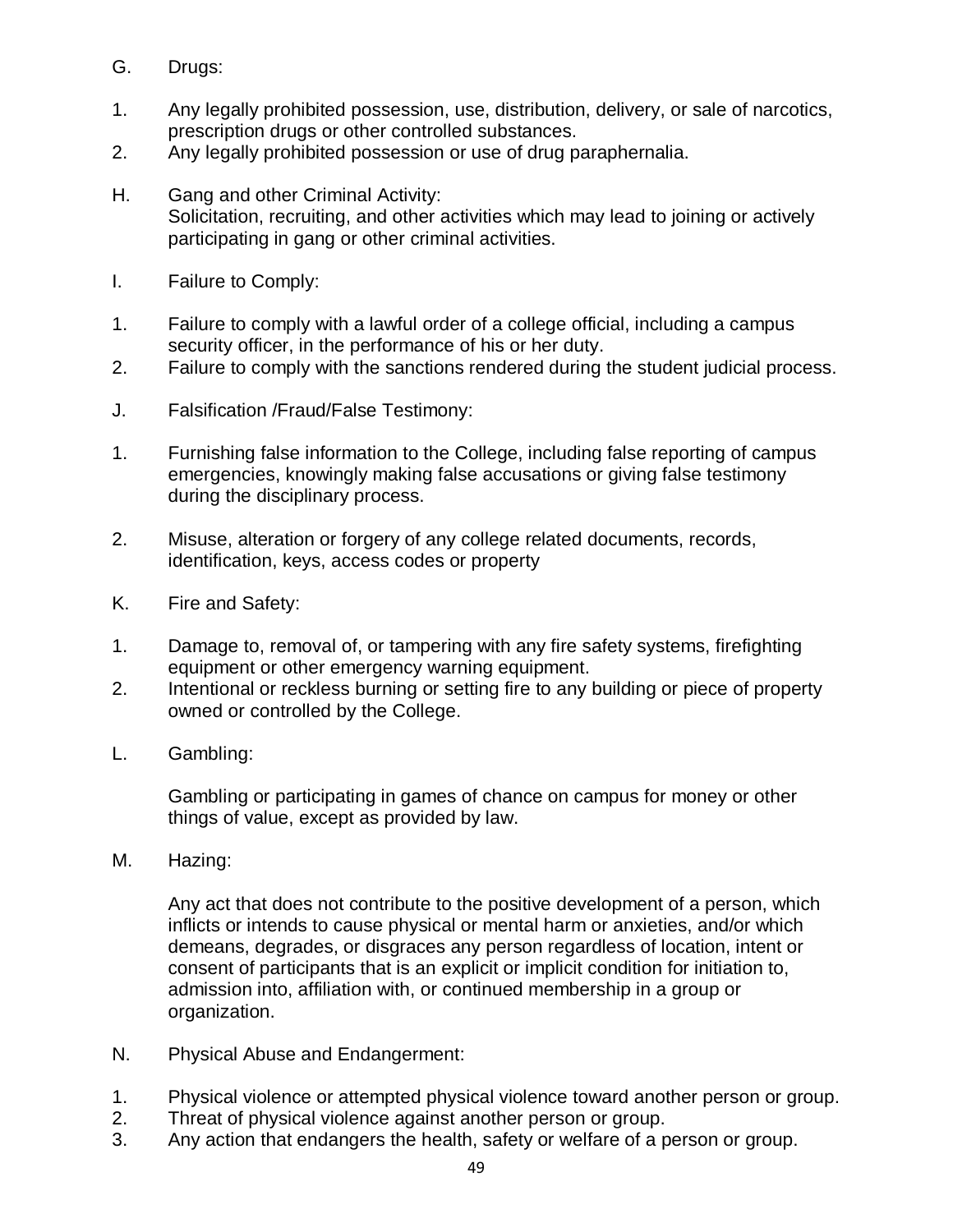- 4. Attempt to harm, or actual harm to, oneself.
- O. Property/Facilities/Services:
- 1. Theft of college property or property of a member of, or visitor to, the College.
- 2. Damage, destruction, or defacement of college property or property of a member of the College or visitor.
- 3. Wrongful appropriation of college property or property of a member of the College or visitor.
- 4. Unauthorized possession and/or use of college property or property of a member of the College or visitor, including knowingly being in possession of stolen goods.
- 5. Unauthorized entry into college facilities, including, but not limited to, buildings, classrooms, hallways, entryways, conference rooms, and campus grounds.
- 6. Use of operation of rollerblades, skates, skateboards, bicycles, and similar items inside college facilities or other prohibited areas.
- P. Sexual Misconduct/Sexual Harassment:
- 1. Any sexual act that occurs without the consent of the other person or occurs when the other person is unable to give consent.
- 2. Conduct of a sexual nature that creates an intimidating, hostile or offensive campus, educational or working environment for another person. This includes unwelcome sexual advances or requests for sexual favors, inappropriate sexual or gender-based activities, comments or gestures, or other forms of verbal or physical conduct or communications constituting sexual harassment.
- 3. Unwelcome acts of sexual nature that denies or limits a student's ability to participate in or benefit from a school's education program.
- 4. Obscene or indecent behavior, which includes, but is not limited to, indecent exposure or the display of sexual behavior that would reasonably be offensive to others.
- 5. Physicals acts perpetrated against a person's will or where a person is incapable of giving consent due to the victim's use of drugs or alcohol. An individual also may be incapable to give consent due to an intellectual or other disability. These acts include rape, sexual assault, sexual battery and sexual coercion.
- Q. Other Harassment/Stalking:
- 1. Non-sexual conduct that creates an intimidating, hostile, or offensive campus, educational or work environment for another person or group.
- 2. Non-sexual conduct that threatens, intimidates, humiliates, or otherwise harms another person or group.
- 3. Stalking, defined as purposely and repeatedly following another person, and engaging in a course of conduct or making a credible threat with the intent of annoying or placing that person in reasonable fear of death or bodily injury.
- R. Weapons/Firearms/Explosives:

Possession, storage or use on campus of firearms, pellet guns, paintball guns, gunpowder, ammunition, explosives, firecrackers, incendiary devices, or other articles or substances which could endanger health or safety.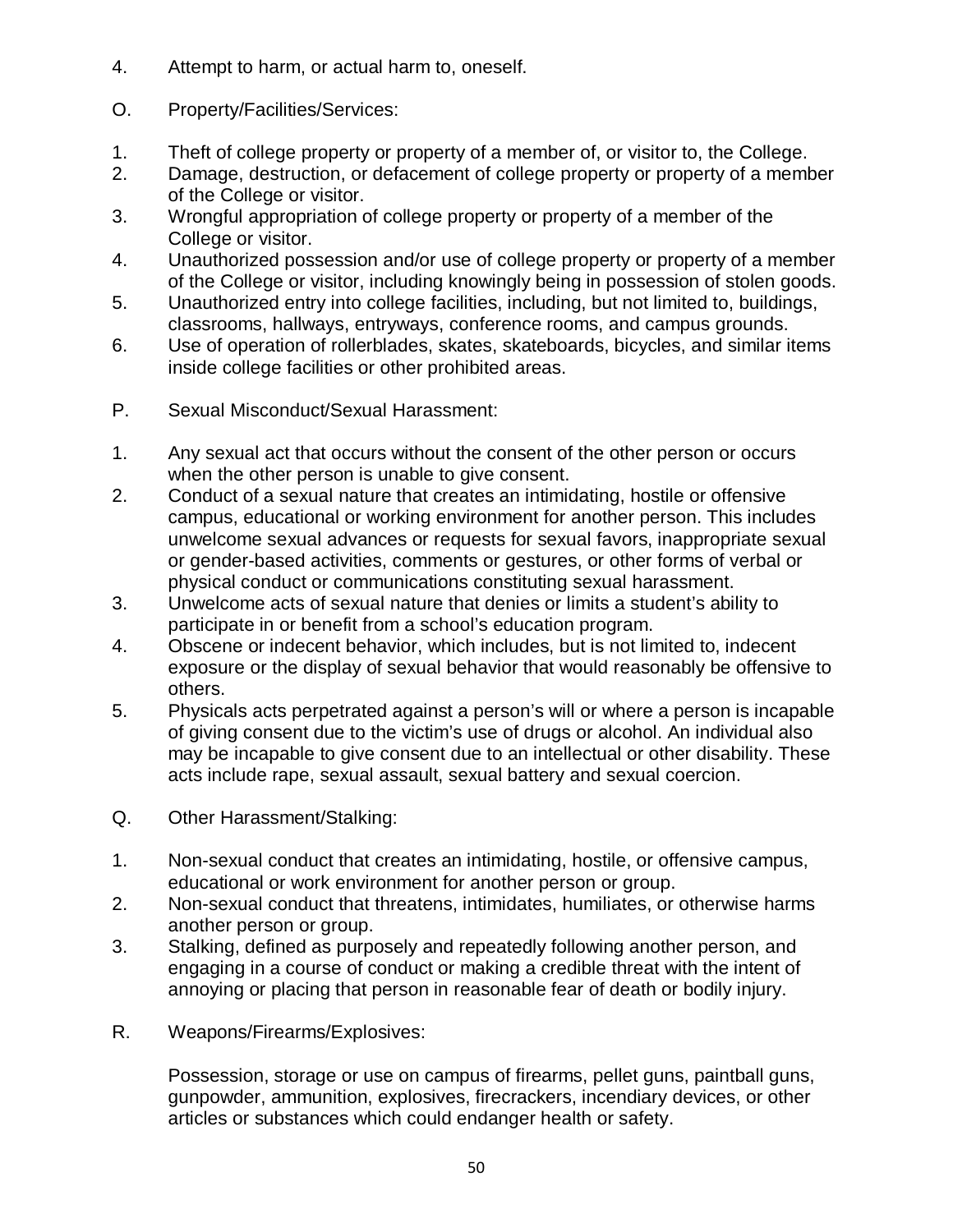#### Commission of Prohibited Conduct

If you violate the Student Code, you may be subject to disciplinary proceedings as detailed in the procedures and guidelines established by the Interim Executive Dean of Student Support Services. Disciplinary proceedings are instituted only for violations of standards of conduct published in advance.

Whether committing acts prohibited by the Code of Conduct or encouraging or condoning others to break the code of conduct, students will be punished to the same degree. Culpability is not diminished for violations of this Code that are committed in ignorance of the Code or under the influence of alcohol, illegal drugs or improper use of controlled substances. Violations of local ordinances, federal or state laws where said violation poses a substantial threat to the safety and or welfare of campus community members may subject the student to disciplinary proceedings. Students are responsible for compliance with all college policies and procedures.

- VIII. DISCIPLINARY PROCEEDINGS: DECISIONS AND PENALTIES (Other than those dealing with the rules of Academic Integrity)
- A. Principles Governing Disciplinary Practices-
- 1. All of the rules and regulations governing campus conduct and discipline are applicable in the classroom. While faculty members will deal with such classroom problems as may arise, individual cases may be referred to the Student Conduct and Discipline Committee or Academic Standards Committee for adjudication.
- 2. In developing responsible student conduct, disciplinary proceedings play a role secondary to providing an example, counseling, guidance, and admonition. At the same time, the College has a duty, and the disciplinary powers, to protect its educational mission through the setting of standards of scholarship and conduct for its students and through the regulation of the use of institutional facilities. In circumstances in which the preferred means fail to resolve problems of student conduct, proper procedural safeguards will be observed to protect the student from unfair imposition of serious penalties.
- 3. The College's administration of discipline is intended to guarantee procedural fairness to an accused student. Practices in disciplinary cases may vary in formality with the gravity of the offense and the sanctions which may be applied. The jurisdiction of judicial bodies, the disciplinary responsibilities of institutional officials and the regular disciplinary procedures, including the students' rights to appeal a decision, are clearly formulated and communicated in advance.
- 4. In all situations, procedural fair play requires that the student be informed of the nature of the charges against him/her, that he/she be given a fair opportunity to refute them, that the College not be arbitrary in its actions, and that there be provision for appeal of a decision. The College's safeguards in such proceedings are designed to achieve the objective of procedural fair play.
- 5. The College provides students with opportunities to express concerns in the form of written grievances regarding programs, services, and allegations of discrimination. A grievance is a student complaint and request for a specific remedy, i.e.: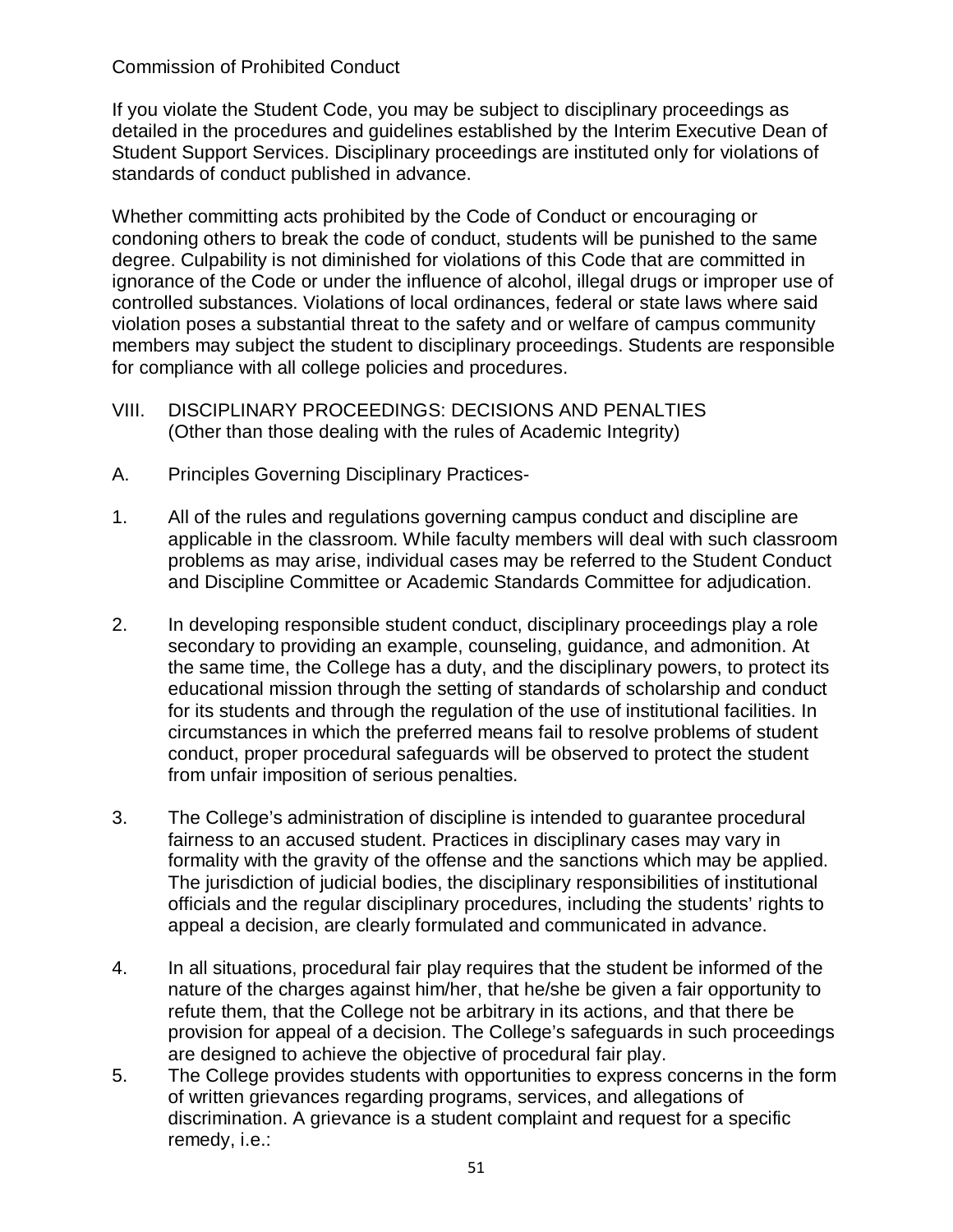- o A student's belief that the College has failed to provide an entitled service.
- o A student's belief that a service was inadequate.
- o A student's disagreement/complaint with a decision, rule, or regulation promulgated by the College or college employee.
- o A student's belief that he/she has been treated in an illegally discriminatory manner.
- 6. The Student Conduct and Discipline Committee shall have the right and responsibility to recommend to the administration revisions in student conduct standards, as well as proposed fines for violations of certain college rules of conduct, such as those involving smoking, drinking, overdue library materials, parking and traffic violations, to be administered by the College.
- B. Judicial Procedures-
- 1. Any member of the college community may bring charges against a student involving alleged violations of college regulations and standards of conduct. Violations of federal, state or local laws should be reported immediately to security for referral to appropriate legal authorities.
- 2. Violations of college regulations and standards of conduct should be submitted promptly in a detailed report, including the names of available witnesses, to the Assistant Dean of Student Affairs (ADSA). The ADSA shall determine the manner in which charges are heard. In instances where the health, safety or welfare of other persons are at risk, the ADSA may act unilaterally to suspend, expel or otherwise discipline a student. In other instances, the Vice President will refer the matter to the Student Conduct and Discipline Committee.
- 3. The student will be informed by certified mail or by hand delivery of the reasons for a disciplinary hearing at least one week prior to such hearing, except in cases of immediate suspension by the Assistant Dean of Student Affairs (as above).
- 4. If the student does not wish to argue the charges, the Chairperson of the Student Conduct and Discipline Committee will impose disciplinary measures and penalties subject to the approval of the Student Conduct and Discipline Committee.
- 5. A hearing in all cases, except those involving the RULES OF ACADEMIC INTEGRITY, shall be conducted by the Student Conduct and Discipline Committee. Any member of the Committee, including officers of the College, who is personally involved in a particular case shall disqualify himself/herself from serving on the Committee.
- 6. The disciplinary hearing process is informal. Rules of evidence and other legal standards shall not apply. No participant will be permitted to use an attorney during the proceedings. A student may have a faculty or staff member present to assist in the process.
- 7. The student appearing before either of the committees will have the right to be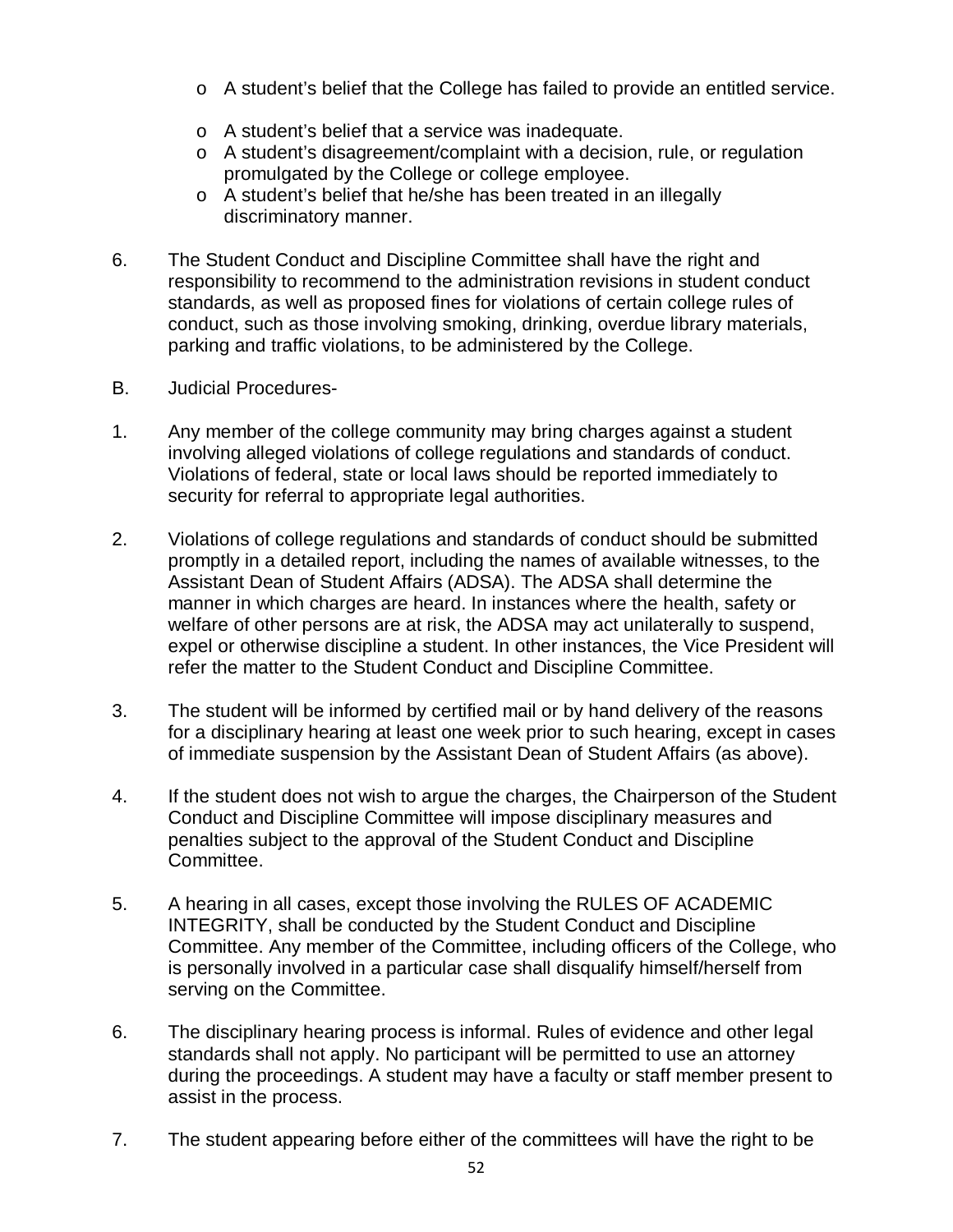assisted by college advisors of his/her choice. The College is not responsible for providing legal representation for the student.

- 8. The burden of proof shall rest upon the individual or individuals bringing charges, or upon the College where charges have been brought by an administrative official on behalf of the College.
- 9. The student will be given an opportunity to testify and to present evidence and witnesses on his/her behalf. He/she and his/her advisors will be allowed to hear and question adverse witnesses. In no case will the committees consider statements against the accused unless he/she has been advised of their content and of the names of those who made them. The accused shall have the opportunity to examine the evidence and to rebut unfavorable inferences which might otherwise be drawn.
- 10. All matters on which the decision may be based must be introduced into evidence at the proceedings before the committee, and later, upon the appeal process. The decision will be based solely upon such matter.
- 11. A record of the hearings will be made.
- 12. A student who fails to appear for a scheduled hearing before the Student Conduct and Discipline Committee or the Academic Standards Committee is considered on disciplinary suspension until such time as he/she appears before the committee.
- 13. Students placed on disciplinary suspension shall not receive financial aid, scholarships, or payment for college employment.
- 14. A student's disciplinary status remains in effect during the appeal process.
- C. Status of Student Pending Final Action-
- 1. No change in the status of the student will be made until judicial procedures are completed except in cases of accusations of violations of public law or where violations of student conduct regulations seriously interfere with or threaten to interfere with the functioning of the College. In such cases, the Assistant Dean of Student Affairs or his/her designee may suspend the accused pending the outcome of judicial proceedings.

a. Students involved in incidents or code of conduct violations at offcampus facilities during internships, clinical settings and externship studies may be subject to suspension or removal from the site prior to, during, or after the college judicial process. Additionally, the timeline for a hearing may deviate from the judicial process chart on page 72.

b. A student removed from an off-campus facility during the semester may not be relocated to another facility in the same semester. This may result in the student being unable to complete the term in progress and begin a new internship, clinical or externship in the subsequent semester pending the outcome of the college judicial process.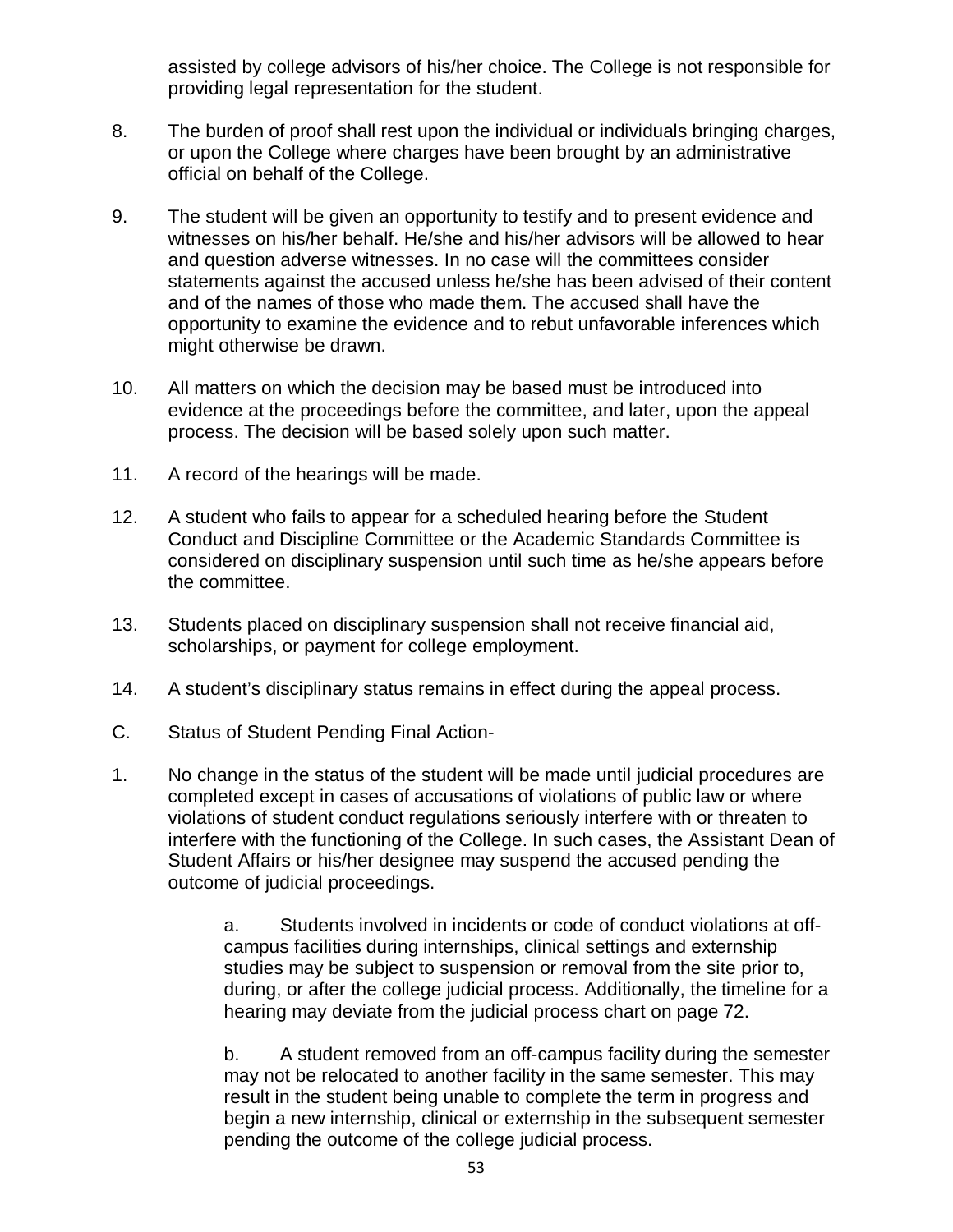- 2. When possible and when not confronted with an emergency, a student subject to suspension under the preceding paragraph shall be given the reasons for the suspension and a notice of an opportunity for a hearing before the administrative officer on that suspension. Should the student waive his/her right to a hearing and admit guilt, the appropriate dean will determine the punitive action within five academic days.
- 3. In the event that a student so accused is suspended and has requested a hearing, a student conduct and discipline committee must act within ten academic days to hear his/her case.

#### Sanctions:

The College Disciplinarian or Student Conduct and Discipline Committee upon finding a student guilty of a violation of the College's code of rules and conduct may recommend or mandate that the student/s fulfill one or more of the following: monetary repayment of goods or damages, educational sensitivity activities, community service, and/or counseling.

Additionally, the College Disciplinarian or Student Conduct and Discipline Committee may impose any one or more or the penalties described below.

a. Disciplinary Warning

The violation and penalty will be recorded in the files of the Office of the Assistant Dean of Student Affairs, but not recorded on records or transcripts.

- b. Disciplinary Probation
- 1. This penalty will be given for a stated period of time.
- 2. A student's further misconduct during this period of disciplinary probation, if adjudged as a violation of the codes of campus conduct, may lead to the penalty of disciplinary suspension or expulsion.
- 3. The student shall, while on disciplinary probation, be forbidden from participation in all extracurricular activities.
- c. Disciplinary Suspension
- 1. This penalty may be given for a stated period of time or an indefinite period of time. The student must petition for readmission at the conclusion of the stated period or after one year.
- 2. The student is prohibited immediately from attending classes, participating in extracurricular activities, or using college facilities, but has access to counseling, and should be made aware of the availability of counseling and other referral services.
- 3. Notices will be sent to each faculty member in whose courses the student is enrolled.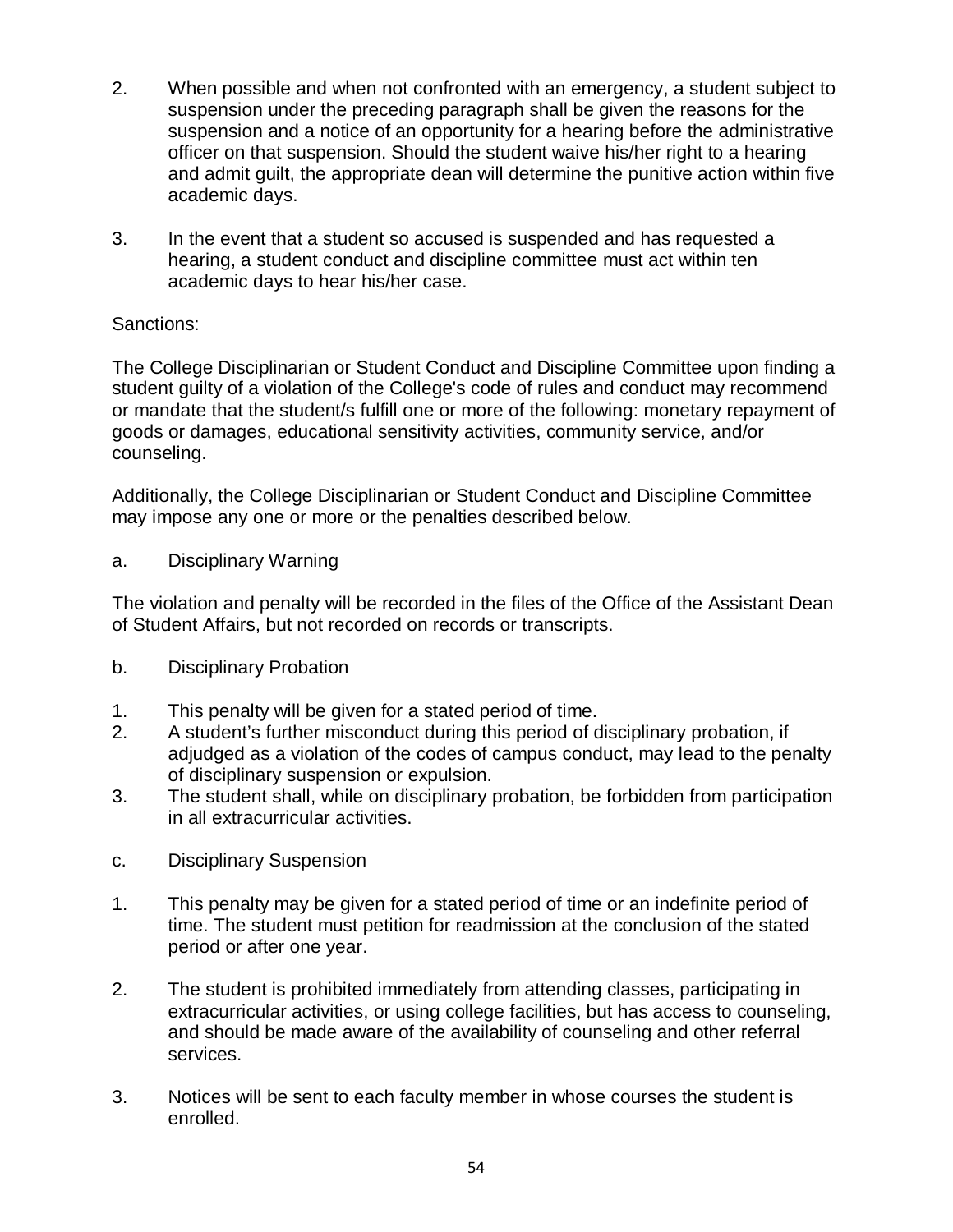- 4. The violation and penalty will be recorded in the files of the Office of the Assistant Dean of Student Affairs.
- 5. If deemed necessary by the College, and prior to a petition for readmission, a medical or psychiatric evaluation may be required.
- d. Disciplinary Expulsion
- 1. This penalty calls for a permanent separation of the student from the College and its facilities.
- 2. All of the actions re notices taken under "disciplinary probation" will be taken.
- 3. Readmission will not be considered at any time.
- 4. The violation and penalty will be recorded in the files of the Office of the Assistant Dean of Student Affairs and on the student's permanent record.
- 5. The Student Conduct and Discipline Committee or the appeals process, may condition their imposition of penalties on a student's making restitution either in kind or in the form of services in an appropriate activity.
- 6. Multiple or successive violations of codes of conduct may appropriately be taken into consideration when determining penalties only if introduced as evidence at the proceedings.
- 7. In cases involving misconduct in serious or repeated misuse of college facilities or services, a student may be prohibited from further use of such facilities of services for a specified period of time.
- IX. AMENDING THE STATEMENT
- 1. Proposals to amend or to change this Statement may be initiated by any of the appropriate college committees: the Student Government Association, the College Governance Council, or the administration by placing any proposed amendment before the Student Life Committee.
- 2. Proposed amendments which are submitted to and discussed by the Student Life Committee will then be forwarded to the College Governance Council and to the Student Government

Association. The Senate and the Student Government Association shall review the proposed amendment and suggest possible revisions of the amendment to the Student Life Committee.

- 3. The Student Life Committee will consider the suggested revisions and incorporate them if appropriate. The proposed amendment, together with the committee's recommendation, will be forwarded to the president.
- 4. The Board of Trustees will review recommendations submitted to it and will either approve, approve with modifications or disapprove such amendments. The Board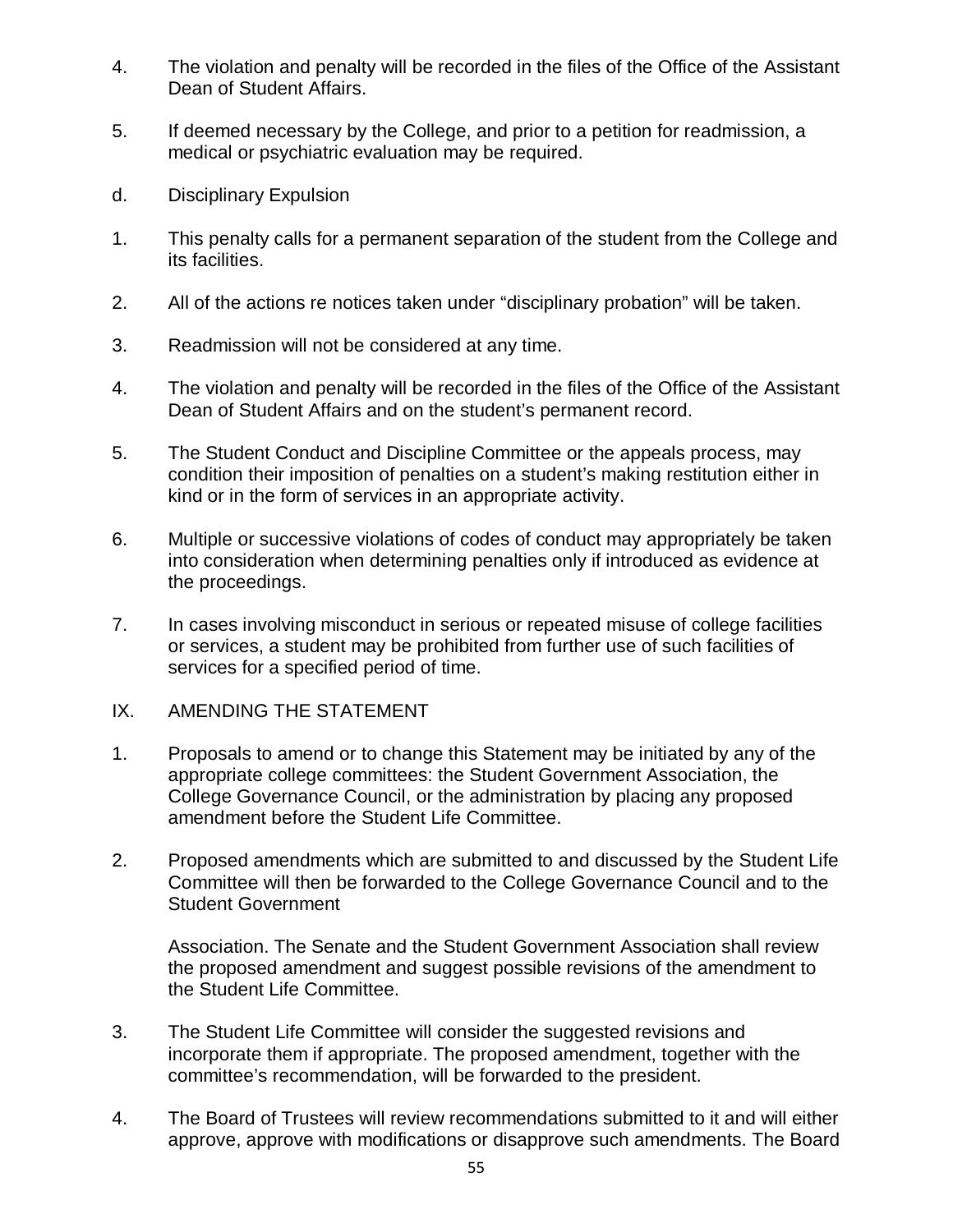reserves the right to make such changes in college policies, by-laws, codes, rules and regulations as it deems necessary and proper in carrying out its legal responsibilities for the conduct and management of the College.

**NOTE:** This policy is currently undergoing review and revisions.

#### **APPENDIX "A"-**

Rider University reports the following incidents and crimes as having been reported or occurred on their campuses. This information is included in Mercer County Community Colleges "Annual Campus Safety and Security Report 2018" in fulfilment of our reporting requirements as some students have elected to reside in Rider's dormitories and residency facilities located at 2083 Lawrenceville Road, Lawrenceville, New Jersey 09648. You can contact Rider University at 609.896.5000 (main number) or Rider University's Department of Public Safety at: 609.896.5029 for answers to questions and concerns or for additional detail.

| Rider                                                                              |          |                                                  | <b>Criminal Homicide</b> |          |                                             |          | <b>Sex Offenses</b> |              |                |                       |          |                |  |  |  |
|------------------------------------------------------------------------------------|----------|--------------------------------------------------|--------------------------|----------|---------------------------------------------|----------|---------------------|--------------|----------------|-----------------------|----------|----------------|--|--|--|
| <b>University</b><br>Lawrenceville<br><b>Campus</b><br>Criminal<br><b>Offenses</b> |          | Murder &<br>Non-Negligent<br><b>Manslaughter</b> |                          |          | <b>Manslaughter by</b><br><b>Negligence</b> |          |                     | Rape         |                | <b>Statutory Rape</b> |          |                |  |  |  |
| 2017-2019                                                                          | 2019     | 2018                                             | 2017                     | 2019     | 2018                                        | 2017     | 2019                | 2018         | 2017           | 2019                  | 2018     | 2017           |  |  |  |
| <b>On-Campus</b>                                                                   | $\Omega$ | $\Omega$                                         | $\Omega$                 | 0        | $\Omega$                                    | $\Omega$ | $\overline{2}$      | $\mathbf{1}$ | $\overline{2}$ | $\Omega$              | $\Omega$ | $\overline{0}$ |  |  |  |
| <b>Residential</b><br>Facility                                                     | $\Omega$ | $\mathbf 0$                                      | $\overline{0}$           | 0        | $\Omega$                                    | $\Omega$ | 1                   | $\Omega$     | $\overline{2}$ | $\Omega$              | $\Omega$ | $\overline{0}$ |  |  |  |
| Non-Campus<br><b>Building or</b><br>Property                                       | $\Omega$ | $\Omega$                                         | $\Omega$                 | 0        | $\Omega$                                    | $\Omega$ | $\Omega$            | $\Omega$     | $\Omega$       | $\Omega$              | $\Omega$ | $\Omega$       |  |  |  |
| <b>Public</b><br><b>Property</b>                                                   | $\Omega$ | $\Omega$                                         | $\Omega$                 | $\Omega$ | $\Omega$                                    | $\Omega$ | $\Omega$            | $\Omega$     | $\Omega$       | $\Omega$              | $\Omega$ | $\Omega$       |  |  |  |
| <b>Unfounded</b>                                                                   | $\Omega$ | $\Omega$                                         | $\Omega$                 | 0        | $\Omega$                                    | $\Omega$ | $\Omega$            | $\Omega$     | $\Omega$       | $\Omega$              | $\Omega$ | $\mathbf 0$    |  |  |  |

#### **Criminal Offenses – Lawrenceville Campus**

| <b>Rider</b><br><b>University</b>                   |                |                 |                | <b>Sex Offenses</b> |          |             |          |                        |             |                   |          |                |  |
|-----------------------------------------------------|----------------|-----------------|----------------|---------------------|----------|-------------|----------|------------------------|-------------|-------------------|----------|----------------|--|
| Lawrenceville<br>Campus<br>Criminal                 |                | <b>Fondling</b> |                |                     | Incest   |             |          | <b>Dating Violence</b> |             | Domestic Violence |          |                |  |
| <b>Offenses</b><br>2017-2019                        | 2019           | 2018            | 2017           | 2019                | 2018     | 2017        | 2019     | 2018                   | 2017        | 2019              | 2018     | 2017           |  |
| On-Campus                                           | $\overline{4}$ | 4               | 3              | $\Omega$            | $\Omega$ | $\Omega$    | $\Omega$ | 0                      | $\Omega$    | 10                | 11       | $\overline{7}$ |  |
| <b>Residential</b><br><b>Facility</b>               | 4              | $\overline{2}$  | $\overline{2}$ | $\Omega$            | $\Omega$ | $\Omega$    | $\Omega$ | $\Omega$               | $\Omega$    | 7                 | 7        | 5              |  |
| <b>Non-Campus</b><br><b>Building or</b><br>Property | 0              | $\Omega$        | $\Omega$       | $\Omega$            | $\Omega$ | $\Omega$    | $\Omega$ | $\Omega$               | $\Omega$    | $\Omega$          | $\Omega$ | $\Omega$       |  |
| <b>Public</b><br><b>Property</b>                    | $\Omega$       | $\Omega$        | $\Omega$       | $\Omega$            | $\Omega$ | $\Omega$    | $\Omega$ | $\Omega$               | $\Omega$    | $\Omega$          | $\Omega$ | 1              |  |
| <b>Unfounded</b>                                    | $\mathbf 0$    | $\mathbf 0$     | $\Omega$       | 0                   | $\Omega$ | $\mathbf 0$ | $\Omega$ | 0                      | $\mathbf 0$ | 0                 | $\Omega$ | 1              |  |